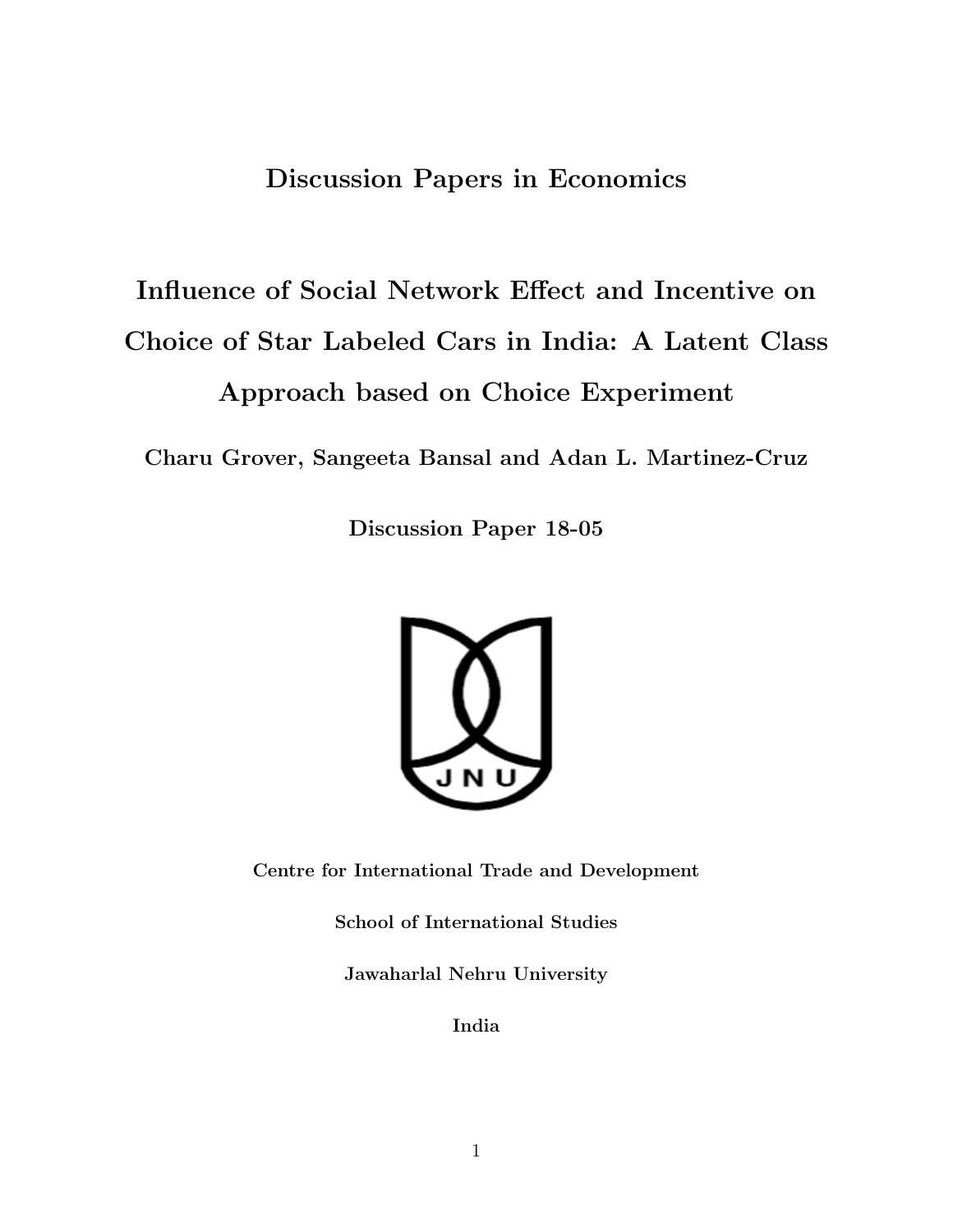## Influence of Social Network Effect and Incentive on Choice of Star Labeled Cars in India: A Latent Class Approach based on Choice Experiment

Charu Grover<sup>1</sup>, Sangeeta Bansal<sup>2</sup> and Adan L. Martinez-Cruz<sup>3</sup>

#### Abstract

To encourage efficient consumption of energy, India has adopted energy consumption labels for electrical equipment and is now considering the introduction of fuel efficiency labels for cars. By means of a Discrete Choice Experiment (DCE), this paper assesses consumer preferences for fuel efficiency labels in New Delhi. A novelty of this study is that half of the respondents are treated by informing them that an environmental regulation would impose restrictions on the number of days cars can ply with the exception of highly efficient labeled cars which would be allowed to ply every day. An additional novelty of this study is that, in order to deepen our understanding on why people prefer cars that are labeled as fuel efficient, we take into account behavioural motives, which we divide into intrinsic motivation, environmental knowledge, extrinsic motivation (social network) and social interaction. We report results of latent class logit model and random parameter logit model. The classes in the latent class model are classified based on respondent's socio-economic characteristics and behavioural motives. The results show that on average, consumers are willing to pay more for the highly efficient labeled car under both control and incentive treatment, however, the willingness to pay for highly efficient labeled car is much higher under the incentive treatment.

Keywords: Choice Experiment; Social Network; Fuel Efficiency Label; Bureau of Energy Efficiency; Latent Class

<sup>1</sup>Ph.D. Scholar, Centre for International Trade and Development, Jawaharlal Nehru University, India; email: charu.grover85@gmail.com

<sup>2</sup>Professor in Economics, Centre for International Trade and Development, Jawaharlal Nehru University, India; email: sangeeta.bansal7@gmail.com

<sup>3</sup>Assistant Professor, Centro de Investigacion y Docencia Economicas (CIDE), Mexico and Research Associate, ETH-Zurich, Switzerland; email: madan@acap.ethz.ch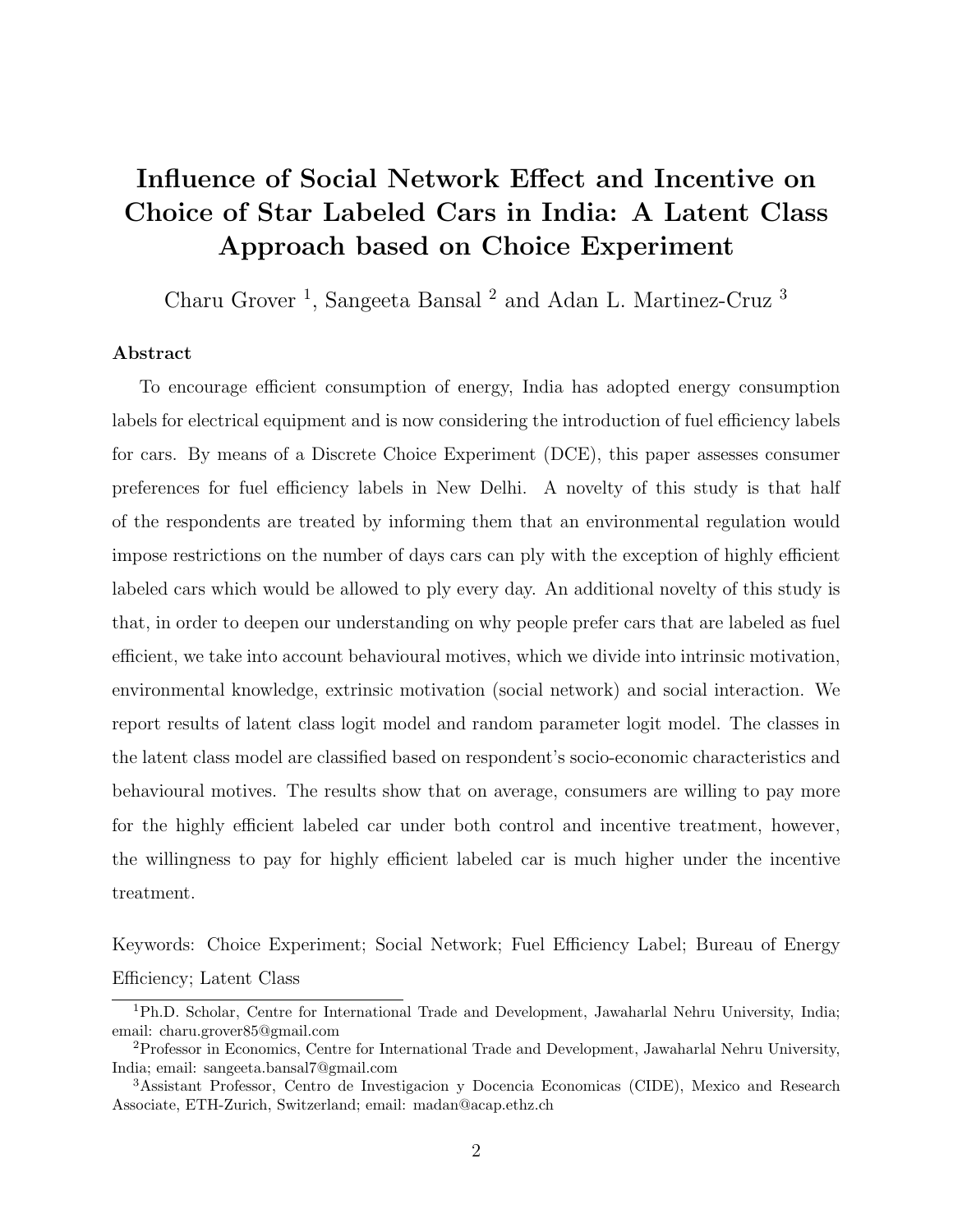## 1 Introduction

Growing concerns over climate change due to increasing green house gas emissions has increased interest in analyzing ways to reduce emissions. In India, transport sector accounts for 7.3% of the energy consumption in 2015-16 and is a major contributor to green house gas emissions in India (Energy Statistics, 2017). The fuel consumption in India has been increasing rapidly and have reached to 196.48 million (Mn) tons in 2016 (Petroleum Planning and Analysis Cell, 2017). It is forecasted that growth in the energy consumption from the transport sector will outpace growth in other sectors by 2040 (India Energy Outlook, 2015). One of the reasons of increasing energy consumption is increasing vehicle ownership. It is projected that increase in the annual car sales would be over 5.5 Mn per year and total stock of cars would exceed 45 Mn by 2020 (Bureau of Energy Efficiency, 2011). The introduction of fuel economy standards and labels can play a key role in reducing fuel consumption, thereby reducing emissions. The other possible approaches to reduce fuel consumption are fuel taxes, traffic control measures, fiscal incentives etc. (An and Sauer, 2004).

The introduction of fuel labels can affect consumer choices by informing consumers about the fuel consumption of the vehicles and thus overcoming informational asymmetry problem. These labels may appeal more to environment consciousness consumers or may influence their behaviour. The fuel labels could be effective in nudging people to switch towards high fuel efficient choices (Codagnone et al., 2016). The impact of label on consumer behaviour could depend on what information is provided and how it is presented. In European Union, the labeling directive on car label in terms of  $CO<sub>2</sub>$  emissions was implemented by all its member states. But in few of its member states the relevant information was not presented clearly to consumers (Haq and Weiss, 2016). Codagnone et al. (2013) suggested that fuel label is more effective if it indicates running costs per five years and graphic illustration of  $CO<sub>2</sub>$  emissions, rather than just presenting information on fuel consumption.

The designing of public policies based on fuel labels was pioneering by mostly developed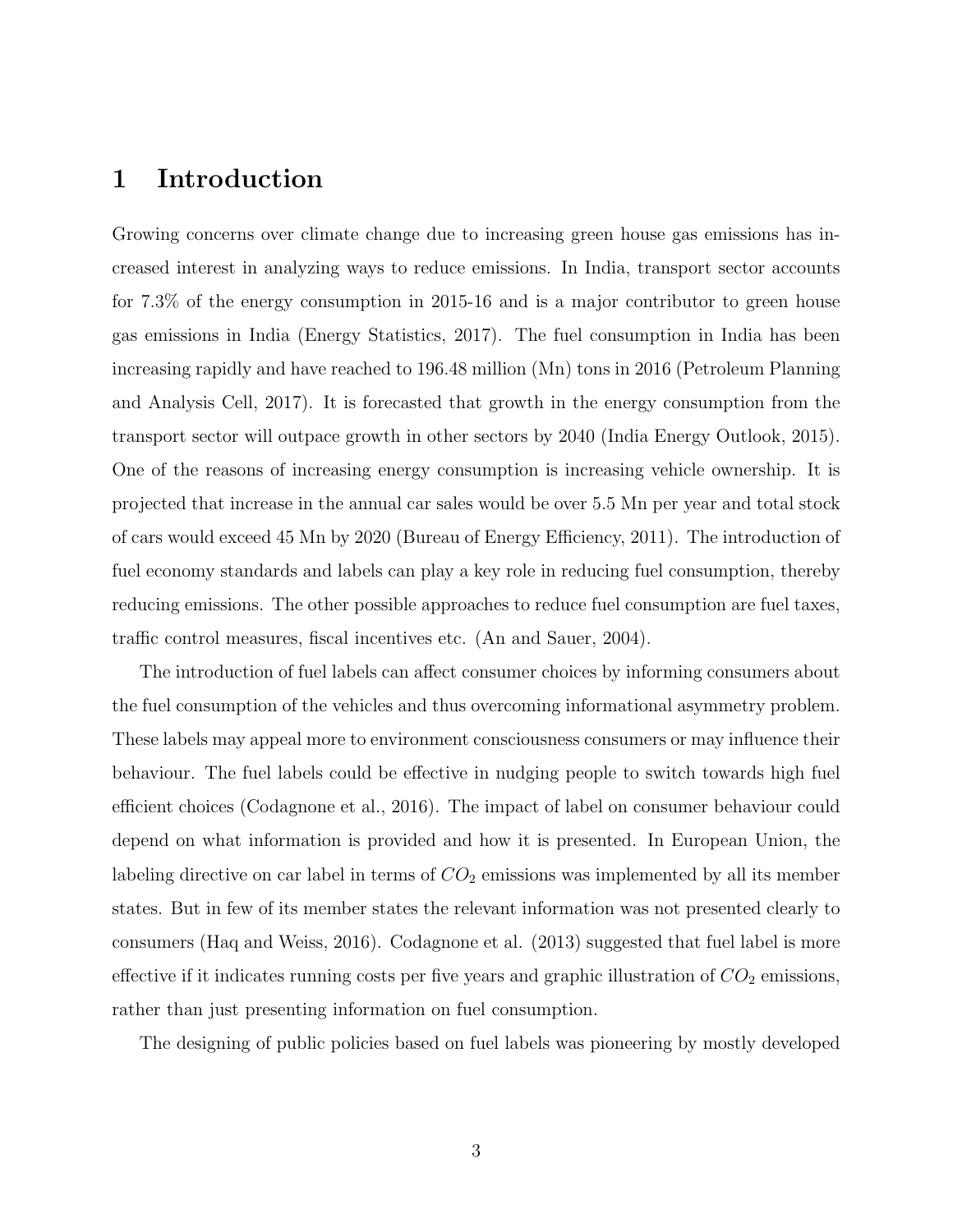countries<sup>4</sup> . More recently, countries such as China and India have followed suit. India is currently considering the introduction of fuel labels for cars as part of a wider effort to decrease emissions from the transportation sector<sup>5</sup>. Ministry of Power has issued average fuel consumption standards based on kilometers per litre (kmpl) for the passenger cars in 2015. These norms will be binding for car manufacturers in two phases by 2017 and 2022. The target is to improve fuel efficiency (mileage) by 10% in the first phase and by 30% in the second phase. In addition to the standards, Bureau of Energy Efficiency (BEE) plans to introduce star labels for all the new cars sold in the market. These star labels aim to provide information to consumers on the fuel consumption of the car along with a star rating from one to five stars.

The labeled car will provide private benefits to consumers in the form of fuel cost savings and public benefits in the form of reducing greenhouse gas emissions. It will be beneficial to gain insights into whether we should expect fuel labels to be effective, and whether consumers would buy fuel efficient vehicles even if they are more expensive, especially in the context of a developing country. There could be behavioural motivations explaining consumer preferences for labeled products. We divide these motivations into intrinsic motivation, environmental knowledge, extrinsic motivation (social network), social interaction and any regulatory incentive.

Intrinsic motivation is based on internal urge to contribute towards the environment or give someone in the act of selflessness as discussed in the concept of warm glow (Andreoni, 1990). In our study, we capture it by environmental concern of individuals. For intrinsic motivation to materialise consumers' knowledge about environment is relevant. Therefore, we have included questions on environmental knowledge. Extrinsic motivation is how behaviour of other individual impact purchase decisions of the respondents. In other words, purchase decision might be guided by the social norms that have risen from the network

<sup>4</sup>United States was first to adopt Corporate Average Fuel Economy (CAFE) standards in 1975 and label in 1980, however its standards are less stringent compared to Japan and European Union (Atabani et al., 2011).

<sup>&</sup>lt;sup>5</sup>In India, Bureau of Energy Efficiency has already introduced standards and labeling program in 2006 for 21 equipments such as direct cool refrigerator, distribution transformer, air conditioner etc.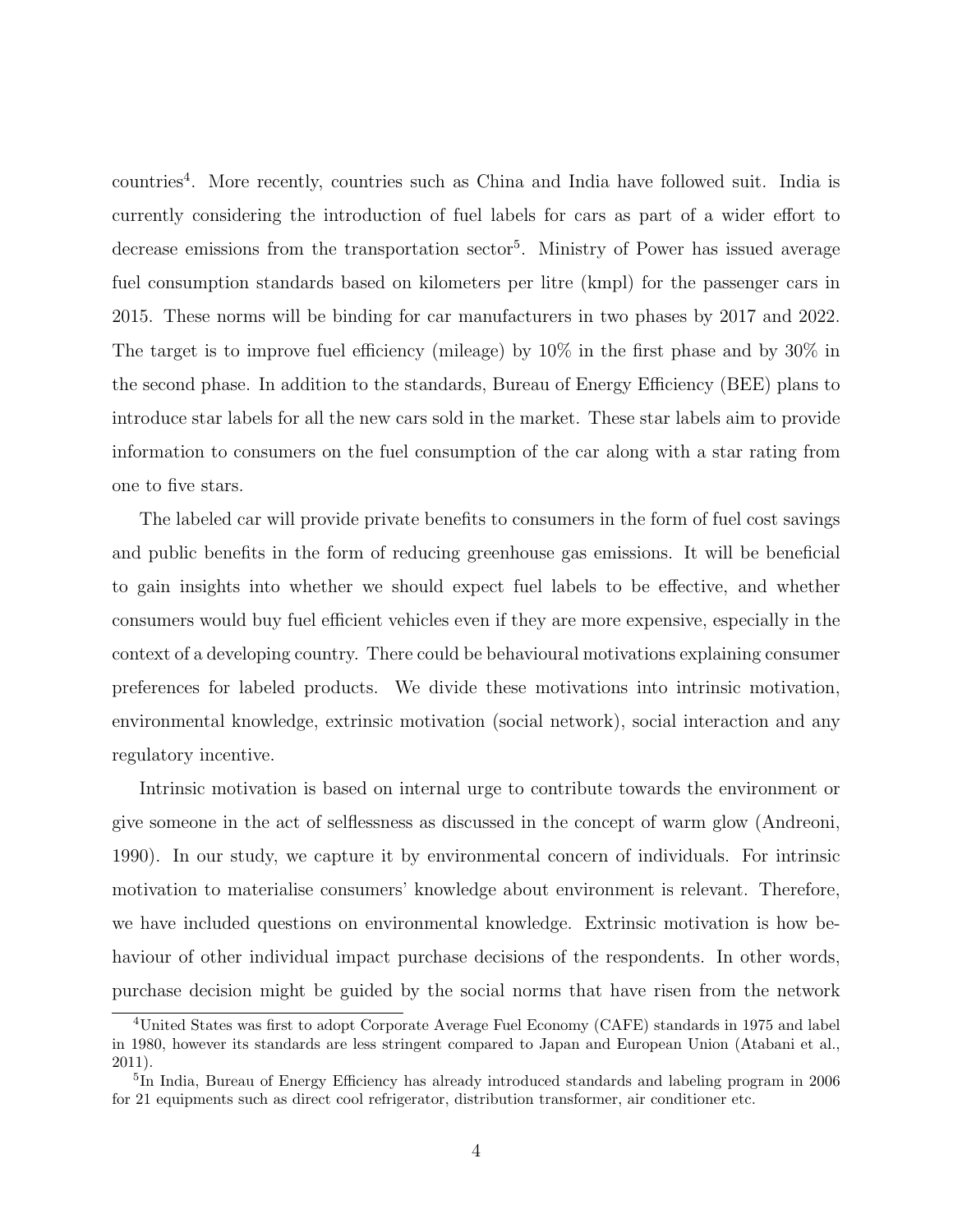formed by individuals in the society. When network is formed by environmentally concern individuals, it's referred as green network (Brecard, 2013). We capture extrinsic motivation (social network) in terms of peer group influence on respondents' purchase decisions. Social interaction among individuals is an important component for the formation of social network. We capture social interaction by including questions on how often do individuals interact and how much is the trust among them. In addition, policy makers can give a regulatory incentive (i.e., some reward on purchasing highly efficient labeled product) to nudge consumers behaviour. In this study, the regulatory incentive is incorporated in the form of lenient environmental regulation if consumer chooses a highly efficient labeled car.

This paper aims to assess consumer preferences for fuel efficient star labels in New Delhi by means of a Discrete Choice Experiment (DCE). In a choice experiment, individuals are presented a hypothetical setting and then asked to choose an alternative from several alternatives. Each alternative comprises of different levels of the selected attributes. The good used in our study is cars and the attributes presented to the respondents are price of the car, mileage (kmpl), engine displacement, transmission and social network (market share of family/friends/neighbours/colleagues). We use alternative specific labels so that we are able to infer the preferences for the label. We sample our data from two neighbourhoods in Delhi, viz., South Delhi and East Delhi.

A novelty of this study is that half of the respondents are treated by informing them that an environmental regulation would impose restrictions on the number of days cars can ply with the exception of highly efficient labeled cars which would be allowed to ply every day. This provides an incentive to the users of high efficient labeled cars in the form of a lax environmental regulation. Arguably, those under incentive treatment are more likely to choose cars because of their fuel labels than those respondents who are not.

Many previous studies have documented the preferences for fuel efficient cars or appliances (e.g. Shen and Saijo, 2009; Ward et al., 2011; Hidrue and Parsons, 2015; Datta and Filippini, 2016; Zhou and Bukenya, 2016; Hackbarth and Madlener, 2016). However, these studies have not explored as to why people would prefer cars or appliances that are labeled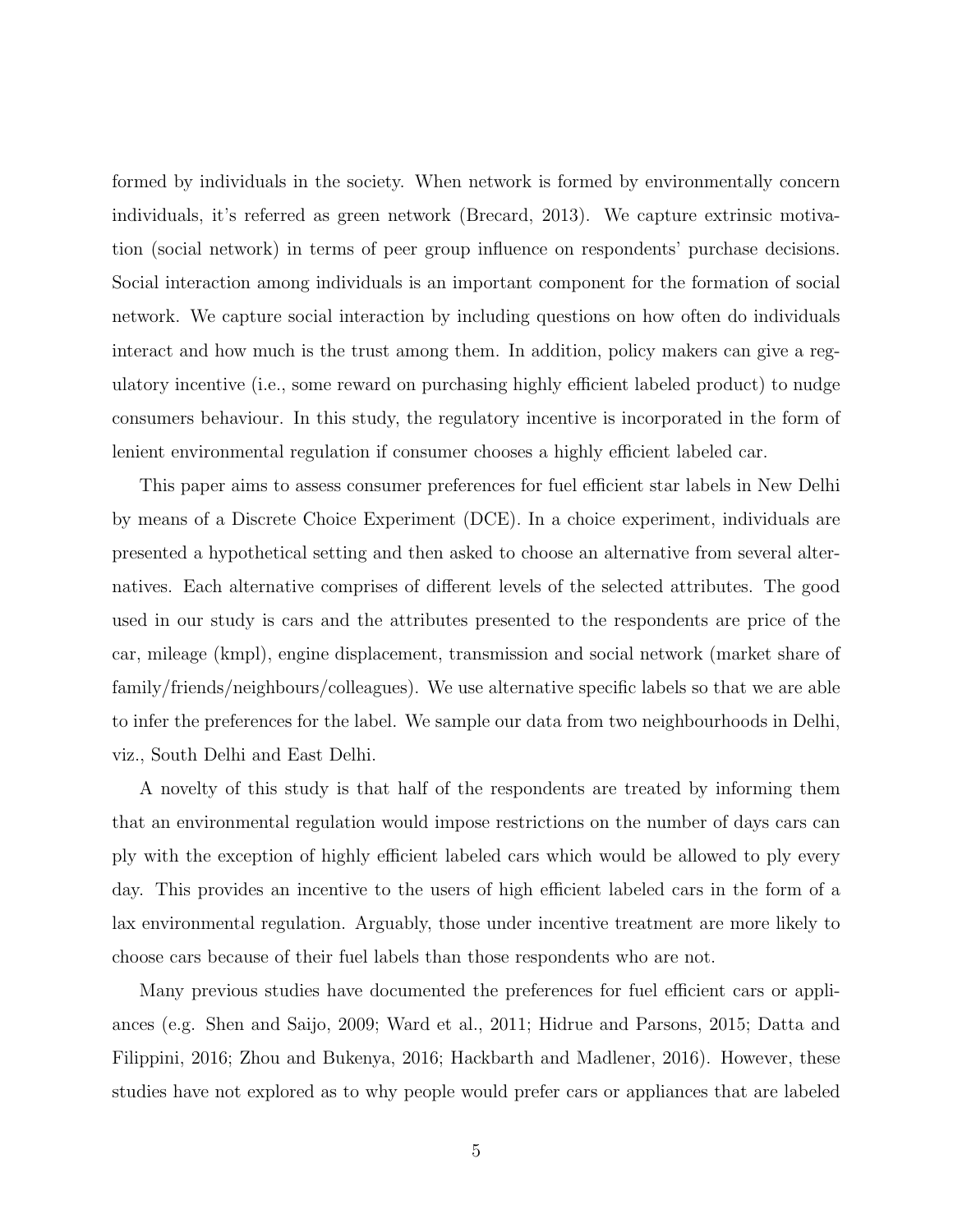as efficient. Another novelty of this study is that why people prefer cars that are labeled as fuel efficient and in order to deepen our understanding on this we explore the behavioural motivation of the people. We measure these by including questions in the questionnaire on intrinsic motivation, environmental knowledge, social network and social interaction. We also include questions on trust because for these networks to form trust is also an important factor.

We estimate conditional logit, random parameter logit and latent class logit model. Our preferred specifications are the latent class models because it allows for interpretation in terms of social leaders, social pressure group and non-followers. These models allow us to learn that social leaders (high behavioural motivations, i.e., high intrinsic motivation, high environmental knowledge, at least average social network and high social interaction) and social pressure group (average behavioural motivations) have a higher willingness to pay for labeled cars as compared to non-followers (low behavioural motivations). The results show that the social network effect is significant (for social pressure group) and compared to other attributes (label, price, engine, transmission); the social network effect is small in magnitude. We find that regulatory incentive have an important role in nudging consumer behaviour towards purchasing high fuel efficient cars. The incentivized individuals have higher preference for highly efficient star labeled cars over the non-incentivized individuals. Thus, incentive plays a positive role in influencing consumers' preferences towards labeled cars.

The reminder of the paper is structured as follows. The next section describes the literature review, section 3 describes the discrete choice model, data sources and sampling, section 4 describes the empirical methodology used in analyzing discrete choice model, section 5 discusses the results and section 6 contains the concluding remarks.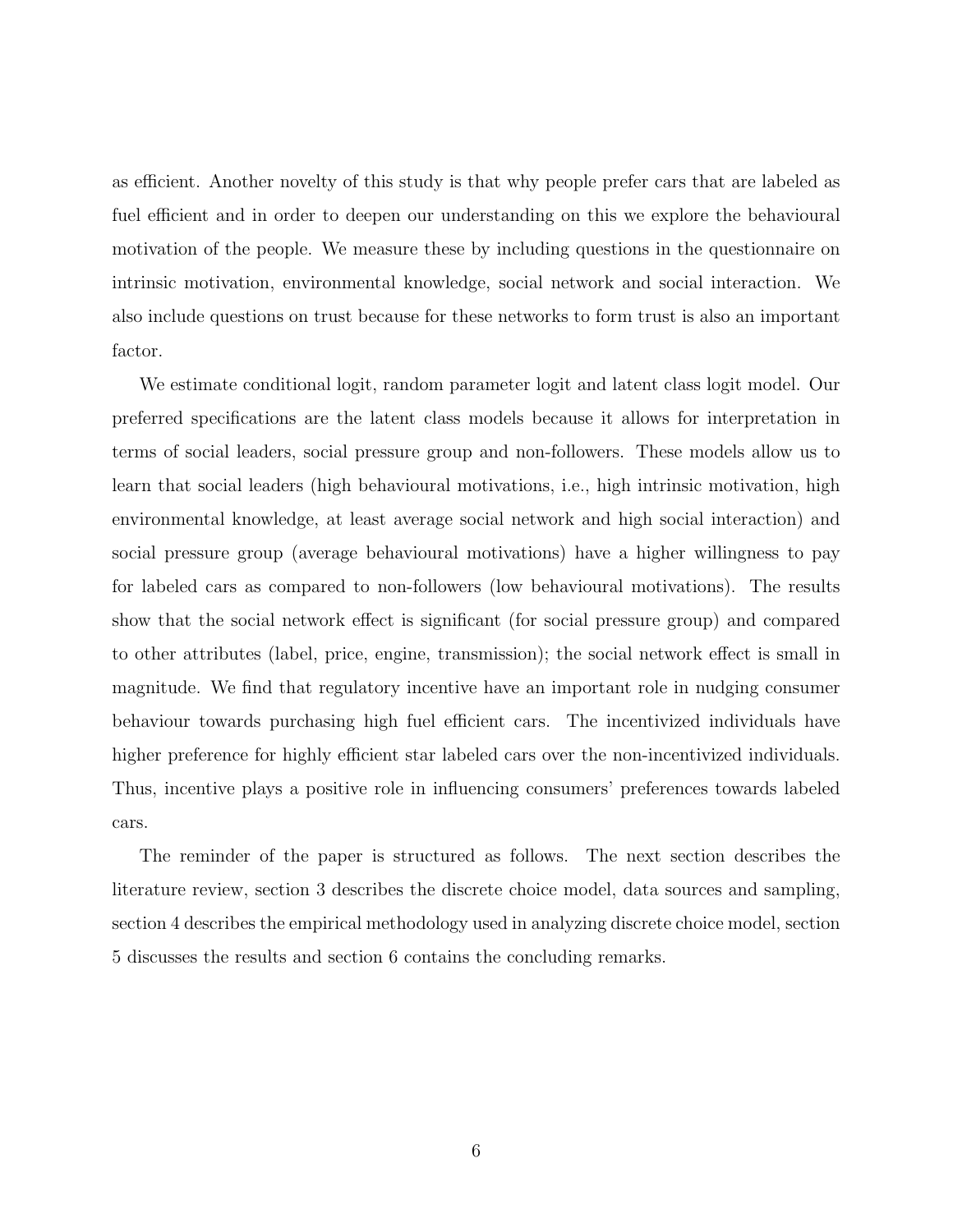## 2 Literature Review

#### 2.1 Fuel efficient vehicles or appliances

A number of studies in the field of environment economics related to transport have examined consumers' preferences for alternative fuel efficient vehicles such as electric, hybrid, CNG vehicles with respect to gasoline vehicles. The majority of these studies have adopted qualitative research (Axsen and Kurani, 2013; Green et al., 2014) and stated preference techniques (Hidrue et al., 2011; Achtnicht, 2012; Dimitropoulos et al., 2016; Lin and Tan, 2017). Axsen and Kurani (2013) using a design game showed that majority of consumers designed plug in hybrid vehicles as their preference for next new vehicle, small number of consumers designed hybrid or conventional vehicle and very few consumers prefered electric vehicles in California, 2011. Green et al. (2014) suggested that policies focusing on adoption of electric vehicles should focus on niche markets and green consumers using easy accessible loans and targeted incentives. Hidrue et al. (2011) using a choice experiment found that consumers' willingness to pay a premium for electric vehicles ranged from \$6000 - \$16,000 above their willingness to pay for gasoline vehicles in U.S. Dimitropoulos et al. (2016) showed that policy of tax advantages with purchase of electric car in Netherlands lead to welfare loss and it outweighs the forgone tax revenues.

In addition, literature has analyzed the effects of eco-label on household appliances, food products etc. (Shen and Saijo (2009); McNeil and Iyer (2010); Ward et al. (2011); Chunekar (2014)). McNeil and Iyer (2010) found that standard and labeling program in India is expected to reduce the residential electricity consumption by 55 Terawatt hours (TWh) and total savings of 385 TWh by 2030. Ward et al. (2011) using choice experiment and random parameter logit model showed that consumers on average are willing to pay \$250 - \$349 for an U.S. energy star labeled refrigerators. Chunekar (2014) compared standard and labeling program for refrigerator in India, with U.S., China and European Union energy star programs.

The literature on standards and labels for cars (Silitonga et al., 2011; Norhasyima et al.,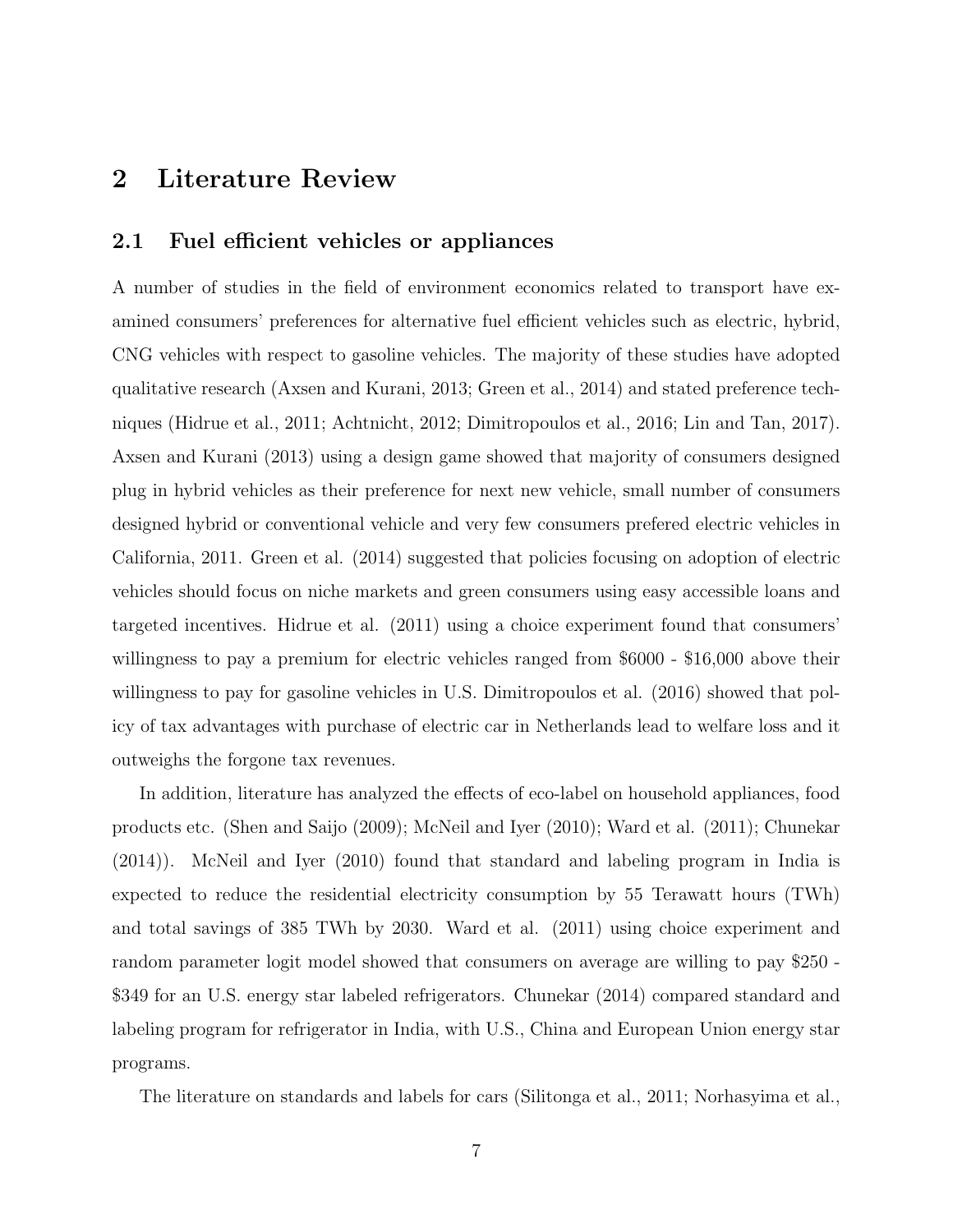2013, Zielinski et al., 2016; Haq and Weiss, 2016; Codagnone et al., 2016) is less developed. Silitonga et al. (2011) showed that the introduction of fuel labels for passenger cars in Indonesia is expected to save significant amount of fuel and emissions. Norhasyima et al. (2013) showed that if fuel labels for cars are adopted in Malaysia, there will be positive changes in consumers' purchasing pattern. Zielinski et al. (2016) discusses potential of the U.S. CAFE standards in reaching the goal of average combined fleet-wide fuel economy of 48.7 - 49.7 mpg by 2025. Haq and Weiss (2016) evaluated car labeling scheme in European Union. The paper suggested that labeling scheme on cars can be made more effective by introducing uniform label for cars as mirrors of energy label and by a labeling scale which allows differentiation between plug in and efficient hybrid vehicles. Codagnone et al. (2016) tested the effect of motor vehicle label on cognitive processing and consumers' car purchase decision in randomized control trials in ten European countries. The paper showed that car labels focusing on running costs or fuel economy are more effective in capturing consumers' attention as compared to emissions information.

#### 2.2 Behavioural motivations

Various studies have discussed about consumers' behavioural motives in purchasing environmental friendly products (Ek and Soderholm, 2008; Coad et al., 2010; Carlsson et al., 2010; Rasouli and Timmermans, 2016; Ma and Burton, 2016). Ek and Soderholm (2008) showed that if other consumers participate in green electricity consumption, individual will also purchase green electricity to maintain his self-image. Coad et al. (2009) showed that providing more information through energy label will encourage intrinsically motivated consumers to buy green cars. However, financial incentives such as subsidies or fines are more effective for extrinsically motivated consumers. Carlsson et al. (2010) discussed whether consumers' preferences for environmental friendly goods could be driven by conformity, i.e., desire to follow the social norm in Sweden, 2007. The paper found that women are willing to pay more for ecological friendly coffee and their willingness to pay increased when large number of consumers purchased ecological friendly coffee. Rasouli and Timmermans (2016)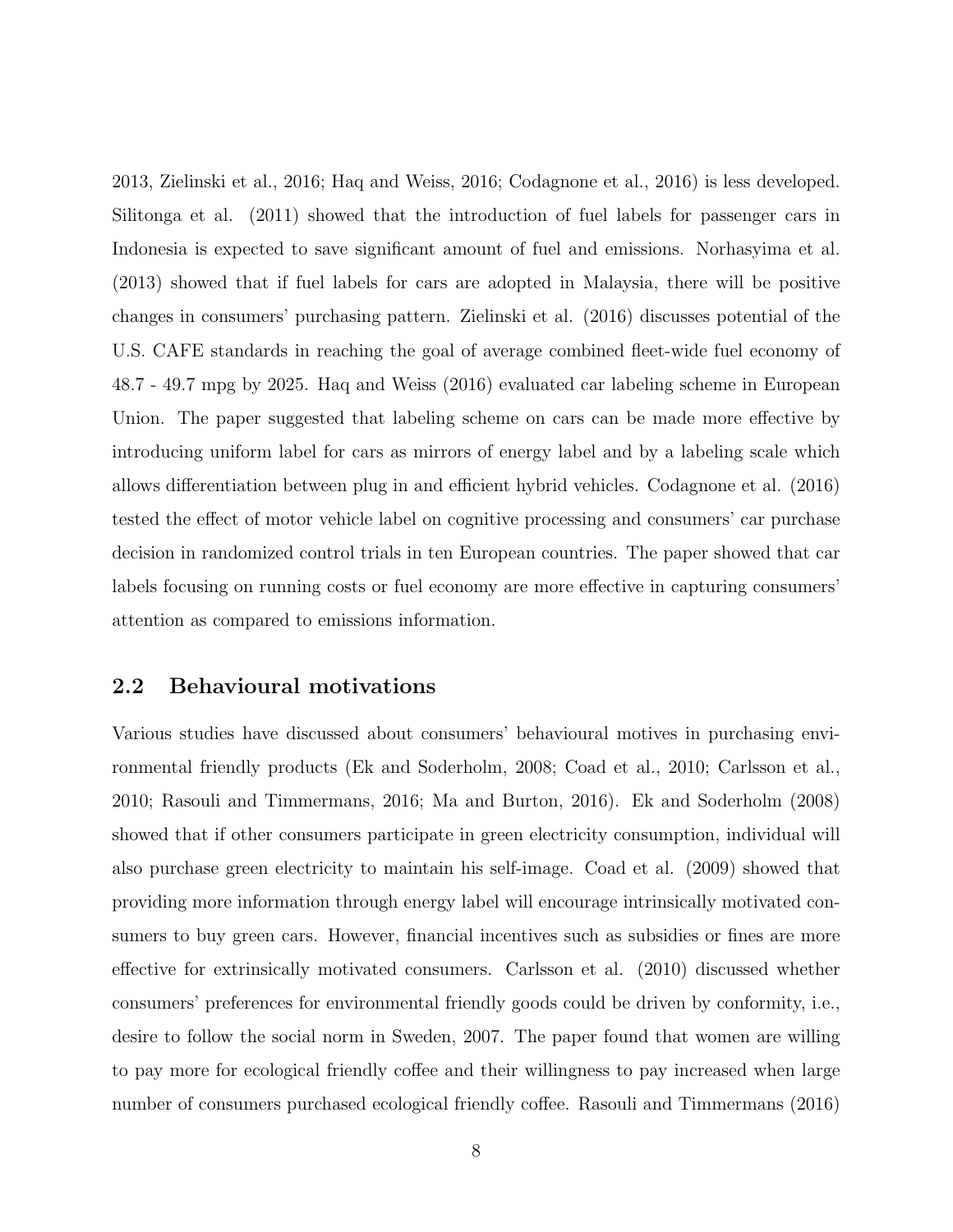using choice experiment and random parameter logit model, showed that price of the car and vehicle attributes are more important and social network effect, i.e., share of friends, peers, relatives is relatively less important in consumers decision on purchasing electric cars. However, except Rasouli and Timmermans, 2016, the studies have not incorporated the effect of social network and interactions in consumers' behavioural motives towards green products. For instance, consumers may be willing to pay higher for labeled cars due to network effect. It would be interesting to determine whether individuals take into account behavioural motives while making purchase decisions for labeled cars.

Our study has adds value, as it is one of the first experimental study on labels for cars, with exception of Codagnone et al. (2016). There are no experiments carried out for labeled products in India. Moreover, only limited number of studies has incorporated the effect of behavioural motives including social network and regulatory incentive on consumers' preferences for green products. Consumers' may believe that good becomes more useful when connected to a network. We contribute to the literature by analyzing consumers' willingness to pay for star labeled cars and how this willingness to pay is affected by behavioural motives and regulatory incentive in India.

## 3 Survey Methods and Data

#### 3.1 Design of Discrete Choice Experiment

BEE has proposed to introduce fuel efficiency standards and star label for cars similar to power saving electrical appliances. With the implementation of new fuel efficiency norms,  $CO<sub>2</sub>$  emissions are projected to reduce from 142 gm per km in 2010-11 to 129.8 gm per km by 2020-21 and 113 gm per km from 2022 onwards (BEE). Annual fuel requirement for cars is expected to exceed 25 Mn ton of oil equivalent due to increase in annual car sales in India by 2020 (BEE Consultation Paper, 2011). In addition, BEE star label will indicate fuel efficiency of the car. Since these labels have not yet been introduced for cars in India,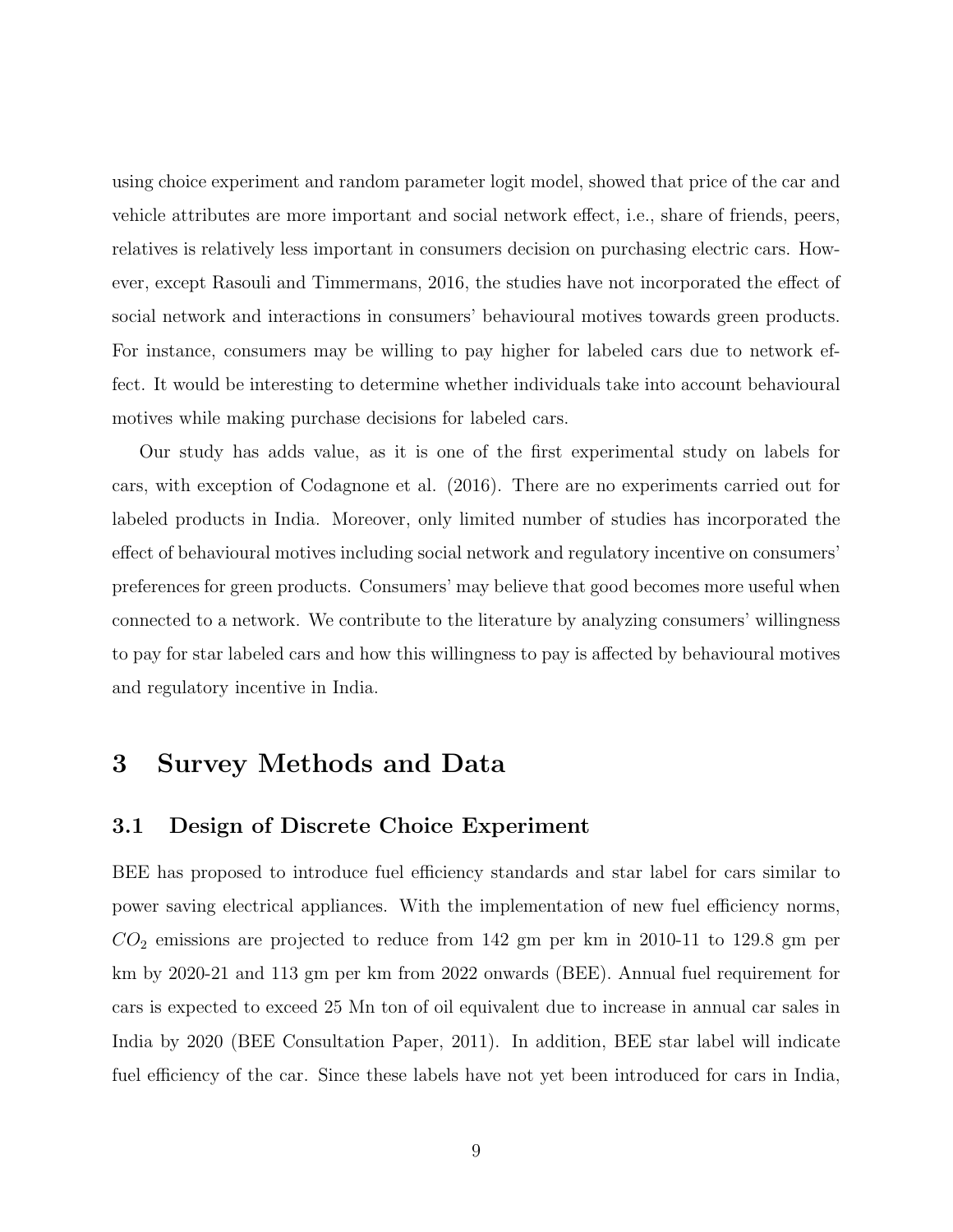real market based data is not available. We design a discrete choice experiment to study consumer preferences for fuel efficiency star labels in India.

In the choice experiment respondents were presented with three alternatives, viz., High star labeled car (star 4, 5), Moderate star labeled car (star 3) and presently available unlabeled car, in each choice task. They were informed that high star labeled cars are more fuel efficient. We use alternative specific labels so that we are able to infer the preferences for the label. To select relevant attributes, a series of focused group studies were conducted. Based on focused group studies and existing literature, the vehicle attributes included in choice experiment were price of the car, mileage (kilometre per litres (kmpl)), engine displacement and transmission. We are also interested in studying influence of social network effect in purchase decision of cars. For the purpose we include an attribute that reflects social network effect, viz., market share of the family/friends/neighbours/colleagues. We tried to ensure that respondents understand and could meaningfully relate to various attributes included in the choice set.

In the beginning of the survey, respondents were asked to provide the price at which he/she intends to purchase a car in near future, among the currently available cars. We treat this price of the car as a reference price. The levels of the attribute price were taken as  $10\%, 20\%, 30\%, 40\%$  and  $50\%$  higher than the reference price<sup>6</sup>. We include mileage as an attribute, which is expressed in distance travelled per unit of fuel consumed (kilometre per litre, kmpl). High star label car is more fuel efficient, i.e., has higher mileage (kmpl) compared to the other cars. We take the mileage levels for the high star label car as 20, 24 kmpl and for the moderate star label car as 16, 20 kmpl. Based on the mileage of currently available cars in Delhi, we inform the respondents that on an average presently available car (unlabeled) have mileage of 13 kmpl. The attribute - engine displacement which measures size of the engine internally in cubic centimetres has three levels - upto 1000cc, 1000-1500cc and more than 1500cc. The attribute - transmission has two levels - automatic or manual. In

 ${}^{6}$ For air conditioner, high star label air conditioner has seen as increase in price, ranging from 20 - 40%, as compared to low star air conditioner.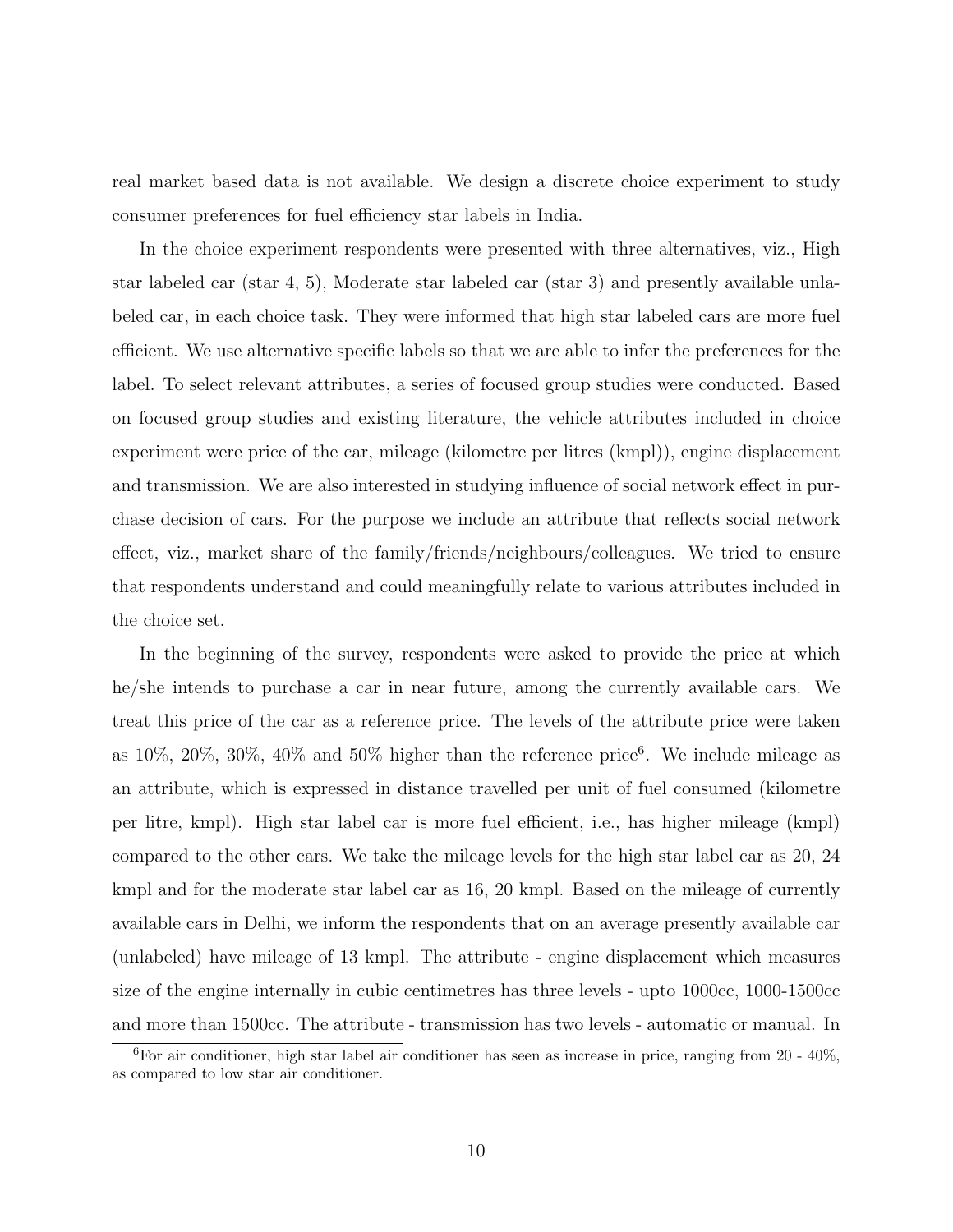automatic transmission, gears automatically change depending on vehicle and engine speed. In contrast, in manual transmission, driver changes gears manually using manual clutch pedal as per the driving needs. The attribute included to reflect social network effect, is measured by market share of the family/friends/neighbours/colleagues purchasing the car described in the alternative, with its levels as 20% and 60%<sup>7</sup> . Table 1 summarizes the list of choice set attributes with their levels (refer appendix). In each choice task, respondents choose an alternative among various alternatives presented to them.

The choice experiment was accompanied by a survey that had questions on socio-economic characteristics such as age, gender, education, income etc., car ownership and decisions on purchasing car. In addition, there were set of questions to gauge respondents' intrinsic motivation, environmental knowledge, extrinsic motivation (social network) and social interaction. The respondents' intrinsic motivation and social network is measured by statements on a Likert scale of 1 to 5, where 1 reflects strongly disagree and 5 reflects strongly agree (refer Table 2 in appendix). Individuals' choices could be impacted by their peer group with whom they interact more frequently. We measure this by social interaction which includes questions such as how many times respondent meets his relatives/friends/colleagues (outside work place) during a month, invites relatives/friends/colleagues to their home (or visit their home). The strength of the network depends on the level of trust they have in their peer group. This aspect of social interaction in captured through questions on how often respondents lend household items or money to their relatives/friends/neighbours/colleagues or leaving house/car keys or children with friends/neighbours.

#### Regulatory Incentive

The novelty of the study is to analyze whether regulatory incentive acts as a nudge for consumers choice towards fuel efficient star labeled cars. We use a specific regulation that was implemented for a short period of time in Delhi, December 2015, so that respondents can relate to the incentive treatment. Under the scheme implemented in 2015, cars with

<sup>7</sup>Following Cameron and Trivedi (2005) pp 502-03, engine displacement, transmission and social network for the status quo alternative (unlabeled car) is normalized to 0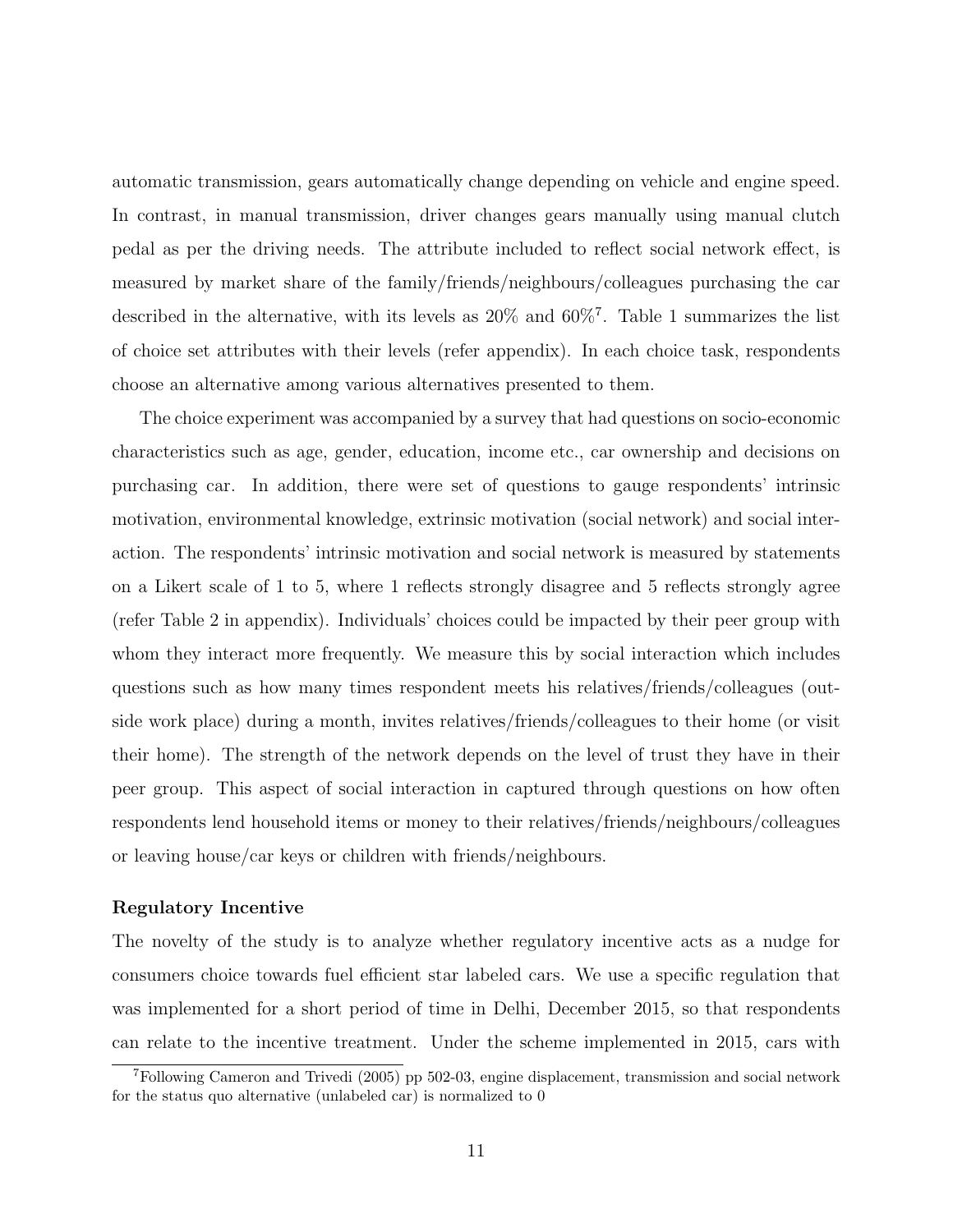even numbered registered plates were permitted to ply on the even dates and cars with odd numbered registered plates were permitted to ply on the odd dates. We modify the above scheme in our experiment by giving a treatment in terms of regulatory incentive to half of the sample. We inform half of the sample that if they purchased high star label car they will be exempt from the regulation, i.e., it will be permitted to ply on both odd as well as even dates. However, if they purchase moderate star label or presently available car then cars with odd numbered registered plates will be permitted to ply on the odd dates and cars with even numbered registered plates will be permitted to ply on the even dates. This information was provided to the respondents before giving the choice sets.

#### Construction of Choice Sets

In discrete choice experiments, the main concern is to create choice sets in an efficient way, i.e., combining various attribute levels into various alternatives, and further into various choice sets (Alpizar et al., 2001). Based on literature, we constructed choice sets using D-optimal design (Carlsson and Martinsson, 2003). The D-optimal designs maximize Defficiency. The D-efficient design used in the study is based on the information matrix (variance covariance matrix)  $X'X$ , where X is the design matrix. D-efficiency is defined as (Warren Kuhfeld, 2005) -

$$
D - Efficiency = 100X \frac{1}{N_D |(X'X)^{-1}|^{1/p}}
$$

where  $p$  is number of parameters to estimate. The aim is to choose  $X$ , to maximize Defficiency. We get D-Efficiency of 93.94. This design generated 21 unique choice sets, which are assigned to three blocks of 7 choice set each. Respondents are randomly assigned to any of the three blocks. Each respondent was shown all the choice sets belonging to one of the block. Each choice set has two alternatives (high star labeled car and moderate star labeled car) and a status quo alternative (presently available unlabeled car). The respondents were asked to select the car they would purchase in each choice set. Table 3 shows one sample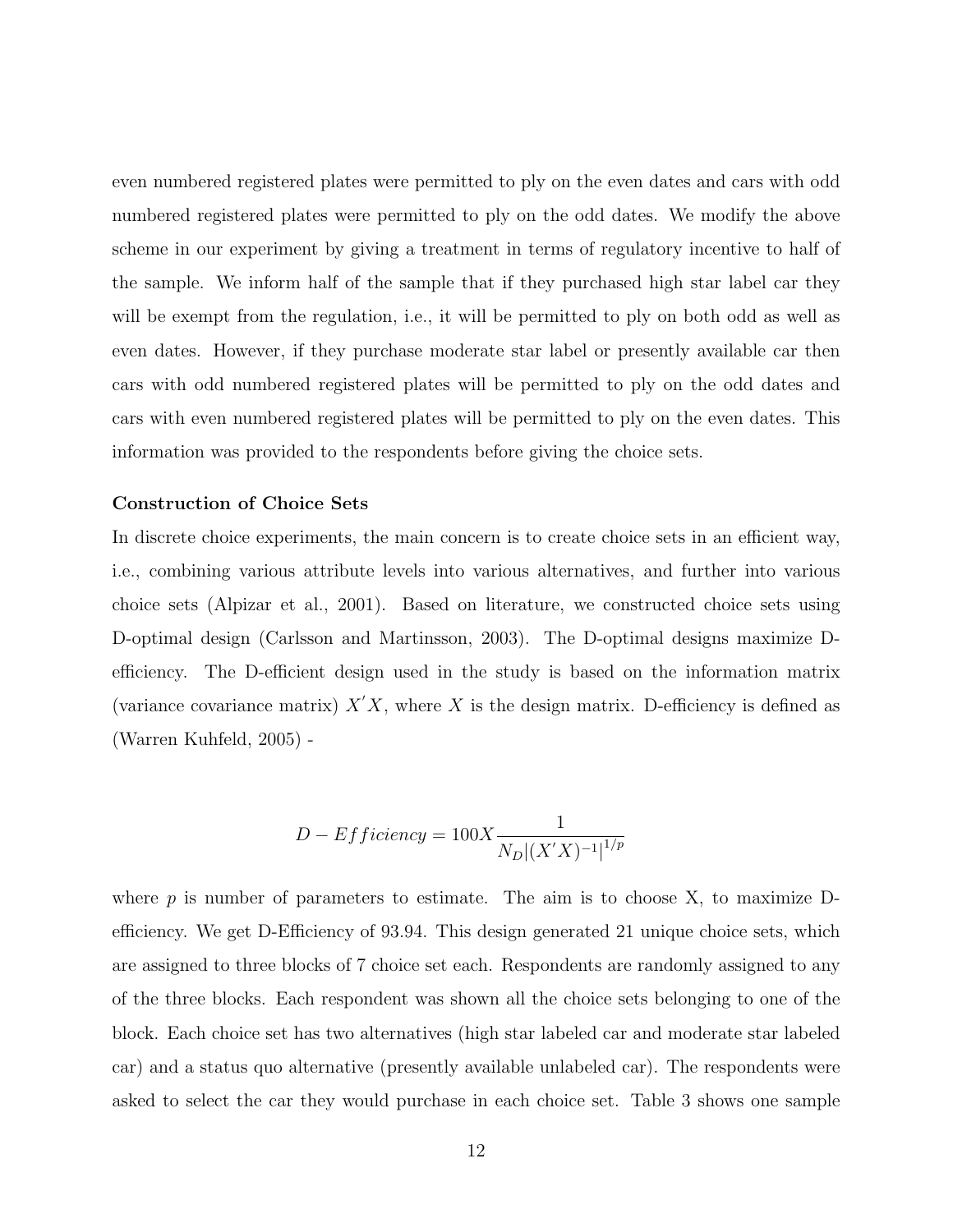choice set for cars used in the study (refer appendix).

#### 3.2 Sampling and Data Collection

The choice experiment and the accompanying survey were conducted during October to November 2017 in two neighbourhoods of Delhi. Delhi, the national capital of India, is one of the largest emitter of carbon emissions in the country. The transport sector is one of the major contributors towards carbon emissions accounting for 66% of the total carbon emissions in Delhi. The other sources of carbon emissions in Delhi are energy use in buildings and industry/electricity (32%) and agriculture/forestry (2%) (Sovacool and Brown, 2010). An alarming increase in vehicle ownership has contributed to these emissions. The vehicle ownership in Delhi has increased to 7.69 Mn with 162 cars and 299 two wheelers for every 1000 people in 2011 (Aggarwal and Jain, 2016). With increasing economic prosperity of people of Delhi, it is likely that more vehicles will be added leading to more pollution.

We use multi-stage sampling to select our survey sample. In the first stage, we select two districts from Delhi, South Delhi and East Delhi. The former is relatively more affluent as compared to the later. Both districts can be considered inhabited by middle income to high middle income class families. In the second stage, we stratify blocks (sub-districts) within these districts. Both South Delhi and East Delhi are further divided into three subdistricts. These are Kalkaji, Defence Colony, Hauz Khas in South Delhi and Gandhi Nagar, Preet Vihar, Vivek Vihar in East Delhi. In each sub-district, we randomly interview 84 respondents, which give a total sample size of 504 respondents. The sample includes only those respondents who are 18 years of age and above. Half of the respondent from each subdistrict, i.e., 42 respondents per sub-district were given the incentive treatment. Each of 504 respondents was asked to complete 7 choice sets, giving a total of 3528 individual choice tasks. Each choice set included 3 alternatives, giving possible 10584 individual observations. Out of these 10584 observations, 5292 individual observations belong to the incentive treatment.

The summary statistics of the sample is reported in Table 4 (refer appendix). The socioeconomic variables included in our study are age, gender, marital status, household size,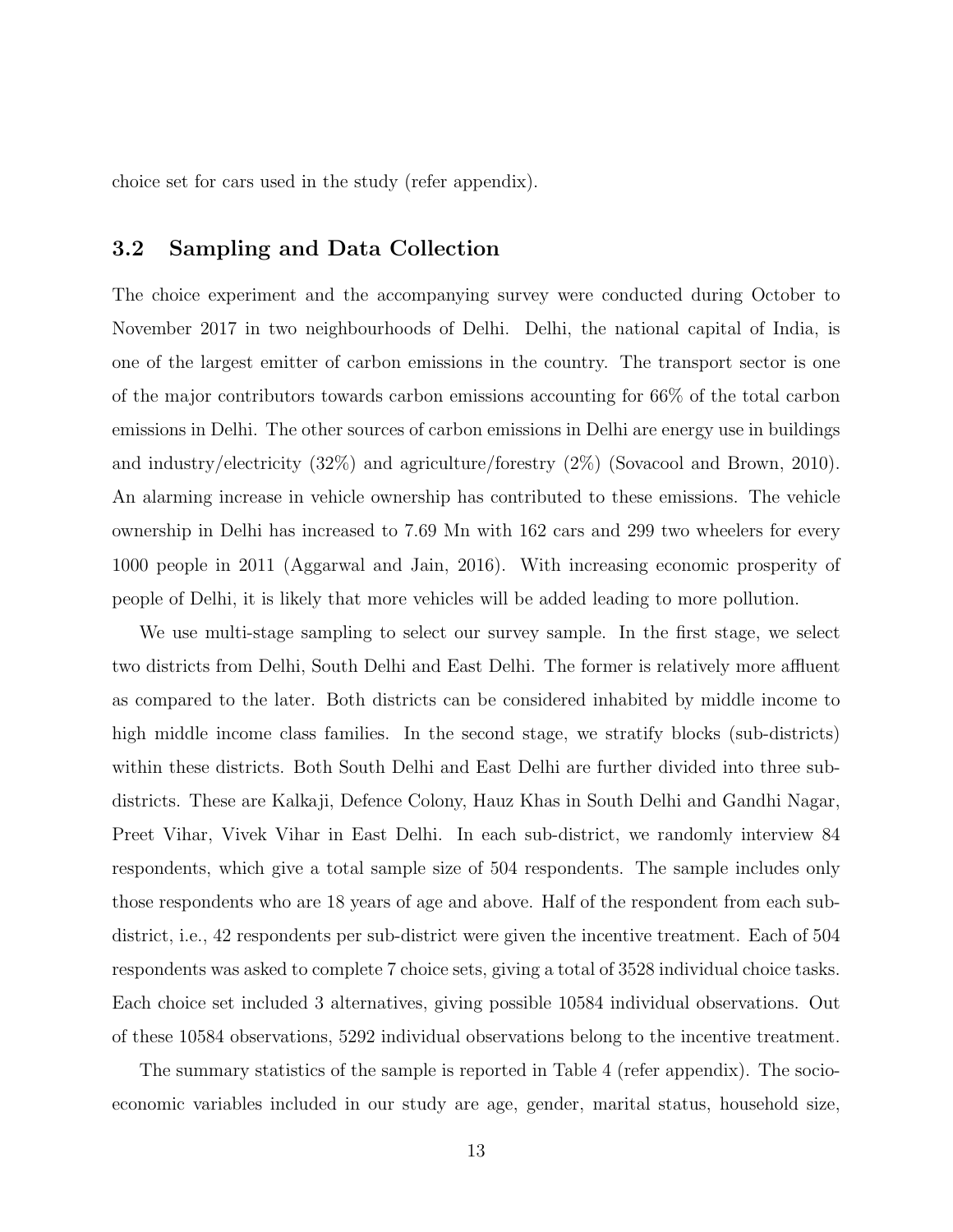annual family income, education, occupation. The respondents' age ranges from 18 to 79, with an average age of 41 years. 57% of the respondent were males, 73% were married and average household size is 5. Our sample consisted of mainly middle to higher income households. In the study sample, only 15% of the respondents had annual family income of less than Rs. 0.5 Mn, which we classify as low income households. Our study sample has educated class with  $47\%$  of the respondents were graduate and  $34\%$  of the respondents were post graduate. 46% of the respondents were in professional/service, 31% in business and 13% were not employed. The majority of the respondents own a car, i.e., 439 out of the sample of 504 respondents; with mean number of cars owned by the household is 1.6. Among those respondents who don't own a car currently, about 85% are planning to buy a new car in near future. While comparing summary statistics of South Delhi with that of East Delhi, our sample showed that South Delhi has higher mean annual family income (Rs. 1.8 Mn) compared to East Delhi (Rs. 1.4 Mn). We also report summary statistics of control group (where respondents are not provided information on any incentive) versus treatment group (respondents are given incentive information). The socio-economic characteristics are similar across control and treatment group, so that we can reasonably presume that division into control and treatment group is random.

# 4 Econometric Model and Interpretation of Willingness to pay

Stated preference approach such as discrete choice experiment used in our study is based on the Lancaster's theory of value (1966) and Marschak random utility theory (1959). These theories assume that decision maker aims at maximization of the utility. The utility derived by individual n from choosing alternative j is  $U_{nj}$  for  $n = 1, 2, ..., N$  and  $j = 1, 2, ..., J$ . The decision maker chooses an alternative in a choice situation that gives him maximum utility, i.e.,  $U_{nj} > U_{ni} \forall j \neq i$  (Train, 2003). The utility derived by individual n from choosing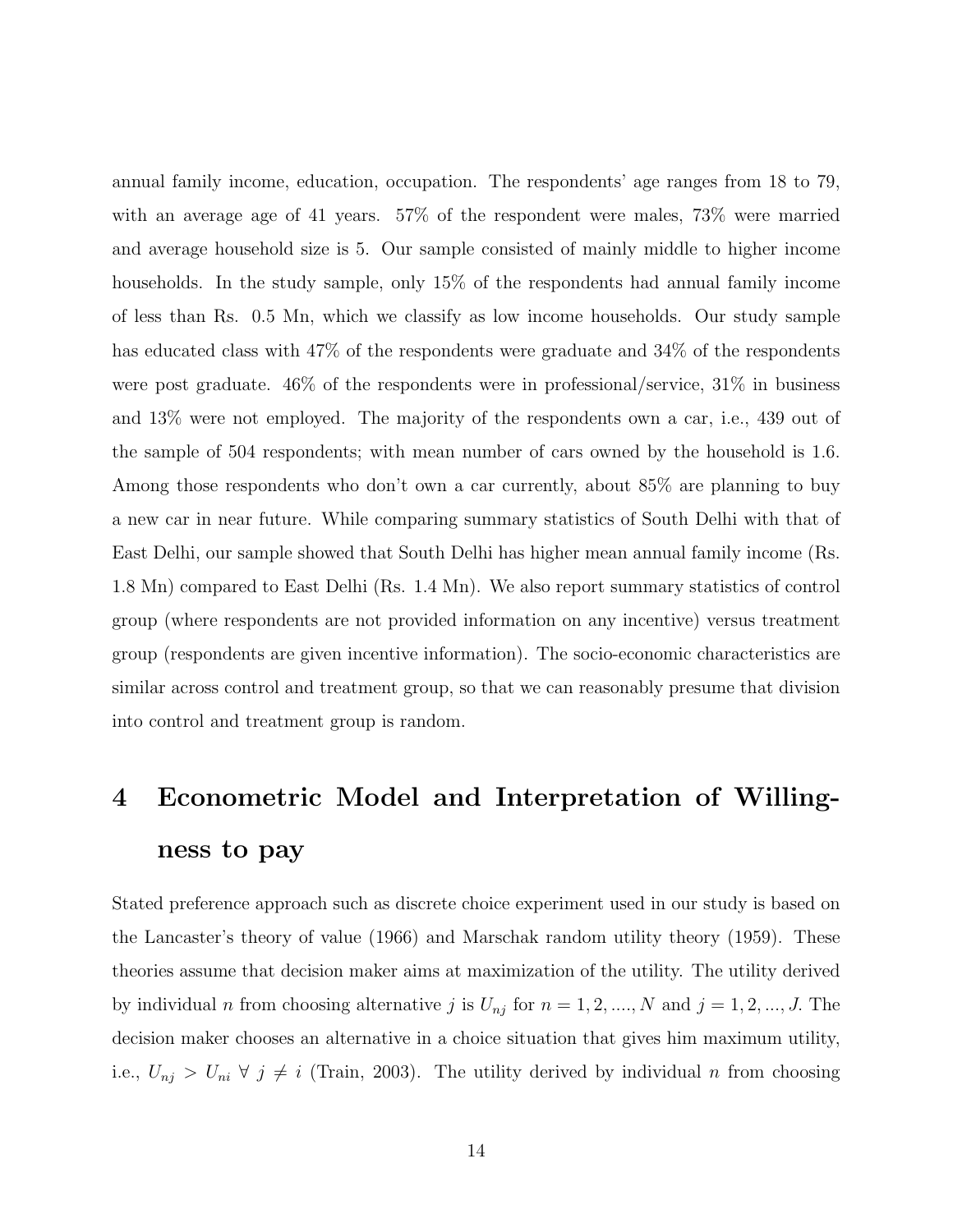alternative  $j$  is given by

$$
U_{nj} = V_{nj} + \epsilon_{nj}
$$
  
=  $\beta' X_{nj} + \epsilon_{nj}, \forall j = 1, 2, ..., J$  (1)

where  $V_{nj}$  is the deterministic component of the utility. The deterministic component is assumed to be linear in parameters, i.e.,  $V_{nj} = \beta' X_{nj}$ , where  $X_{nj}$  is the observed variables associated with alternative j for individual  $n, \beta$  is the vector measuring the weight assigned on these observed variables.  $\epsilon_{nj}$  is the independently and identically distributed random error term. The well-known models used to analyze discrete choice experiment are conditional logit, random parameter logit and latent class logit model. The conditional logit model is unable to capture random taste variations and it assumes independence of irrelevant alternatives. Therefore, model can be modified to incorporate heterogeneity in tastes across individuals and allow for correlation in unobserved factors over time (McFadden and Train, 2000), i.e., random parameter logit model. The random parameter logit choice probability that individual *n* chooses alternative *j* is specified as

$$
P_{nj} = \int_{\beta} \frac{\exp(\beta' X_{nj})}{\sum_{i=1}^{J} \exp(\beta' X_{ni})} f(\beta) d\beta \tag{2}
$$

where  $f(\beta_j|\beta,\sum \beta)$  is the density function and  $[\beta,\sum \beta]$  are the distribution parameters (mean and covariance matrix) to be estimated. We capture heterogeneity using normal density function. All the coefficients except price are allowed to vary. The model is estimated using maximum likelihood estimation, by maximizing log likelihood function with respect to  $\beta$  and  $\sum \beta$ . If  $\beta$  takes finite set of distinct values, say G possible classes, then random parameter logit model becomes latent class logit model with G classes.

The latent class logit model observes individual heterogeneity by characterizing individ-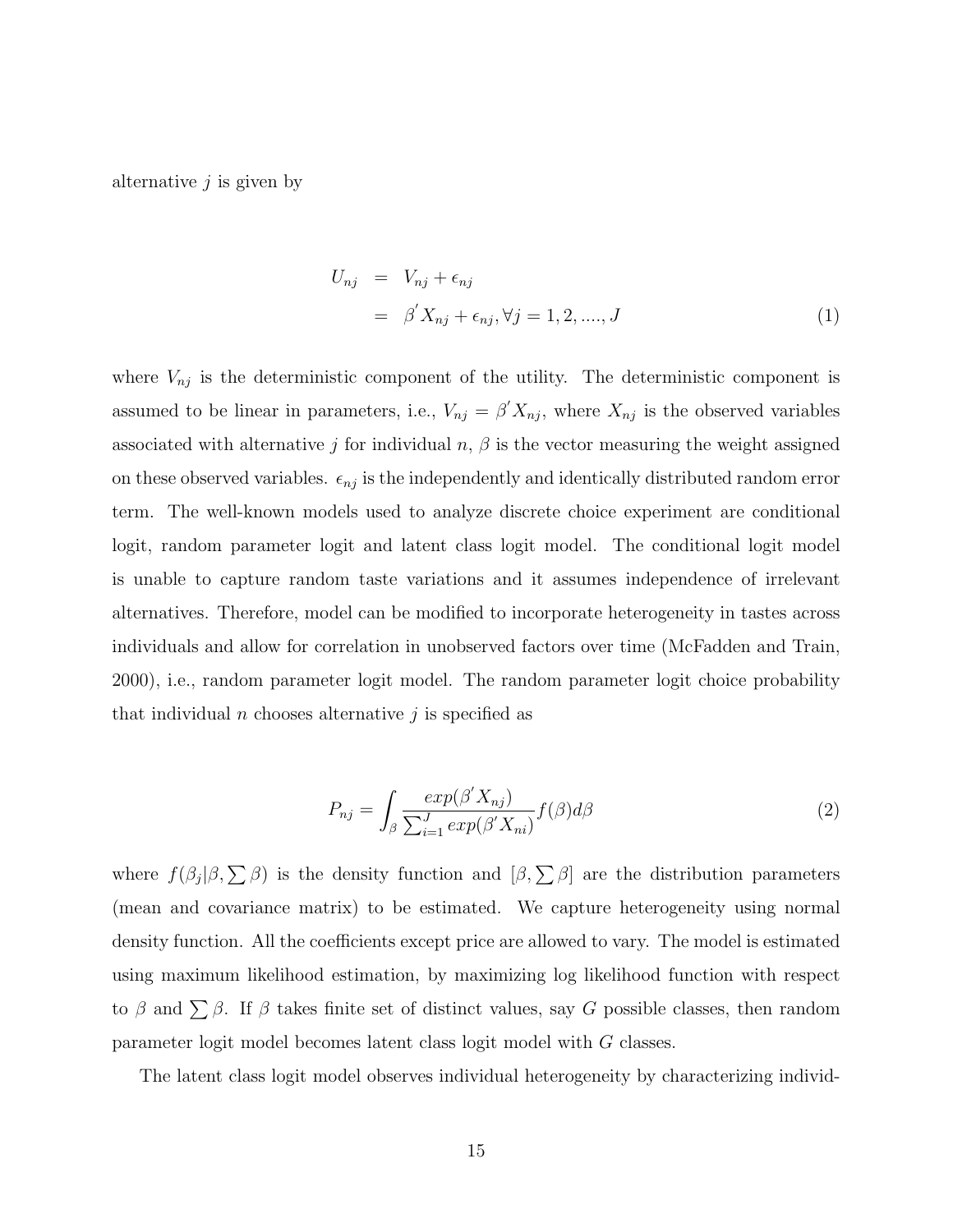uals into various preference classes. It is an alternative approach which assumes that sample of the individuals drawn from the population consists of a finite number of classes, say G classes, and each individual in the sample belongs to one of these classes (Cameron and Trivedi, 2005). The maximum likelihood method is used to estimate class-specific utilities for each attribute and each individual is assigned the probability of belonging to each class. The main advantage of using latent class approach over random parameter logit is that latent class model does not require any assumption about distribution of parameters. In case of random parameter logit model, parameters are normally distributed.

Assume that our sample of individuals drawn from population consists of G number of latent classes, where individuals within each class have homogenous utility functions and utility function can differ across classes. The utility function is defined by equation (1), where  $V_{nj} = \beta'_g X_{nj}$  is the deterministic component of the utility function;  $\beta'_g$  $_{g}^{\prime}$  is the class specific vector measuring the weight assigned on these observed variables. The latent class model consists of two separate probabilistic models - the choice model and the class membership model. The first part - the choice model explains individuals' choice among various alternatives available in different choice scenarios. The latent class logit choice probability that individual n chooses alternative j belonging to class q is (Shen and Saijo, 2009)

$$
P_{nj|g} = \frac{exp(\beta_g' X_{nj})}{\sum_{i=1}^J exp(\beta_g' X_{ni})}, \forall g = 1, 2, ..., G
$$
\n(3)

The second part - the class membership model allocates each individual to the G classes, based on their socio-economic and environmental characteristics. The probability that individual *n* belongs to class  $q$  is

$$
P_{ng} = \frac{exp(\alpha_g' Z_n)}{\sum_{g=1}^G exp(\alpha_g' Z_n)}
$$
(4)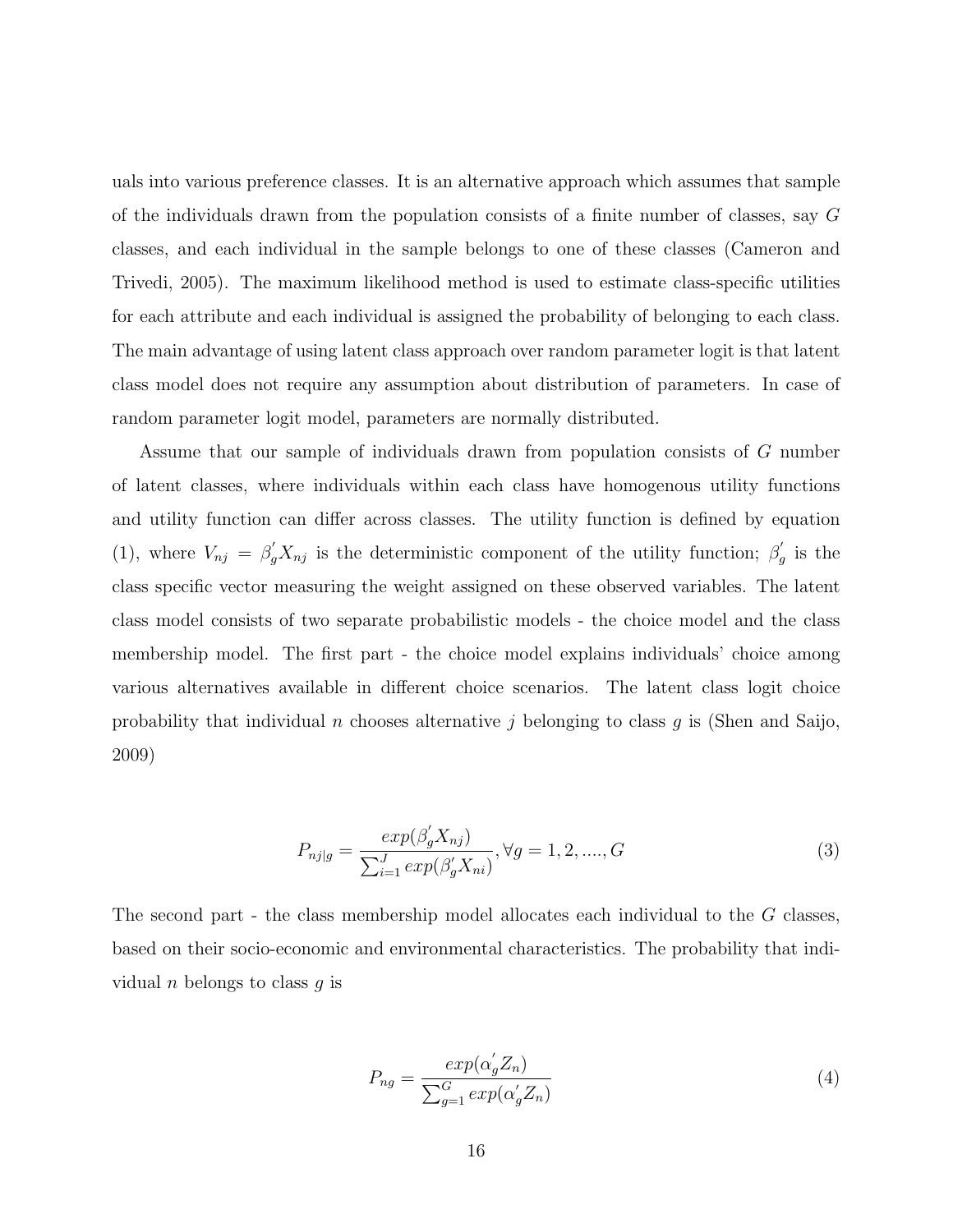where  $\alpha$  is the parameter vector of class g and  $Z_n$  denotes the observable individual specific characteristics such as vehicle ownership or environmental characteristics. Combining the choice model equation (3) and the class membership equation (4), the unconditional probability of individual  $n$  choosing alternative  $j$  is

$$
P_{nj} = \sum_{g=1}^{G} P_{nj|g} P_{ng} = \sum_{g=1}^{G} \{ \frac{exp(\beta_g' X_{nj})}{\sum_{i=1}^{J} exp(\beta_g' X_{ni})} X \frac{exp(\alpha_g' Z_n)}{\sum_{g=1}^{G} exp(\alpha_g' Z_n)} \}
$$
(5)

The parameters  $\beta_g$  and  $\alpha_g$  are simultaneously estimated by the maximum likelihood method. The number of classes has to be specified a priori. There are various criteria for deciding the optimal number of classes such as Akaike information criterion (1973) and Schwarz Bayesian information criterion (1978), defined as

$$
AIC = -2lnL_g + 2k_g
$$
  
\n
$$
BIC = -2lnL_g + k_g lnN
$$
\n(6)

where  $ln L_g$  denotes the maximised log-likelihood of the model with g classes;  $k_g$  is the number of parameters estimated in the model with  $g$  classes and  $N$  is the sample size. The model with smaller values of AIC and BIC are considered better.

### 5 Empirical Results

In this section, we discuss the results of random parameter logit model followed by latent class logit model used in analyzing consumers' willingness to pay for star labeled cars. In latent class logit model, we determine the number of classes and characterize each class based on socio-economic variables, intrinsic motivation, environmental knowledge, social network and social interaction. For the above models, the results are reported for control group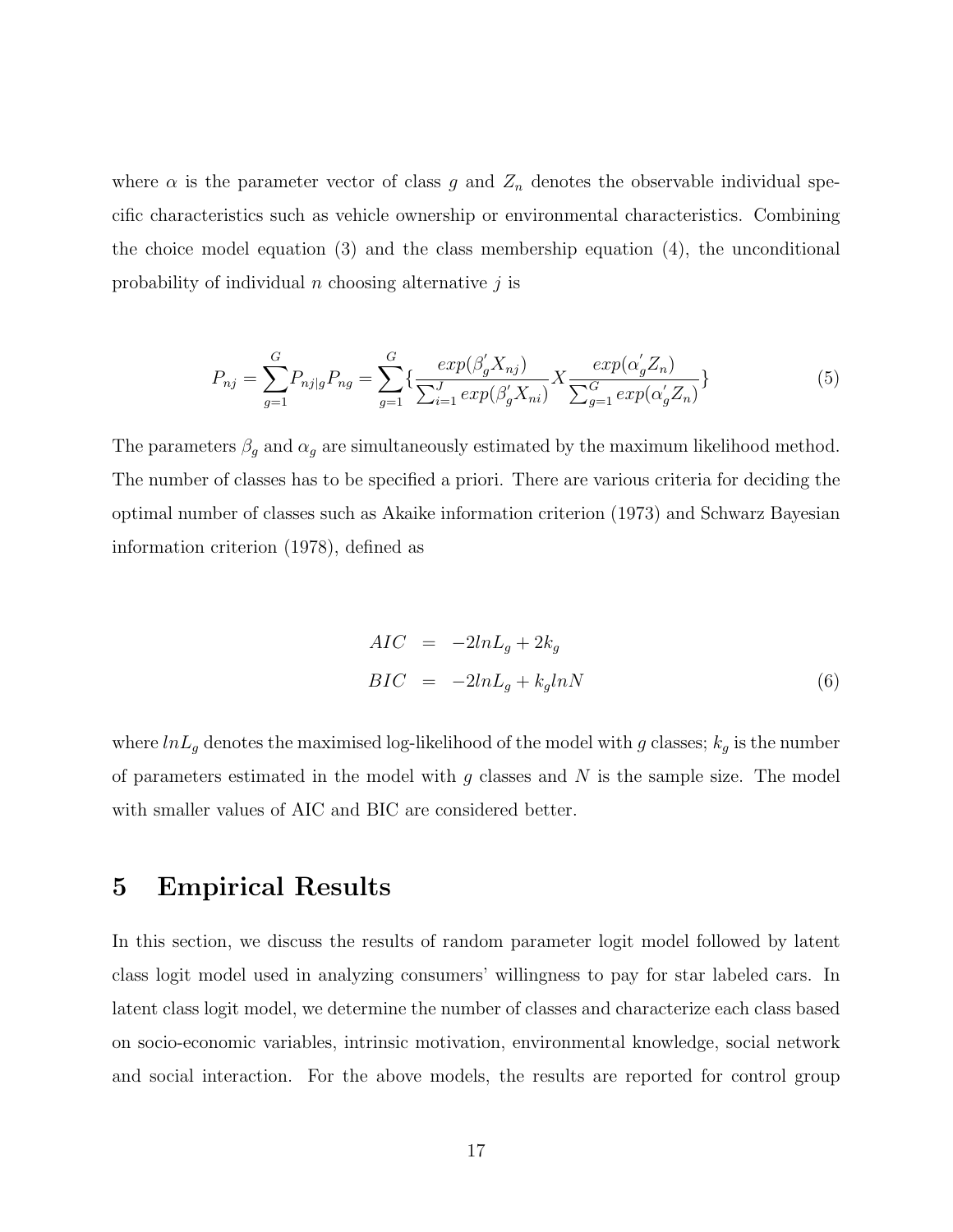(respondents not provided with information on regulatory incentive) and treatment group (respondents provided with additional regulatory incentive).

#### 5.1 Random Parameter Logit

The estimated parameters of conditional logit and random parameter logit are reported in Table 11 and 13 for control and treatment group, respectively. Column 2 and column 3 of these tables gives the estimation results of conditional and random parameter logit model of 252 households for both experiments, respectively. The results state mean values for the marginal utility parameters assuming normal distribution. In random parameter logit model, all the utility parameter attributes (except price) are treated as random. The star label is included as an alternative specific dummy. The alternative specific dummy captures the impact of star label itself, regardless of other attributes. We include high star label, moderate star label, price, mileage, engine (1000 - 1500cc, more than 1500cc), transmission (automatic) and social network effect for the estimation. The random parameter logit model showed that star label (high and moderate star) coefficient is positive and highly significant in both control and treatment group, suggesting that respondents prefer cars with star label. Consumers have stronger preference for high star labeled car compared to moderate star labeled car. The attribute parameters - price, mileage, engine displacement (1000-1500cc, more than 1500cc) and transmission are in line with theoretical expectations and have a significant impact at  $1\%$  on the choices in both experiments. The variable price is taken as ten thousand of rupees. As expected, price has a negative coefficient which is highly significant in all models. Respondents are sensitive to price changes and are likely to buy high star labeled car, lower is its price. As engine displacement increases, the probability of choosing a car increases and utility levels increase (shown by positive and significant coefficient of engine displacement). Engine displacement is an important attribute in the control group but remains a weak factor in the presence of regulatory incentive. Consumers have preferences for automatic transmission (positive and highly significant) under both experiments. The social network effect coefficient is positive and highly significant for control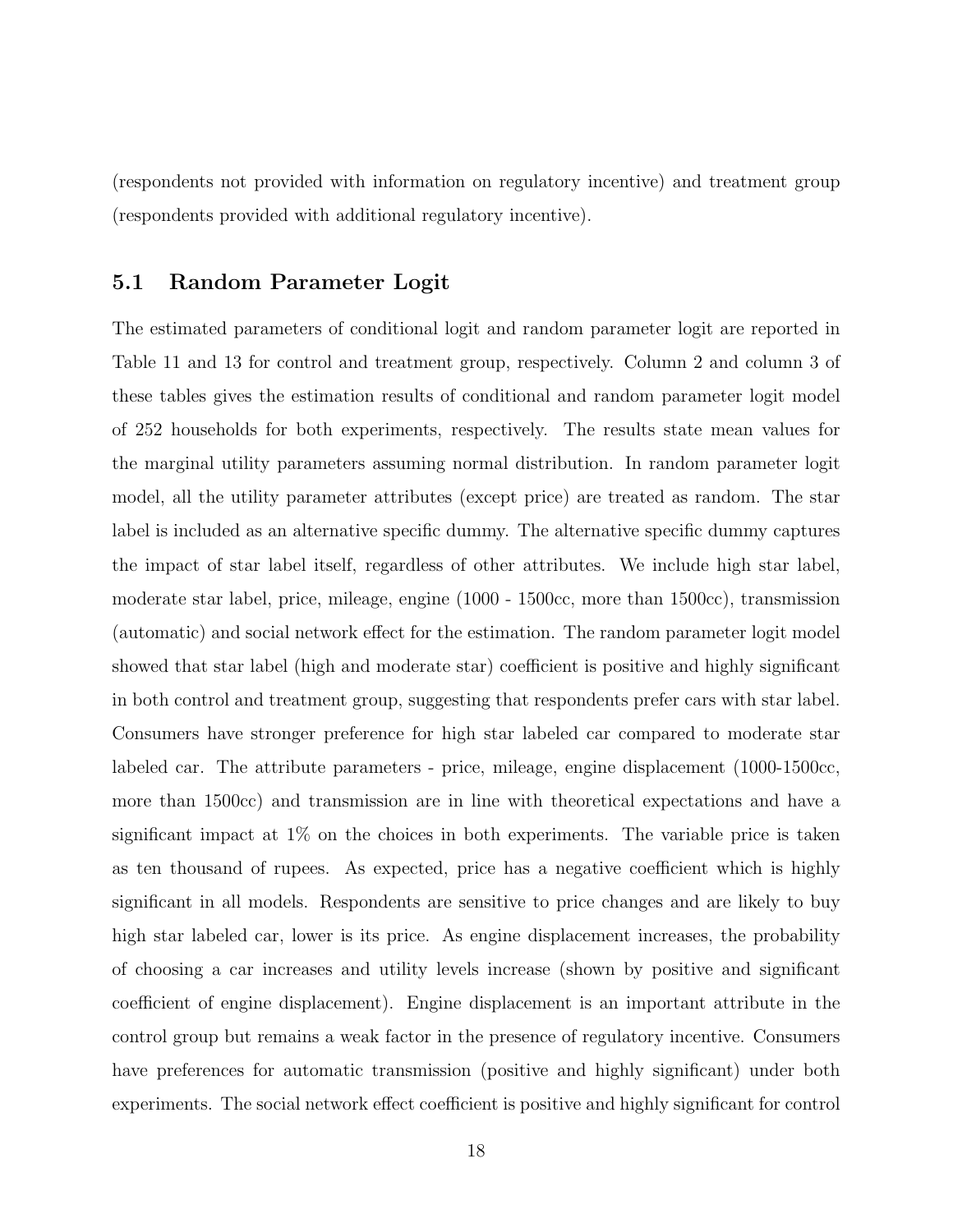group and insignificant for treatment group.

#### 5.2 Latent Class Logit

#### Determining the number of classes

The optimal number of classes is decided based on AIC and BIC criteria discussed in section 4. We determine AIC and BIC till 6 latent classes under control and treatment group (refer Table 6). AIC criteria suggest 6 classes and BIC criteria suggest 4 classes for control group. There is not much difference in BIC value for 3 and 4 classes under control group. AIC criteria suggest 4 classes and BIC criteria suggest 3 classes for treatment group. We decided to use three class model, based on BIC criteria. With four or more classes, the estimated parameters starts to deteriorate, gives large standard error and becomes insignificant. Therefore, we have selected 3-class model as the most appropriate model for estimating latent class in both experiments.

#### Characterizing the class members

The latent class model identifies heterogeneity in respondents' preferences. The three classes are classified based on respondents' socio-economic characteristics and behavioural motives. The socio-economic characteristics included are age, gender, income, education and the behavioural motives include intrinsic motivation, environmental knowledge, social network and social interaction. For each behavioural motive variable, we create a dummy variable. The dummy variable takes value 1 if respondents' chosen value is greater than equal to the median of each variable. The latent class model doesn't place individuals in single class. Following Filippini et al. (2017) approach, we use the parameter estimates obtained by latent class to calculate individual posterior probabilities of belonging to each class. We use these probabilities to assign each individual to the class he/she belongs with highest probability.

Table 7 and 9 reports summary statistics (mean and standard error) of each class under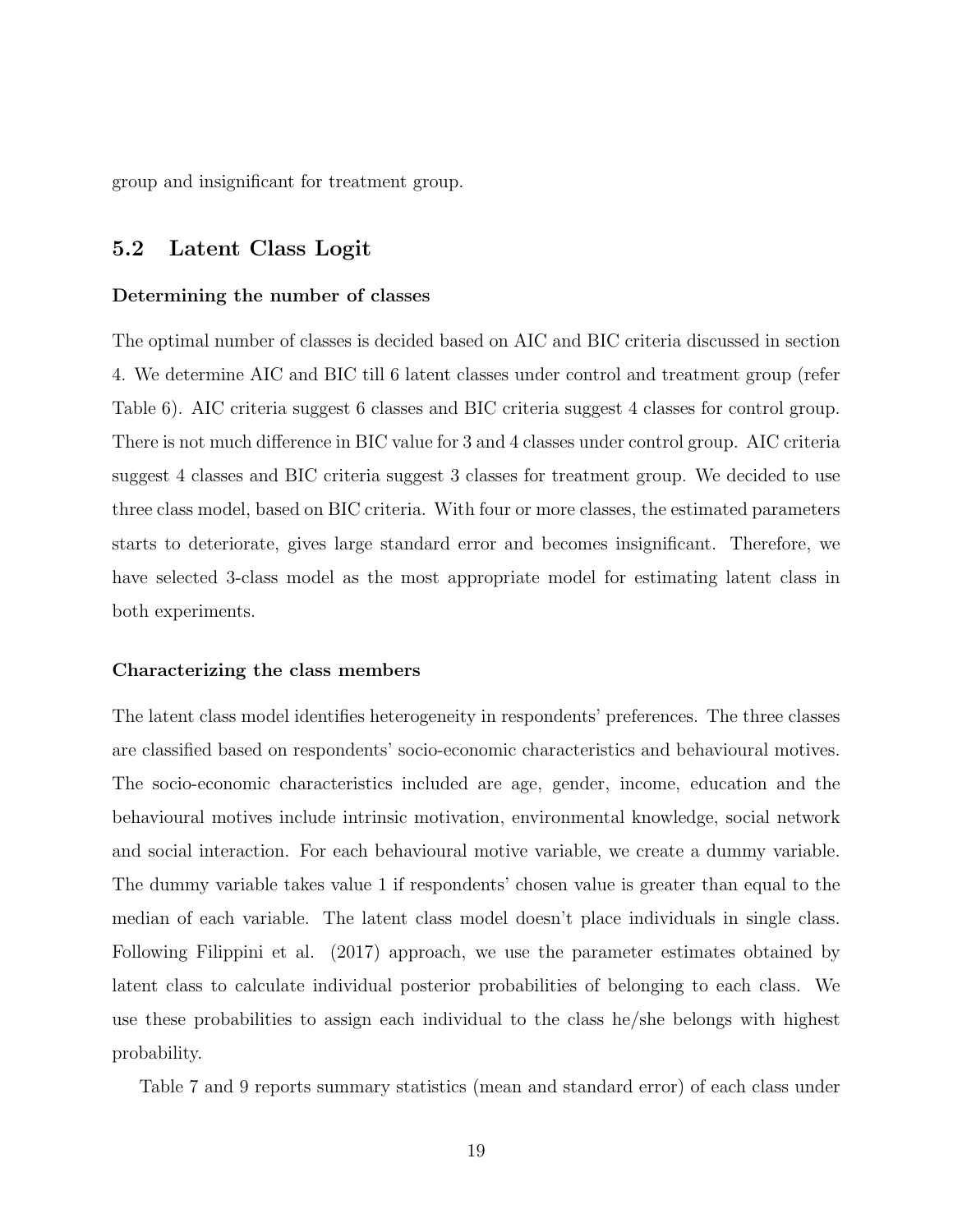control and treatment group, respectively. Table 8 and 10 reports significant comparisons of means of the explanatory variables across classes for control and treatment group, respectively. Based on summary statistics and comparisons of means of the explanatory variables across classes, class 1 of the sample is classified as old age (above 50 years), high income (above Rs. 1.5 Mn under control group, above Rs. 2.5 Mn under treatment group), educated males (graduates and post graduates) with high intrinsic motivation, high environmental knowledge, at least average social network and high social interaction. Class 1 is most guided by the behavioural motives and are concerned for the environment. This class acts as trend setters, therefore, we name this class as "Social Leaders". Class 2 of the sample is classified as middle age (31 - 50 years), middle income (less than Rs. 0.5 Mn, Rs. 0.5 - Rs. 1.5 Mn for control group, less than Rs. 0.5 Mn, Rs. 1.5 - Rs. 2.5 Mn for treatment group), educated males and females (graduates and post graduates) with average intrinsic motivation, average environmental knowledge, at least average social network and average social interaction. Class 2 are generally under the social pressure to follow their leaders, therefore, we name this class as "Social Pressure Group". The remaining respondents were classified in Class 3. Class 3 of the sample is classified as young age (18 - 30 years), low income (less than Rs. 0.5 Mn, Rs. 0.5 - Rs. 1.5 Mn for control group, Rs. 0.5 - Rs. 1.5 Mn for treatment group), high school and females with low intrinsic motivation, low environmental knowledge, low social network and average social interaction. Class 3 is less environmental friendly class, therefore, we name this class as "Non-Followers". This class doesn't follow the leaders or their income mayn't be enough to follow the leaders. The relative size of each class under control group (treatment group) shows that social leaders (class 1) represents 30% (36%) of the sample, social pressure group (class 2) represents 52% (40%) and Non-Followers (class 3) represents 18% (24%). Together, first two classes represent about 82% of the total sample under control group, 76% under treatment group and are more environmental friendly class compared to non-followers (class 3).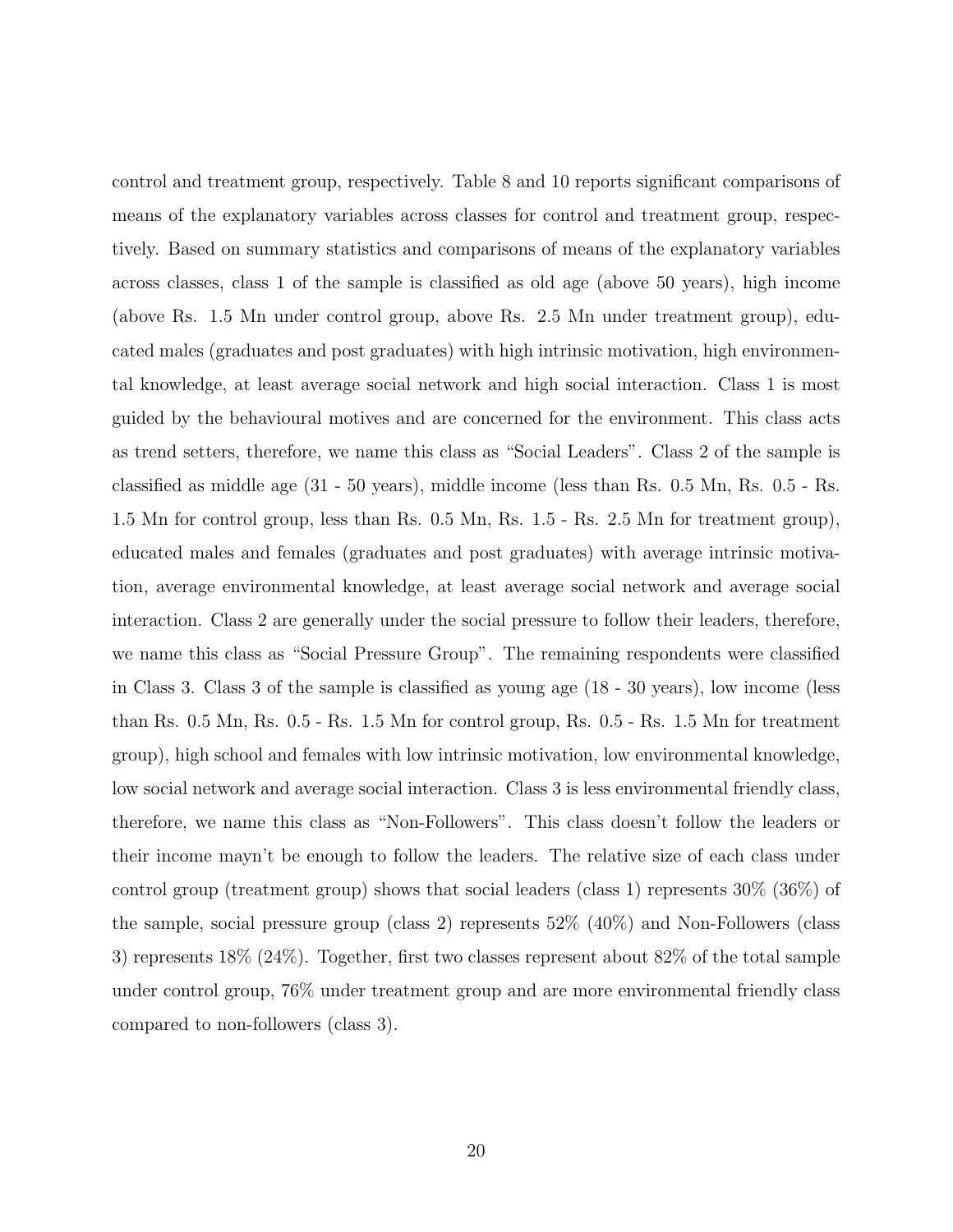#### Estimation Results

The random parameter logit model is for single class, where as in latent class logit model we classify respondents into 3 classes. In both experiments (control and treatment group), social leaders (class 1) have highest significant choice probability for labeled cars, followed by social pressure group (class 2) and least in less environmental friendly non-followers class (class 3). Social Leaders have a personal sense of responsibility towards environment (shown by high intrinsic motivation and high environmental knowledge); therefore, information through labels is most effective for this class. Social pressure group tend to base their decisions on other individual choices (say leaders choices), therefore this class also has high preference for labeled cars. However, non-followers are not much impacted by behavioural motives and have less preference for labels compared to other classes. The coefficient of price is highly significant in all classes. Under control group, engine (more than 1500cc) is significant at 1% for social leaders and social pressure group. Transmission is significant at 5% for social leaders and non-followers. Social Network Effect is significant at 1% for social pressure group and at 10% for non-followers. Under treatment group, engine (1000-1500cc, more than 1500cc) is significant at  $1\%$  for social pressure group and automatic transmission is significant at 1% for social leaders. As social pressure group (class 2) tend to follow the leaders, social network effect is significant at 5% only for this class under treatment group. Under both experiments, large percentage of consumers is impacted by behavioural motives and has preference for the environment. This is indicated by large size of class 1 and 2. The likelihood ratio test was carried out to compare conditional, random parameter and latent class logit model. The results indicate that under both experiments, latent class logit model is prefered the most (log-likelihood under control group  $=$  -1191.0, log-likelihood under treatment group = −1110.29,  $p - value < 0.01$ ), followed by random parameter logit model (log-likelihood under control group = −1348.9, log-likelihood under treatment group =  $-1287.6$ ,  $p - value < 0.01$ ) and least prefered is conditional logit model (loglikelihood under control group = −2602.6, log-likelihood under treatment group = −2513.8  $, p-value < 0.01$ ).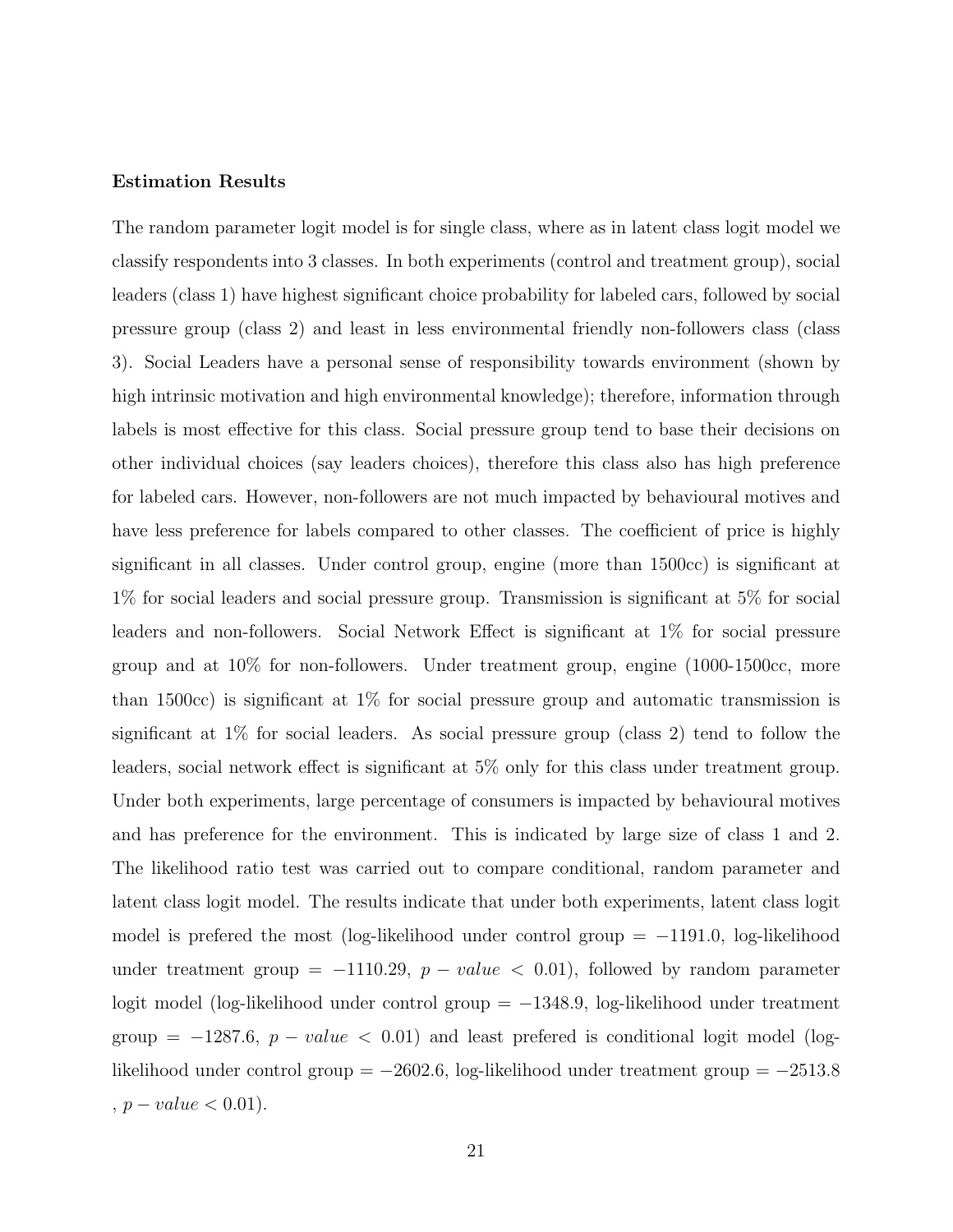#### 5.3 Willingness to Pay: Control versus Treatment Group

The willingness to pay refers to the maximum amount an individual is willing to sacrifice to acquire a good or avoid something undesirable. For our estimation purpose, we allow coefficients related to all attributes to vary (random), except we keep price coefficient as fixed. The willingness to pay for each attribute is the ratio of the non-price attribute's coefficient to the price coefficient (Revelt and Train, 1998). The estimate for willingness to pay for attribute  $k$  is obtained as

$$
WTP_k = -\frac{\bar{\hat{\beta}}_k}{\bar{\hat{\beta}}_P} \tag{7}
$$

where  $\bar{\hat{\beta}}_k$  is the estimated mean coefficient of the  $k^{th}$  attribute, i.e., non-price attribute and  $\bar{\hat{\beta}}_P$  is the estimated mean coefficient of the price attribute. For various models we estimate the willingness to pay for label and attributes. For latent class model, we estimate willingness to pay for each class.

Table 12 reports willingness to pay for conditional, random parameter logit and latent class logit model for control group. The random parameter logit model showed that under control group, respondents are on average willing to pay around Rs. 0.32 Mn for high star label, Rs. 0.25 Mn for moderate star label, Rs. 0.013 Mn for mileage, Rs. 0.073 Mn for engine displacement of 1000-1500cc, Rs. 0.14 Mn for engine more than 1500cc, Rs. 0.081 Mn for automatic transmission and Rs. 1900 for social network effect. Weighted by the class probability, latent class model for control group showed that consumers are on average are willing to pay Rs. 0.60 Mn for high star label, Rs. 0.50 Mn for moderate star label, Rs. 0.01 Mn for mileage, Rs. 0.05 Mn for engine (1000-1500cc), Rs. 0.16 Mn for engine (more than 1500cc), Rs. 0.07 Mn for automatic transmission and Rs. 1350 for social network. Social leaders are willing to pay on average Rs. 1.48 Mn and social pressure group are willing to pay on average Rs. 0.30 Mn for high star label car. The high income and environmental friendly individuals, i.e., social leaders are willing to pay a higher amount for labeled cars. The non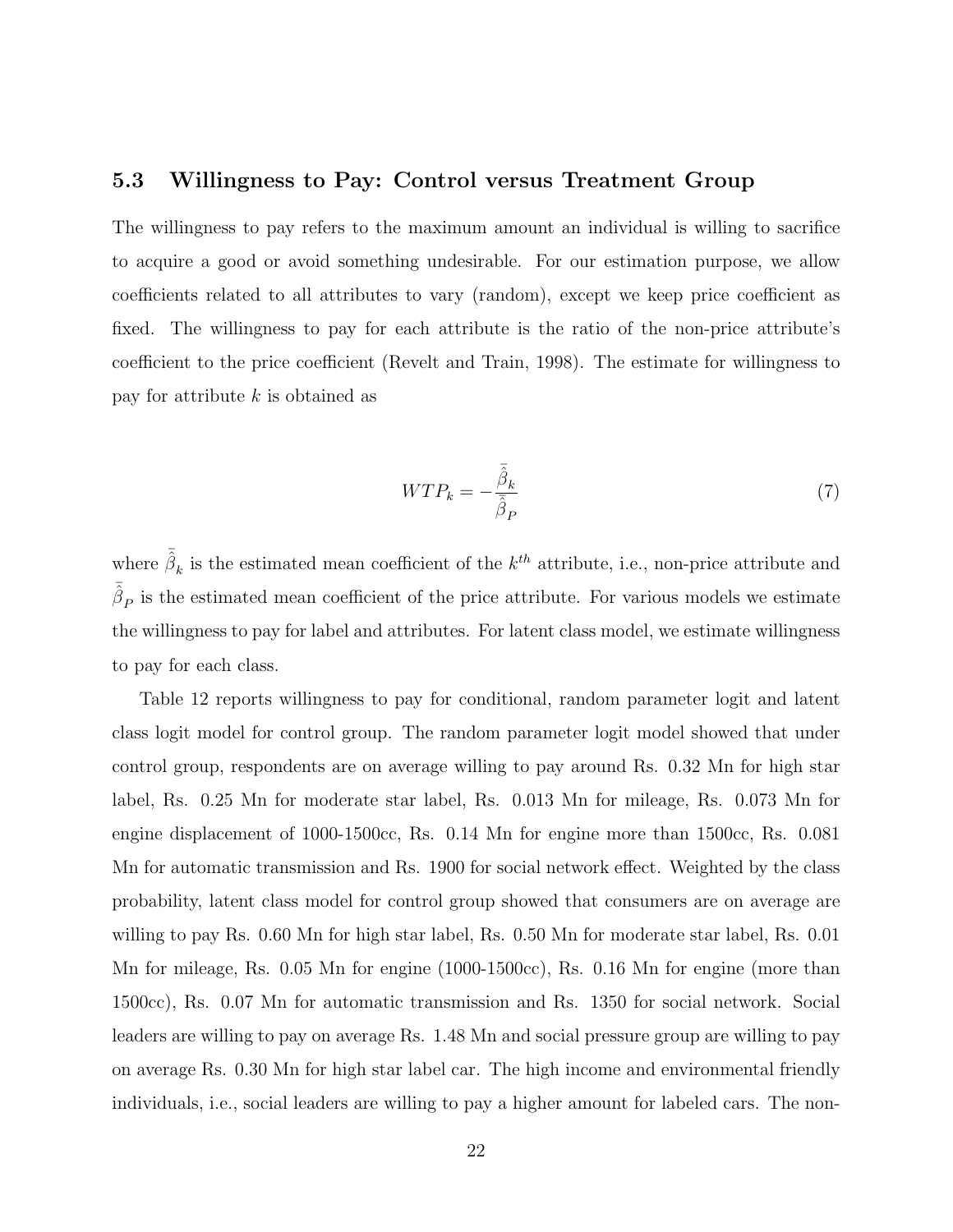followers are willing to pay a lower amount for labeled cars, mileage, engine (1000-1500cc, more than 1500cc) and automatic transmission.

Table 14 reports willingness to pay for conditional, random parameter logit and latent class logit model for treatment group. The random parameter logit model showed that under treatment group respondents are on average willing to pay around Rs. 0.49 Mn for high star label, Rs. 0.28 Mn for moderate star label, Rs. 0.014 Mn for mileage, Rs. 0.09 Mn for engine displacement of 1000-1500cc, Rs. 0.095 Mn for engine more than 1500cc and Rs. 0.094 Mn for automatic transmission. The latent class model showed willingness to pay across classes. Weighted by the class probability, latent class model for treatment group showed that consumers are on average willing to pay Rs. 0.98 Mn for high star label, Rs. 0.60 Mn for moderate star label, Rs. 0.069 Mn for engine (1000-1500cc), Rs. 0.099 Mn for engine (more than 1500cc), Rs. 0.13 Mn for automatic transmission. The willingness to pay for mileage and social network is insignificant under treatment group. Social leaders are willing to pay on average Rs. 2.24 Mn, Rs. 0.39 Mn by social pressure group, Rs. 0.074 Mn by non-followers for high star label car. The social leaders (old-age, males, high income, graduates, post graduates and high behavioural motivations) are willing to pay higher for labeled cars and automatic transmission. The social pressure group (middle age, middle income, graduates, postgraduates, average behavioural motivation) gave more importance to engine displacement (1000-1500cc, more than 1500cc) and social network effect compared to other classes. This group is willing to pay Rs. 0.05 Mn for engine 1000-1500cc, Rs. 0.12 Mn for engine more than 1500cc and Rs. 950 for social network. Non-followers (young age, low income, high school and low behavioural motivations) are willing to pay Rs. 0.07 Mn for high star label and Rs. 0.06 Mn for moderate star label. Under both experiments, price has the highest impact for non-followers, i.e., budget constraint matters the most for these consumers.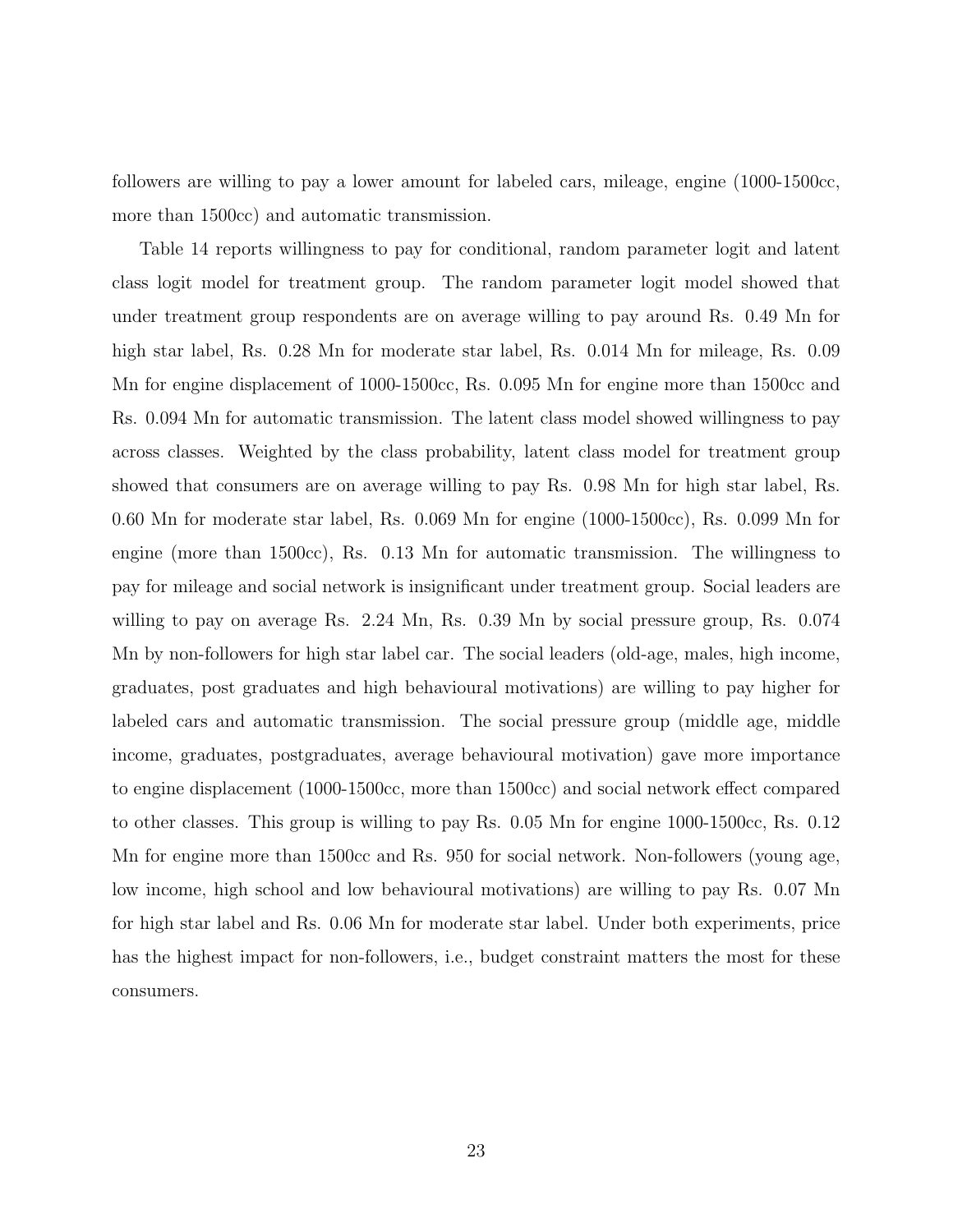## Comparison of Attributes and Willingness to Pay under Control and Treatment Group across Classes

Figure 1 compares the effect of various attributes - high star label, moderate star label, prices, engine (more than 1500cc), automatic transmission and social network effect with respect to size of the class for both non-incentivised and incentivised individuals. We report only those estimates in figure 1 which are significant. The results show that both non-incentivised and incentivized individuals have stronger preference for high star label cars in comparison to unlabeled cars, except for non-followers (class 3) for non-incentivised individuals. For each class, incentivized individuals have higher preference for high and moderate star label cars over non-incentivized individuals. The effect of the incentive is not only that people tend to prefer high label cars but also that they will react less to changes in prices due to this inherent preference to high label cars (i.e. larger changes in prices are need in order for individuals to choose moderate label or unlabeled cars). Social leaders' marginal willingness to pay for labeled cars is highest and non-followers don't have much marginal willingness to pay for labeled cars. Social leaders reacts less to the changes in prices compared to the non-followers. Under random parameter logit model, both label and mileage has significant impact in both experiments. The latent class model showed that incentivised individuals care only about label and not mileage (insignificant across all classes). This is because of incentive, label is more important than mileage. However, for non-incentivised individuals, mileage is only significant for social leaders. The social pressure group tends to follow and therefore, label is important for them and not mileage. However, for non-followers, both label and mileage are not considered in their decision to purchase cars. The non-incentivised social leaders have stronger preference for engine (more than 1500cc), manual transmission than incentivised social leaders. However, incentivised social pressure group have stronger preference for engine (1000 - 1500cc, more than 1500cc) than non-incentivised social pressure group. The non-incentivised non-followers gave importance to automatic transmission and social network effect compared to incentivised non-followers. The social network effect is mainly important for social pressure group, which are following the leaders.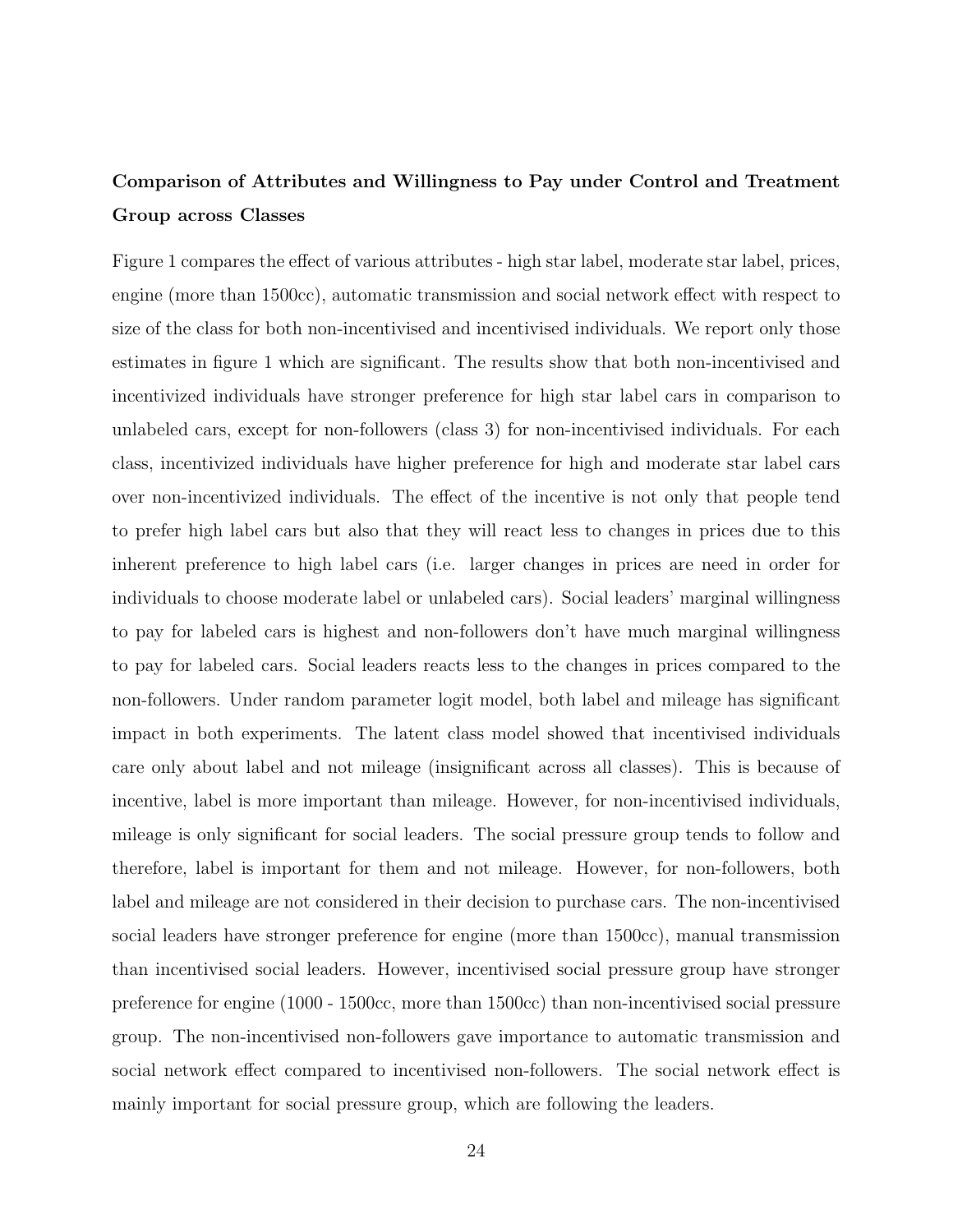We compare consumers' valuation across control and treatment group using willingness to pay estimates. Using two-sample t test we show that consumers are willing to pay higher for labeled car (high and moderate star) under treatment group as compared to control group, significant at 1% (for random parameter and latent class logit model). The willingness to pay is positively related to star label. The respondents willingness to pay was motivated by fuel cost savings and environmental benefits. Consumers' preferences are also influenced by social norms, which arise from the network formed by the individuals. However, alternative specific dummy, i.e., label and attributes such as price, mileage, engine, automatic transmission are comparatively important in consumer purchase decision for cars, followed by social network effect. Although respondents state that social network is important in decision to purchase cars, households appliances etc. (seen by response to likert statements, given in Table 2), but this is not reflected in their willingness to pay more for social network.

## 6 Discussion

The results suggest that on average, consumers' are willing to pay higher amount for labeled cars under both control and treatment group. This result is in line with previous studies discussing energy efficient label for appliances. Shen and Saijo (2009) in their analysis showed that consumers are willing to pay higher for labeled refrigerator and air-conditioner in China. Ward et al. (2011) showed higher willingness to pay for Energy Star label for refrigerator in U.S. In contrast, Zainudun et al. (2014) talked about negative correlation between energy label and consumers' purchasing behaviour in Malaysia. These studies have shown consumers' preference for labeled appliances, and in our study, we focus on labeled cars.

We also investigated whether premium that consumers' are willing to pay for labeled cars is influenced by socio-economic characteristics, behavioural motivation and some regulatory incentive. We find that old age, high income, educated males are more concerned about the environment and are willing to pay higher for labeled cars. This result is in contrast with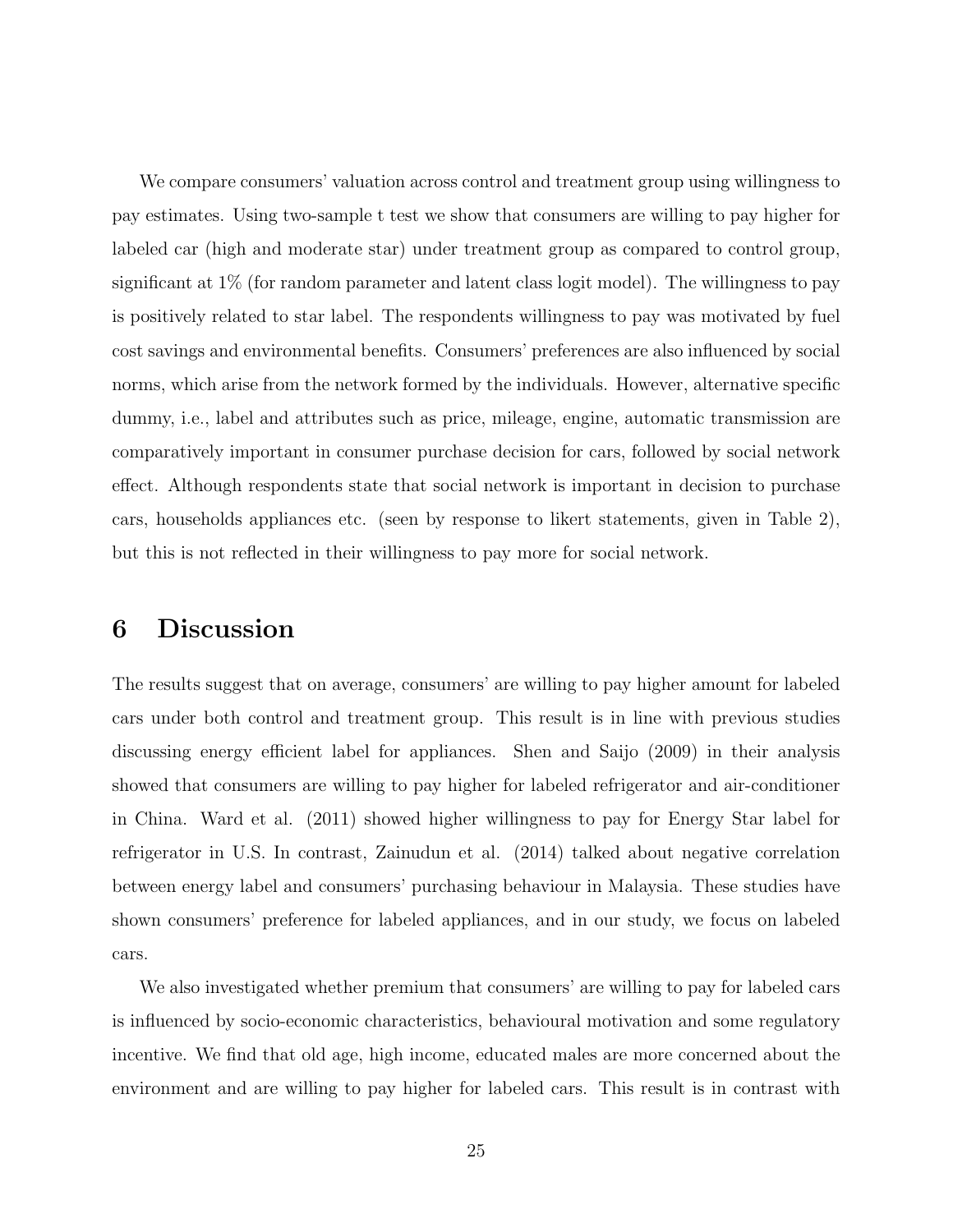study by Khan et al. (2016), which showed that high income households had lower preference for alternative environmental friendly vehicles (such as hybrid electric or plug-in electric vehicles) and wanted to continue with their non-environmental friendly gasoline vehicles in Canada. However, Ziegler (2012) showed that being young, male and environmentally aware increases the probability of buying hydrogen or electric cars in Germany. The above studies are for electric cars, however, we compare consumers' preference for labeled cars in India. In addition, we report consumers' preferences by socio-economic variables for all attributes - price, engine displacement, transmission and social network.

With respect to inclusion of behavioural motive variables, we observe that consumers with high behavioural motives (high intrinsic motivation/environmental knowledge/social interaction and average social network) have higher willingness to pay for labeled cars. Previous studies (Hidrue, 2011; Ziegler, 2012) have shown that consumers' who have more concern for the environment are willing to pay more for environmental friendly products such as electric cars or labeled appliances. In our study, we go in depth by analyzing various components of behavioural motivation. Coad et al. (2009) in line with our paper analyzed the impact of information policy for intrinsically motivated consumers and incentives for extrinsically motivated consumers. The paper showed that both these policies are beneficial in encouraging adoption of cleaner technologies in Swiss. However, this paper didn't talk about knowledge of consumers for environmental issues, social network and social interaction. Also, Coad et al. (2009) used dynamic theory of environmental innovation, where as we analyze using discrete choice experiment. In addition, in order to deepen our understanding on behavioural motivation, we include social network effect as an attribute in choice experiment. We find that compared to other attributes, social network effect is plays a minor role in influencing consumers' preference for labeled cars. This result is in line with Rasouli and Timmermans (2016), but this study showed that impact of social network effect in influencing consumers' preferences towards electric cars.

The main contribution of our paper is analyzing the role of policy instrument of regulatory incentive in increasing consumers' acceptance for labeled cars. Few studies such as Bjerkan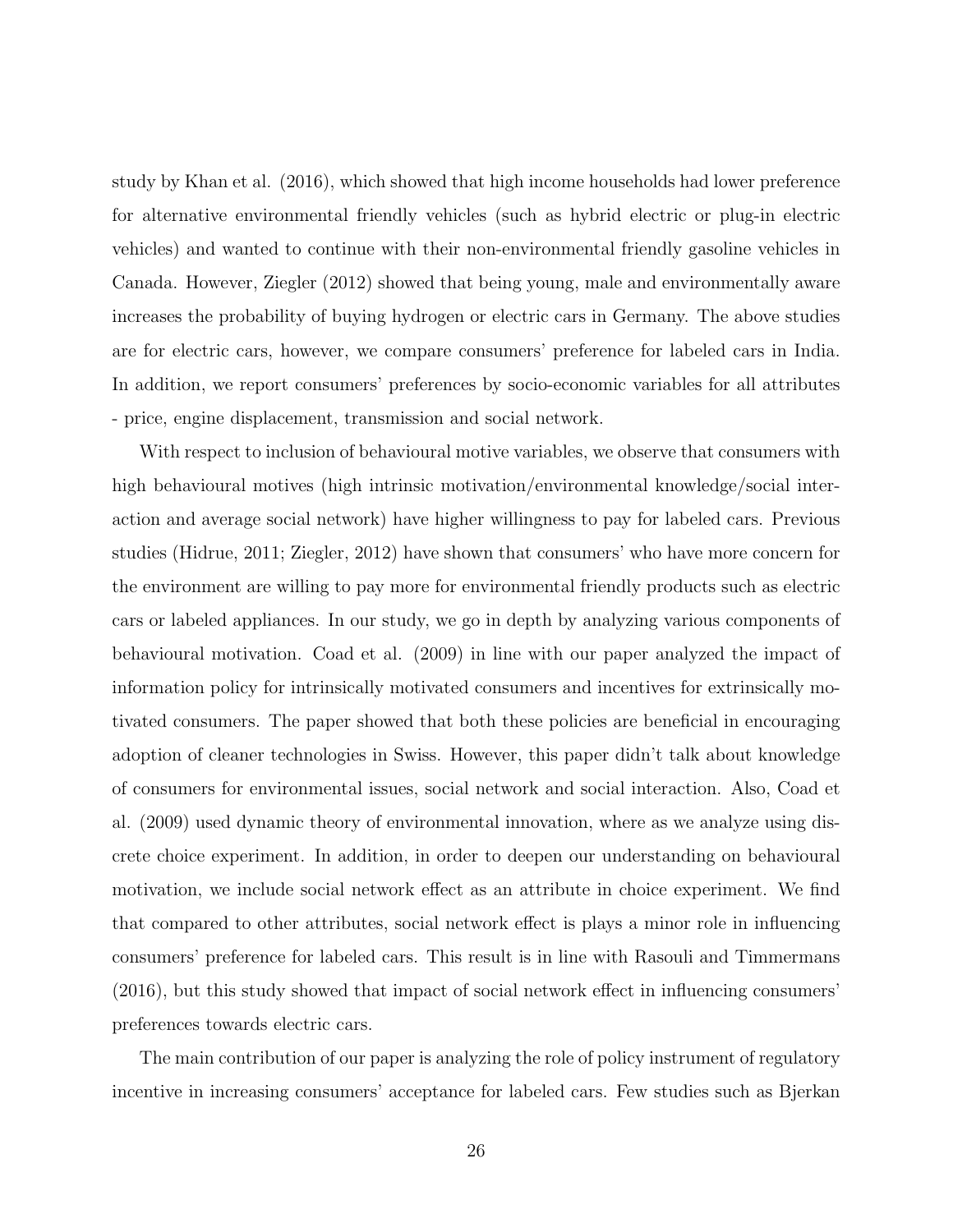et al. (2016); Ziegler (2012); Dimitropoulos et al. (2016) have examined the role of incentives for adoption of electric vehicles. Bjerkan showed that incentive in the form of exemption from VAT or purchase tax is useful in promoting electric vehicles in Norway. Ziegler (2012) showed that the policy instrument of taxation or subsidy, promotion of research and development is useful in increasing acceptance for alternative fuel vehicles. In contrast to previous papers, in our study we have incorporated incentive in the form of odd-even rule for highly efficient labeled cars. Our paper shows that the regulatory incentive along with fuel labels is effective in shifting consumers' preferences towards highly efficient labeled cars.

## 7 Conclusion

The study aims to analyze consumers' willingness to pay for fuel efficient labeled cars in India. The novelty of the study is to examine the impact of behavioural motives and regulatory incentive in nudging consumers' preferences for labeled cars. The regulatory incentive is incorporated in the form of lenient environmental regulation with the purchase of highly efficient labeled cars. For the purpose, we designed a discrete choice experiment in two districts of Delhi. We used random parameter logit and latent class logit model for the estimation.

The most important result we find from our study is that regulatory incentive has a positive effect in nudging consumers' preferences towards labeled cars. The incentivized individuals have significant higher preference for high and moderate star label cars over non-incentivized individuals. In context with behavioural motivation, the study shows that consumers' who have high intrinsic motivation/environmental knowledge/social interaction and average social network are willing to pay higher for fuel efficient labeled cars. Though social network effect is significant, but compared to other attributes (label, price, engine, transmission); the magnitude of social network effect is small.

The policy implication of the study is that policy maker can complement information policy, i.e., label for cars along with regulatory incentive (first carrot then stick) to nudge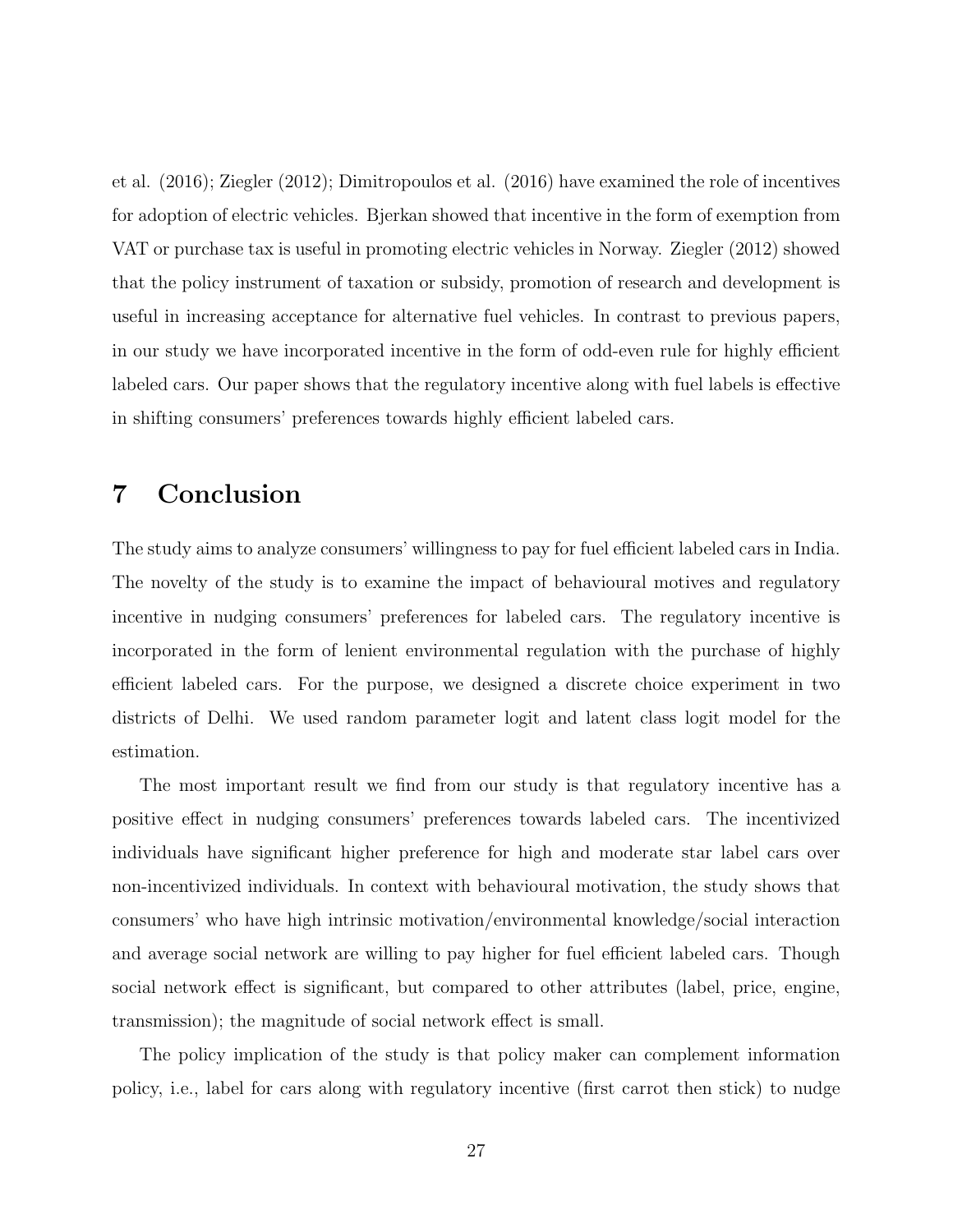consumers' preferences towards highly fuel efficient labeled cars, thereby meeting the objective of reduced emissions. For future research, the same experiment could be applied to analyze consumers' preferences for electric cars.

## References

- [1] Achtnicht, M., 2012. German Car Buyers' Willingness to Pay to Reduce  $CO_2$  Emissions. Climate Change, 113: 679 - 697.
- [2] Aggarwal, P., and S. Jain, 2016. Energy Demand and  $CO<sub>2</sub>$  Emissions from Urban on-Road Transport in Delhi: Current and Future Projections Under Various Policy Measures. Journal of Cleaner Production, 128: 48 - 61.
- [3] Akaike, H., 1973. Information Theory and an Extension of the Maximum Likelihood Principle, In Second International Symposium on Information Theory, ed. B. N. Petrov and F. Csaki, 267 - 281.
- [4] Alpizar, F., Carlsson, F. and P. Martinsson, 2001. Using Choice Experiments for Non-Market Valuation. Economic Issues, 8: 83 - 110.
- [5] An, F., and A. Sauer, 2004. Comparison of Passenger Vehicle Fuel Economy and Greenhouse Gas Emission Standards around the world. Pew Centre on Global Climate Change, 1 - 33.
- [6] Andreoni, J., 1990. Impure Altruism and Donations to Public Goods: A Theory of Warm Glow Giving. The Economic Journal, 100: 464 - 477.
- [7] Atabani, A.E., Badruddin, I.A., Mekhilef, S. and A.S. Silitonga, 2011. A Review on Global Fuel Economy Standards, Labels and Technologies in the Transportation Sector. Renewable and Sustainable Energy Reviews, 15(9): 4586 - 4610.
- [8] Axsen, J., and K.S. Kurani, 2013. Hybrid, Plug-in Hybrid, or Electric What do Cars Buyers Want?. Energy Policy, 61: 532 - 543.
- [9] Bjerkan, K.Y., Norbech, T.E., and M.E. Nordtomme, 2016. Incentives for promoting Battery Electric Vehicle (BEV) adoption in Norway Transportation Research Part D, 43: 169 - 189.
- [10] Brecard, D., 2013. Environmental Quality Competition and Taxation in the Presence of Green Network Effect among Consumers. Environment and Resource Economics, 54: 1 - 19.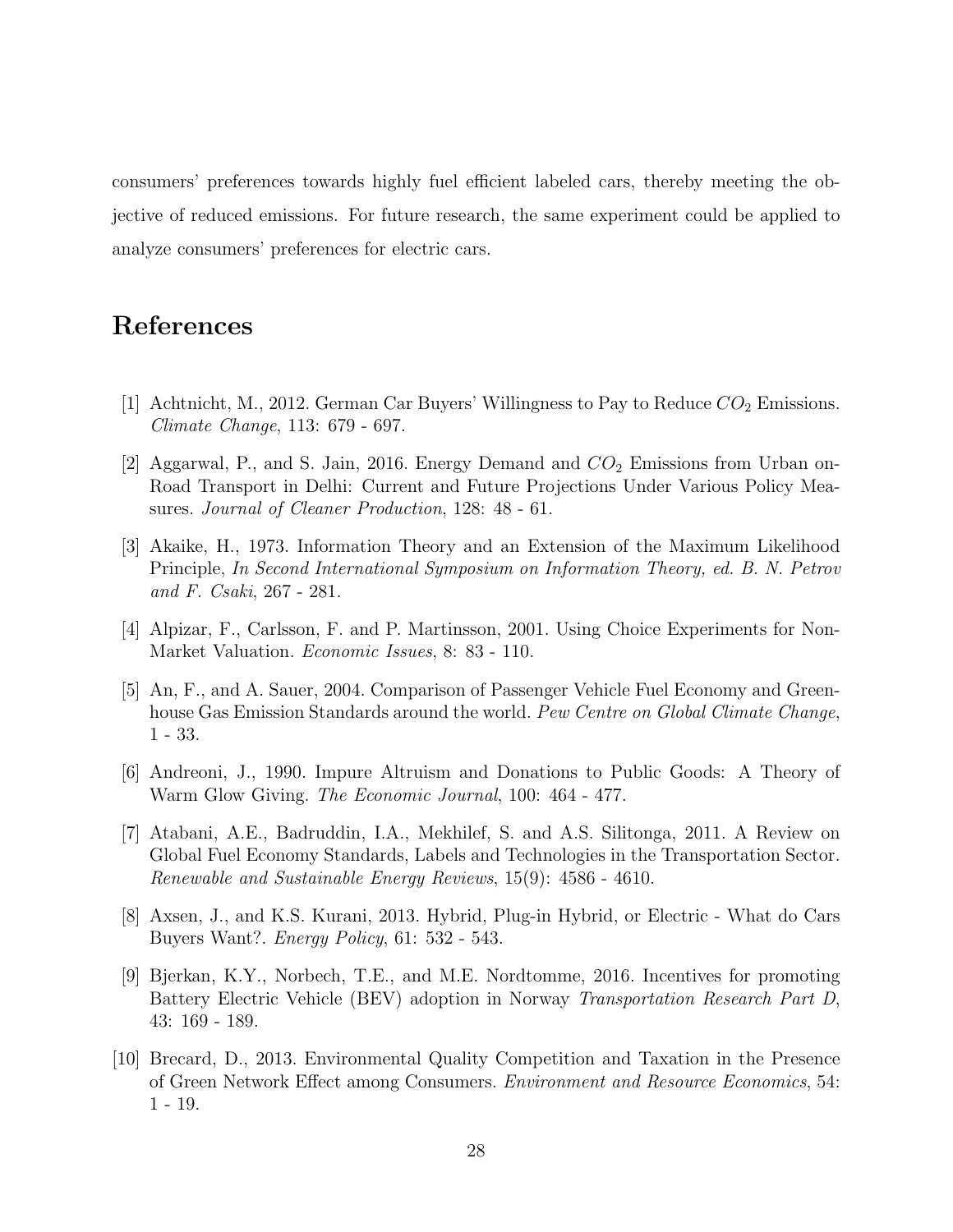- [11] Cameron, A.C., and P.K. Trivedi, 2005. Microeconometrics: Methods and Applications. Cambridge University Press, 1 - 1058.
- [12] Carlsson, F., and P. Martinsson, 2003. Design Techniques for Stated Preference Methods in Health Economics. Health Economics, 12: 281 - 294.
- [13] Carlsson, F., Garcia, J.H., and A. Lofgren, 2010. Conformity and the Demand for Environmental Goods. Environment Resource Economics, 47: 407 - 421.
- [14] Chunekar, A., 2014. Standards and Labeling Program for Refrigerator: Comparing India with Others. *Energy Policy*, 65: 626 - 630.
- [15] Coad, A., Haan, P. D., and J.S. Woersdorfer, 2009. Consumer Support for Environmental Policies: An Application to Purchases of Green Cars. Ecological Economics, 68: 2078 - 2086.
- [16] Codagnone, C., Bogliacino, F., Veltri, G., 2013. Testing  $CO_2/Car$  Labelling Options and Consumer Information. ECDG Climate Action, 1 - 111.
- [17] Codagnone, C., Veltri, G.A., Bogliacino, F., Lupianez-Villanueva, F., Gaskell, G., Ivchenko, A., Ortolev, P., and F. Mureddu, 2016. Labels as nudges? An Experimental Study of Car Eco-labels. Econ Polit, 33: 403 - 432.
- [18] Datta, S., and M. Filippini, 2016. Analysing the Impact of Energy Star Rebate Policies in the US. *Energy Efficiency*,  $9(3)$ : 677 - 698.
- [19] Dimitropoulos, A., Ommeren, J.N.v, Koster, P., and P. Rietveld, 2016. Not Fully Charged: Welfare Effects of Tax Incentives for Employer-Provided Electric Cars. Journal of Environment Economics and Management, 78: 1 - 19.
- [20] Ek, K., and P. Soderholm, 2008. Norms and Economic Motivation in the Swedish Green Electricity Market. Ecological Economics, 68: 169 - 182.
- [21] Filippini, M., Greene, W., and Martinez-Cruz, A.L, 2017. Non-market Value of Winter Outdoor Recreation in the Swiss Alps: The Case of Val Bedretto. Environment and Resource Economics, 1 - 26.
- [22] Green, E.H., Skerlos, S.J., and J.J. Winebrake, 2014. Increasing Electric Vehicle Policy Efficiency and Effectiveness by Reducing Mainstream Market Bias. Energy Policy, 65: 562 - 566.
- [23] Hackbarth, A., and R. Madlener, 2016. Willingness-to-pay for Alternative Fuel Vehicle Characteristics: A Stated Choice Study for Germany Transportation Research Part A: Policy and Practice, 85: 89 - 111.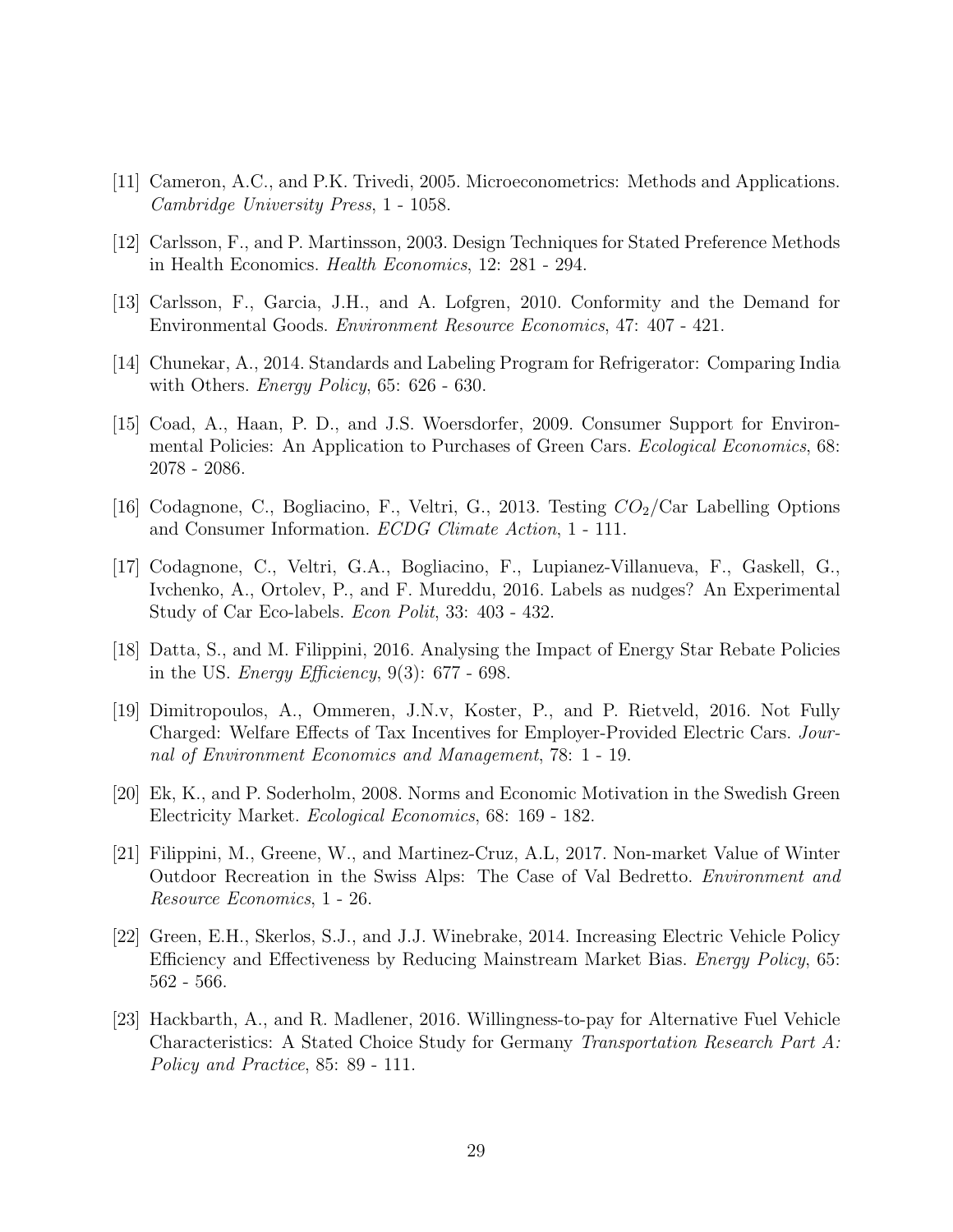- [24] Haq, G., and M. Weiss, 2016.  $CO<sub>2</sub>$  Labelling of Passenger Cars in Europe: Status, Challenges, and Future Prospects. Energy Policy, 95: 324 - 335.
- [25] Hidrue, M.K., Parsons, G.R., Kempton, W., and M.P. Gardner, 2011. Willingness to Pay for Electric Vehicles and their Attributes. *Resource and Energy Economics*, 686 -705.
- [26] Hidrue, M.K., and G.R. Parsons, 2015. Is there a Near-Term Market for Vehicle-to-Grid Electric Vehicles? Applied Energy, 151: 67 - 76.
- [27] Khan, N.A., Fatmi, M.R., and M.A. Habib, 2016. Type Choice Behavior of Alternative Fuel Vehicles: A Latent Class Model Approach Transportation Research Procedia, 25C: 3303 - 3317.
- [28] Kuhfeld, W.F.,2010. Marketing Research Methods in SAS: Experimental Design, Choice, Conjoint, and Graphical Techniques, SAS 9.2 edition, MR -2010.
- [29] Lancaster, K., 1966. A New Approach to Consumer Theory. Journal of Political Economy, 74: 132 - 157.
- [30] Lin, B., and R. Tan, 2017. Estimation of the environmental values of electric vehicles in Chinese Cities. Energy Policy 104: 221 - 229.
- [31] Ma, C., and M. Burton, 2016. Warm Glow from Green Power: Evidence from Australian Electricity Consumers. Journal of Environmental Economics and Management, 78: 106 - 120.
- [32] McFadden, D. and K. Train, 2000. Mixed MNL Models of Discrete Response. Journal of Applied Econometrics, 15(5): 447 - 70.
- [33] McNeil, M.A. and M. Iyer, 2010. Progress towards Managing Residential Electricity Demand: Impacts of Standards and Labeling for Refrigerators and Air Conditioners in India. eScholarship, University of California, LBNL-2322E: 1 - 12.
- [34] Norhasyima, R.S., Aditiya, H.B, and T.M.I. Mahlia, 2013. Consumer's Perspective on Fuel Economy Labeling of Cars in Malaysia. Journal of Energy and Environment, 48 - 57.
- [35] Rasouli, S., And H. Timmermans, 2016. Influence of Social Networks on Latent Choice of Electric Cars: A Mixed Logit Specification Using Experimental Design Data. Netw Spat Econ, 16: 99 - 130.
- [36] Revelt, D., and K. Train, 1998. Mixed Logit with Repeated Choices: Households' Choices of Appliance Efficiency Level. The Review of Economics and Statistics, 647 - 657.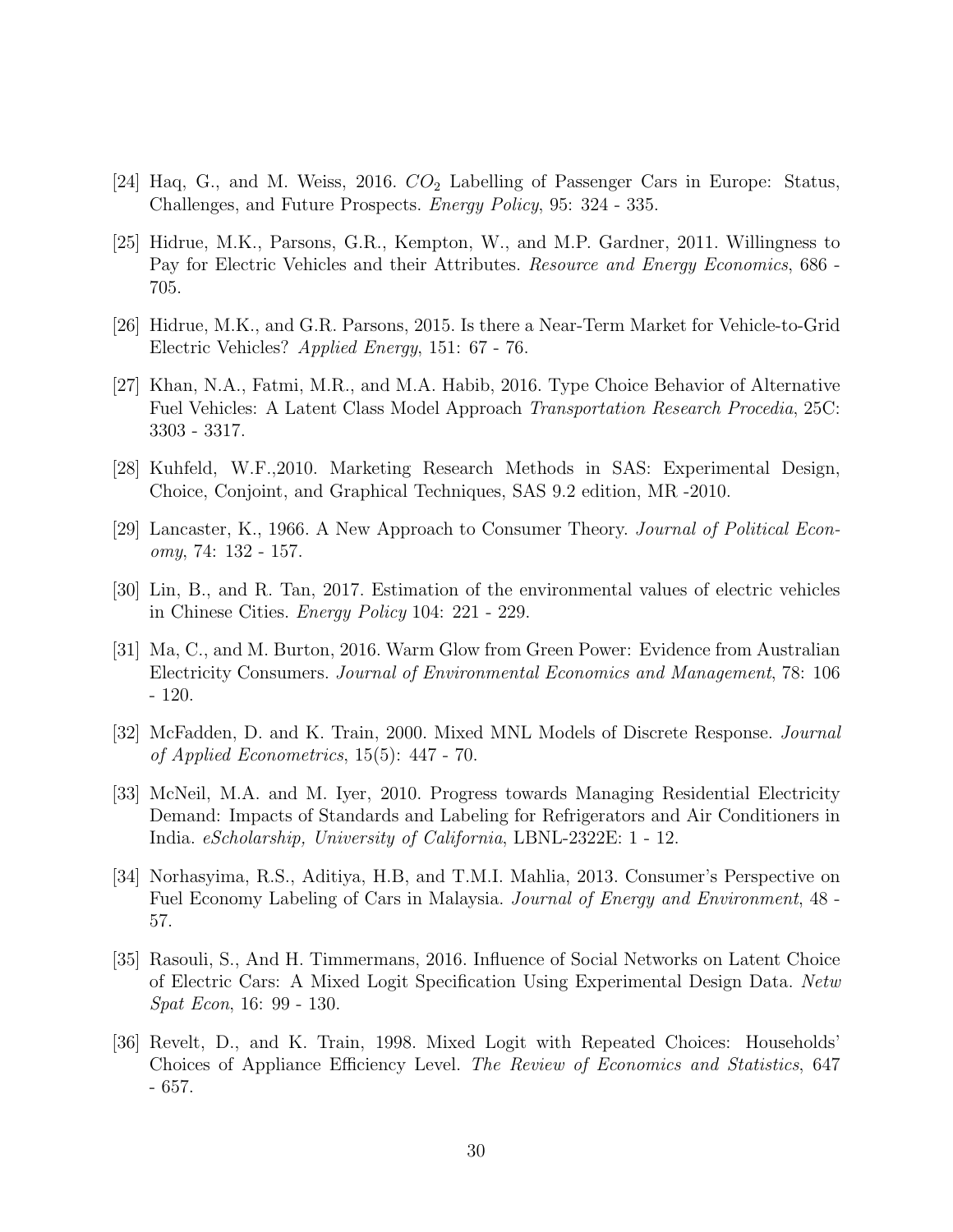- [37] Shen, J., and T. Saijo, 2009. Does an Energy Efficiency Label Alter Consumers' Purchasing Decisions? A Latent Class Approach Based on a Stated Choice Experiment in Shanghai. Journal of Environmental Management, 90: 3561 - 3573.
- [38] Silitonga, A.S., Atabani, A.E., Mahlia, T.M.I, and A.H. Sebayang, 2011. A Review on Global Fuel Economy Standards, Labels and Technologies in the Transportation Sector. Renewable and Sustainable Energy Reviews, 15(9): 5212 - 5217.
- [39] Sovacool, B.K. and M.A. Brown, 2010. Twelve Metropolitan Carbon Footprints: a Preliminary Comparative Global Assessment. Energy Policy, 38: 4856 - 4869.
- [40] Train, K., 2003. Discrete Choice Methods with Simulation. Cambridge University Press, 1 - 388.
- [41] Ward, D.O., Clark, C.D., Jensen, L.K., Yen, S.T., and C.S. Russell, 2011. Factors Influencing Willingness to Pay for the Energy Star Label. *Energy Policy*, 39: 1450 -1458.
- [42] Zainudun, N., Siwar, C., Choy, E.A., and N. Chamhuri, 2014. Evaluating the Role of Energy Efficiency Label on Consumers' Purchasing Behaviour. APCBEE Procedia, 326 - 330.
- [43] Zhou, H., and J. O. Bukenya, 2016. Information Inefficiency and Willingness-to-Pay for Energy Efficient Technology: A Stated Preference Approach for China Energy Label. Energy Policy, 91: 12 - 21.
- [44] Ziegler, A., 2012. Individual Characteristics and Stated Preferences for Alternative Energy Sources and Propulsion Technologies in Vehicles: A Discrete Choice Analysis for Germany Transportation Research Part A, 46: 1372 - 1385.
- [45] Zielinski, J., Andreucci, R., and C. B. Aktas, 2016. Prospects for Meeting the Corporate Average Fuel Economy Standards in the U.S. Procedia Engineering, 460 - 467.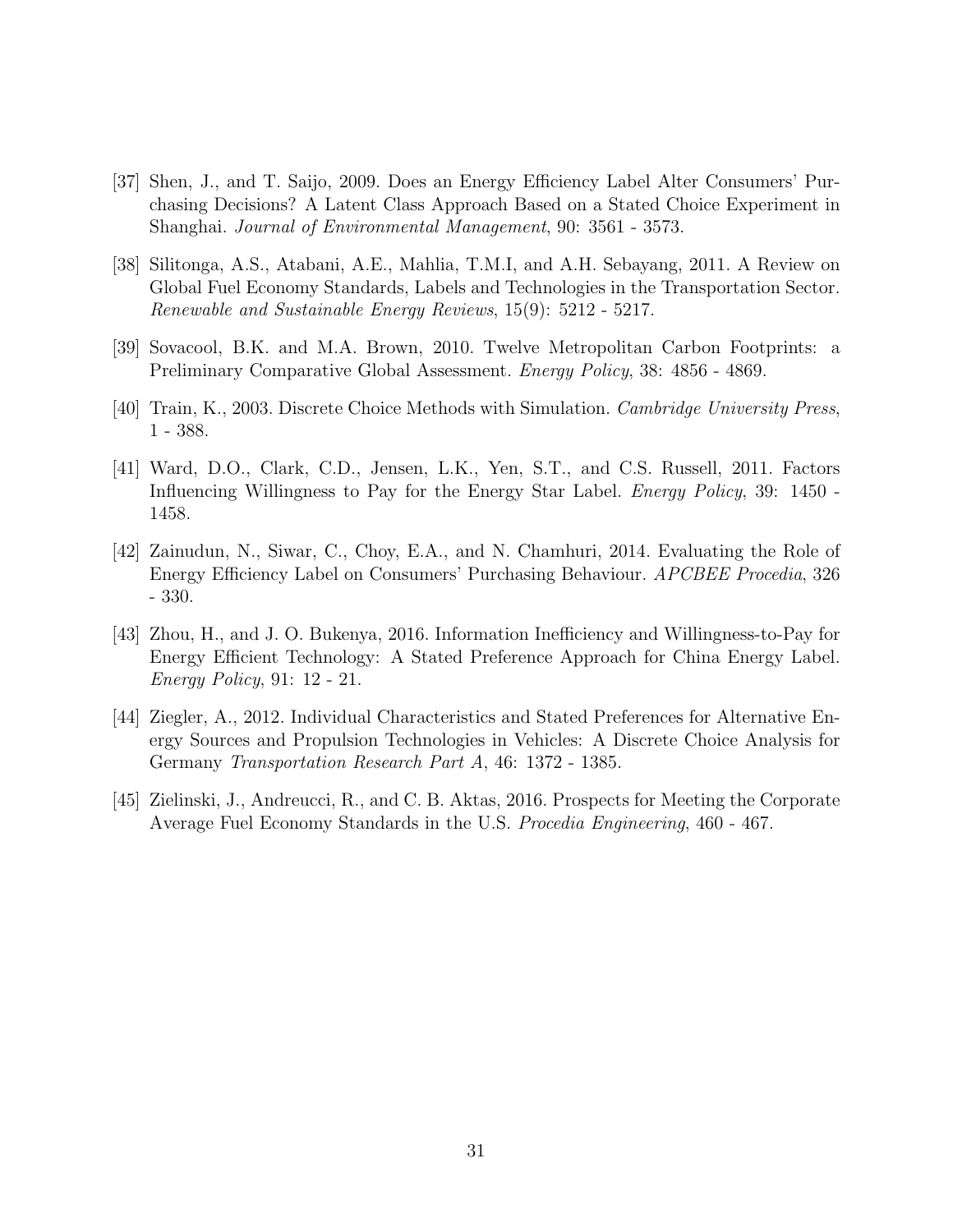## Appendix

| <b>Attributes</b>                      | Table 1: Choice Sets Attributes and Levels<br>Levels | Hypothesized    |
|----------------------------------------|------------------------------------------------------|-----------------|
|                                        |                                                      | Sign            |
| Price                                  | $10\%, 20\%, 30\%, 40\%, 50\%$ higher than           | $\qquad \qquad$ |
|                                        | your reference price                                 |                 |
| Mileage (kilometre per<br>litre, kmpl) | 20, 24 for high star label,                          |                 |
|                                        | 16, 20 for moderate star label,                      | $\pm$           |
|                                        | 13 for presently available car                       |                 |
| Engine Displacement                    | Upto $1000cc$ , $1000-1500cc$ , More than            |                 |
|                                        | 1500 <sub>cc</sub>                                   | $^+$            |
| Transmission                           | Manual, Automatic                                    |                 |
| Social Network (Market Share)          |                                                      |                 |
| $\frac{1}{2}$ among Family/Friends/    | $20\%$ , 60%                                         | $\pm$           |
| Neighbours/Colleagues)                 |                                                      |                 |

Table 1: Choice Sets Attributes and Levels

Table 2: Behavioural Motives Statements: Intrinsic Motivation and Social Network Likert Statements (1 is strongly disagree and 5 is strongly agree)

#### A. Intrinsic Motivation: Warm Glow

I feel personally obliged to save energy

While purchasing household items such as air-conditioner, I take into account how my use will affect the environment

I am willing to purchase energy efficient/ star label electrical appliances even if they are more expensive

#### B. Extrinsic Motivation: Social Network

I consider recommendations from family/friends/neighbours, while making decisions to purchase cars, household appliances etc.

I consider recommendations from colleagues, while making decisions to purchase cars, household appliances etc.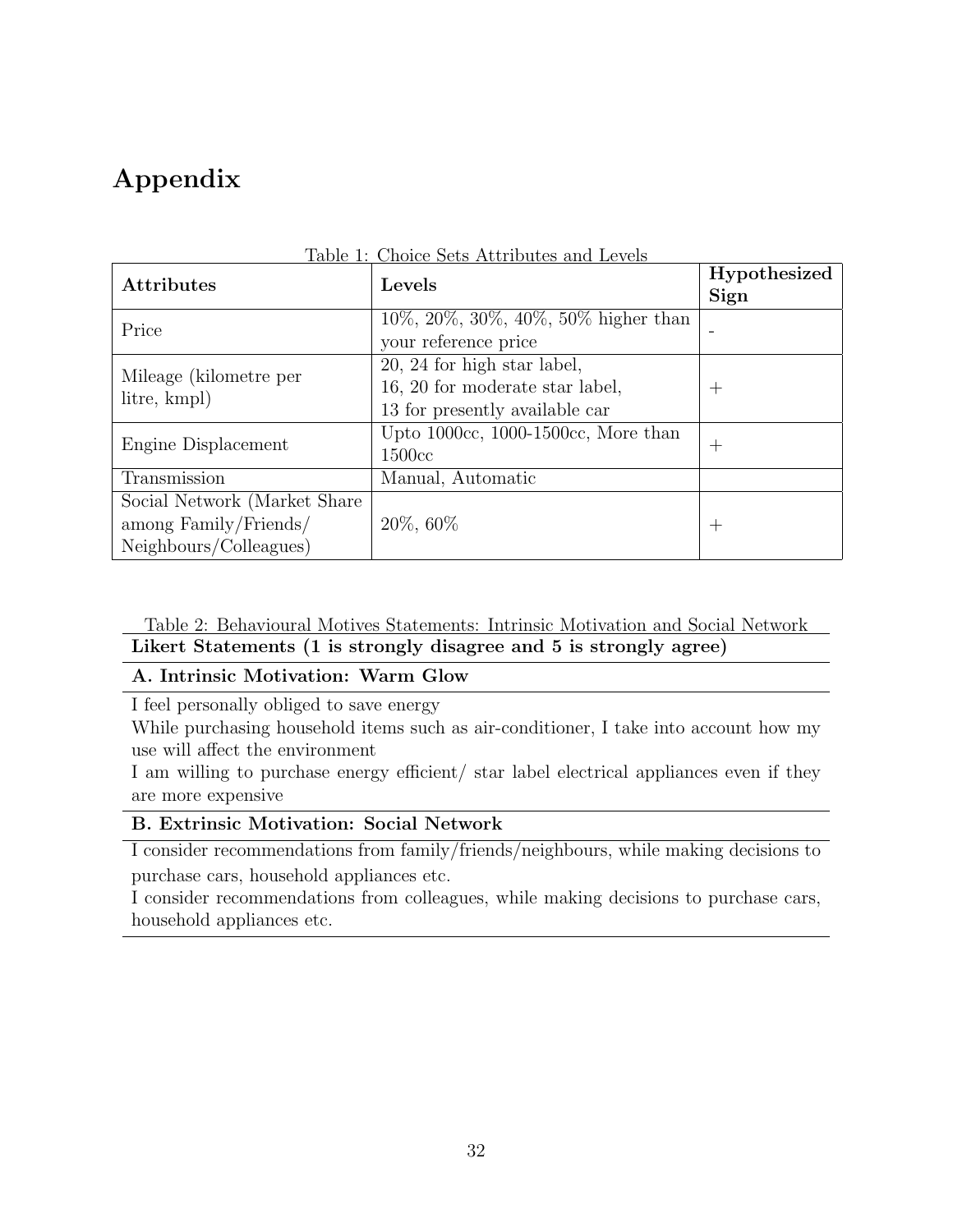| Car Attributes                                                 |                                            | <b>Choice Set</b>                                   |                               |
|----------------------------------------------------------------|--------------------------------------------|-----------------------------------------------------|-------------------------------|
|                                                                | High Star<br>Labeled Car<br>$($ Star 4, 5) | Moderate<br><b>Star</b><br>Labeled Car<br>Star $3)$ | Presently<br>Available<br>Car |
| Price                                                          | $40\%$ of the<br>reference price           | $10\%$ of the<br>reference price                    | Conventional                  |
| Mileage                                                        |                                            |                                                     | presently available           |
| (kilometres per                                                | 20                                         | 16                                                  | car which has                 |
| litre, kmpl)                                                   |                                            |                                                     | mileage of 13 kmpl            |
| Engine Displacement                                            | Upto 1000cc                                | $1000 - 1500c$                                      |                               |
| Transmission                                                   | Automatic                                  | Manual                                              |                               |
| Market Share among<br>Family/Friends/Neighbours/<br>Colleagues | $60\%$                                     | 60%                                                 |                               |
| Your Choice                                                    |                                            |                                                     |                               |
| (mark any one                                                  |                                            |                                                     |                               |
| alternative)                                                   |                                            |                                                     |                               |

Table 3: Example of choice set from the choice experiment of cars

Table 4: Summary Statistics of the households in the sample

| Household Characteristics   |         |         |         |         | Pooled Sample South Delhi East Delhi Control Group Treatment Group Delhi |          | India       |
|-----------------------------|---------|---------|---------|---------|--------------------------------------------------------------------------|----------|-------------|
| Age                         | 40.55   | 41.05   | 40.05   | 40.44   | 40.65                                                                    | $37.40*$ | $38.93*$    |
| Gender (proportion)         |         |         |         |         |                                                                          |          |             |
| Male                        | 57.14%  | 57.94%  | 56.35%  | 59.92%  | 54.37%                                                                   | 53.58%   | 51.54%      |
| Female                      | 42.86%  | 42.06%  | 43.65%  | 40.08%  | 45.63%                                                                   | 46.42\%  | 48.46%      |
| Marital Status (proportion) |         |         |         |         |                                                                          |          |             |
| Married                     | 73.21%  | 73.81%  | 72.62%  | 74.60%  | 71.83%                                                                   | 72.13%** | 74.66%**    |
| Unmarried                   | 26.79%  | 26.19%  | 27.38%  | 25.40%  | 28.17%                                                                   | 27.87%** | $25.34\%**$ |
| Family Type                 |         |         |         |         |                                                                          |          |             |
| Nuclear Family              | 65.08%  | 67.46%  | 62.70%  | 65.48%  | 64.68%                                                                   | 77.96%   | 79.03%      |
| Joint Family                | 34.92%  | 32.54%  | 37.30%  | 34.52%  | 35.32%                                                                   | 22.04\%  | 20.97%      |
| Household size (number)     | 5.05    | 4.91    | 5.2     | 4.95    | 5.16                                                                     | 4.9      | 4.8         |
| of members)                 |         |         |         |         |                                                                          |          |             |
| Mean Household Annual       | 1578400 | 1806600 | 1350200 | 1531800 | 1625000                                                                  |          |             |
| Family Income (Rupees)      |         |         |         |         |                                                                          |          |             |
| Less than 0.5 Mn            | 14.68%  | 9.92%   | 19.44%  | 14.28%  | 15.08%                                                                   |          |             |
| $0.5$ to $1.5$ Mn           | 39.09%  | 32.14%  | 46.04%  | 40.48%  | 37.70%                                                                   |          |             |
| 1.5 to 2.5 Mn               | 23.61%  | 27.78%  | 19.44%  | 26.59%  | 20.63%                                                                   |          |             |
| More than 2.5 Mn            | 22.62%  | 30.16%  | 15.08%  | 18.65%  | 26.59%                                                                   |          |             |
| Education (proportion)      |         |         |         |         |                                                                          |          |             |
| High School                 | 16.27%  | 15.08%  | 17.46%  | 17.46%  | 15.08%                                                                   |          | 88.35%***   |
| Graduate                    | 47.42%  | 47.22%  | 47.62%  | $50\%$  | 44.84%                                                                   |          | 9.25%       |
| Post Graduate               | 34.33%  | 34.92%  | 33.73%  | 30.56%  | 38.10%                                                                   |          | 1.48%       |
| or higher                   |         |         |         |         |                                                                          |          |             |
| Others                      | 1.98%   | 2.78%   | 1.19%   | 1.98%   | 1.98%                                                                    |          | 0.91%       |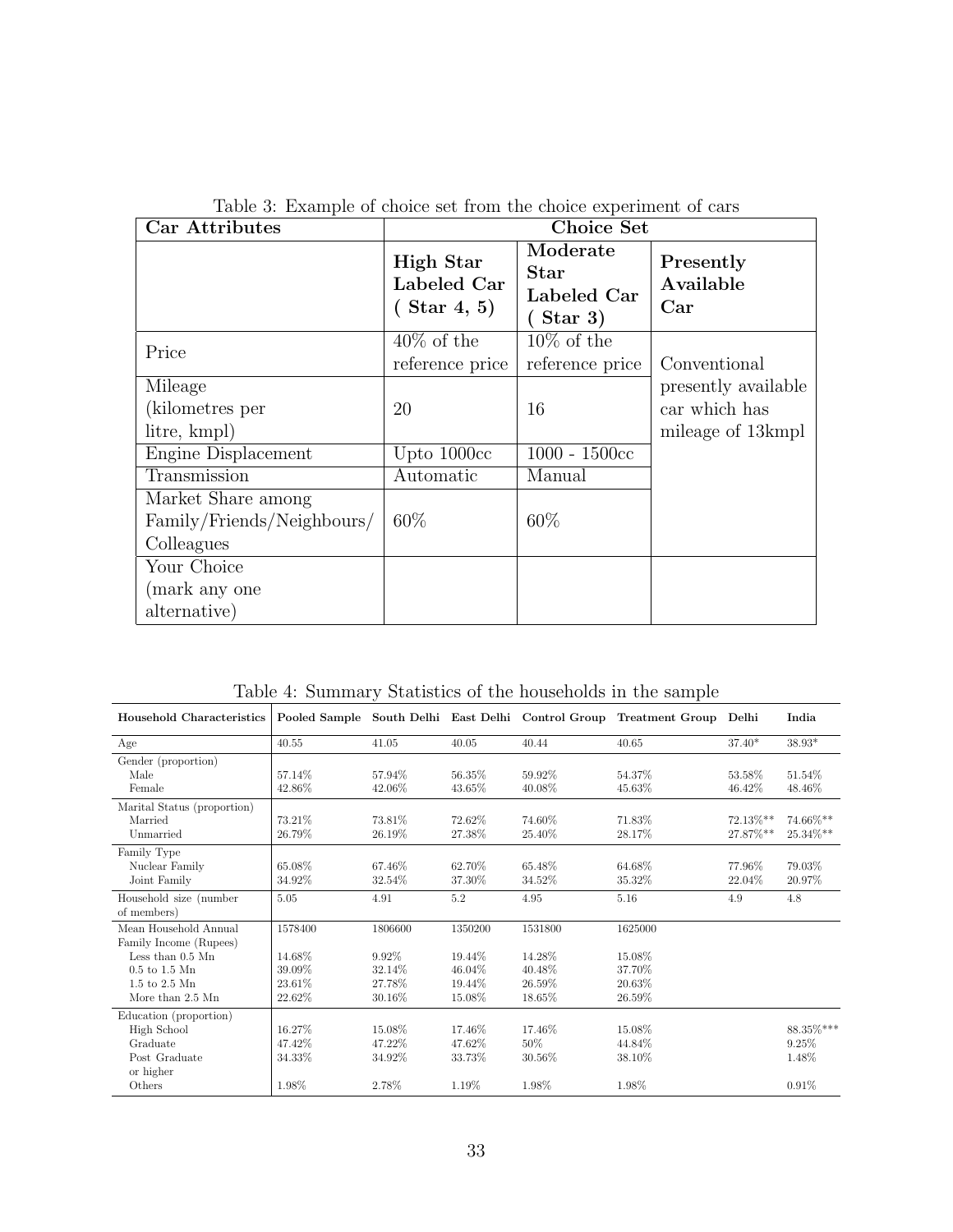|                                                                                          |                                              |                                              | continued                                    |                                              |                                                                                |  |
|------------------------------------------------------------------------------------------|----------------------------------------------|----------------------------------------------|----------------------------------------------|----------------------------------------------|--------------------------------------------------------------------------------|--|
| Household Characteristics                                                                |                                              |                                              |                                              |                                              | Pooled Sample South Delhi East Delhi Control Group Treatment Group Delhi India |  |
| Occupation<br>Professional/Service<br><b>Business</b><br>Student<br>Not Working<br>Other | 45.83%<br>31.35%<br>8.73%<br>12.90%<br>1.19% | 48.41%<br>31.75%<br>8.33%<br>11.11%<br>0.40% | 43.25%<br>30.95%<br>9.13%<br>14.68%<br>1.99% | 48.41%<br>32.54%<br>6.35%<br>10.32%<br>2.38% | 43.25%<br>30.16%<br>11.11%<br>15.48%<br>$0\%$                                  |  |
| Mean number of cars owned<br>by households                                               | 1.61                                         | 1.76                                         | 1.45                                         | 1.5                                          | 1.71                                                                           |  |
| Mean number of households<br>owning diesel car                                           | 0.27                                         | 0.29                                         | 0.24                                         | 0.27                                         | 0.26                                                                           |  |
| Mean number of household<br>members having driving li-<br>cense                          | 2.65                                         | 2.7                                          | 2.6                                          | 2.52                                         | 2.78                                                                           |  |
| Whether respondents knows<br>the mileage of current car<br>Yes<br>N <sub>o</sub>         | 62.50%<br>37.50%                             | 61.11%<br>38.89%                             | 63.89%<br>36.11%                             | 63.10%<br>36.90%                             | 61.90%<br>38.10%                                                               |  |
| Mean mileage of current car<br>(kmpl)                                                    | 14.97                                        | 15.04                                        | 14.91                                        | 15.1                                         | 14.85                                                                          |  |
| Commuting<br>Average<br>dis-<br>tance (km)                                               | 21.59                                        | 21.12                                        | 22.06                                        | 21.36                                        | 21.82                                                                          |  |
| $\overline{\mathrm{Plan}}$ to buy a new car<br>Yes<br>N <sub>o</sub>                     | 53.37%<br>46.63%                             | 54.37%<br>45.63%                             | 52.38%<br>47.62%                             | 55.56%<br>44.44%                             | 51.19%<br>48.81%                                                               |  |
| Reason to buy a new car<br>Replacement of old<br>car                                     | 49.82%                                       | 54.01%                                       | 45.45%                                       | 50%                                          | 49.62%                                                                         |  |
| Additional Car<br>First Car Purchase<br>Other                                            | 27.88%<br>19.33%<br>2.97%                    | 30.66%<br>13.87%<br>1.46%                    | 25.00%<br>25.00%<br>4.55%                    | 24.29%<br>22.86%<br>2.86%                    | 31.78%<br>15.50%<br>3.10%                                                      |  |
| Households owning 3 star<br>and above appliances<br>Yes<br>No                            | 78.57%<br>21.43%                             | 79.76%<br>20.24%                             | 77.38%<br>22.62%                             | 78.57%<br>21.43%                             | 78.57%<br>21.43%                                                               |  |
| Number of observations                                                                   | 504                                          | 252                                          | 252                                          | 252                                          | 252                                                                            |  |

Source for Delhi and India Statistics: Census of India, 2011; \*Mean age for Delhi and India is reported for 18 years and above ; \*\* Percentage of marital status for Delhi and India is reported for age 18 years & above; \*\*\*The figures are based on enrollment in school and higher education (Source: MHRD, NUEPA, 2014-15)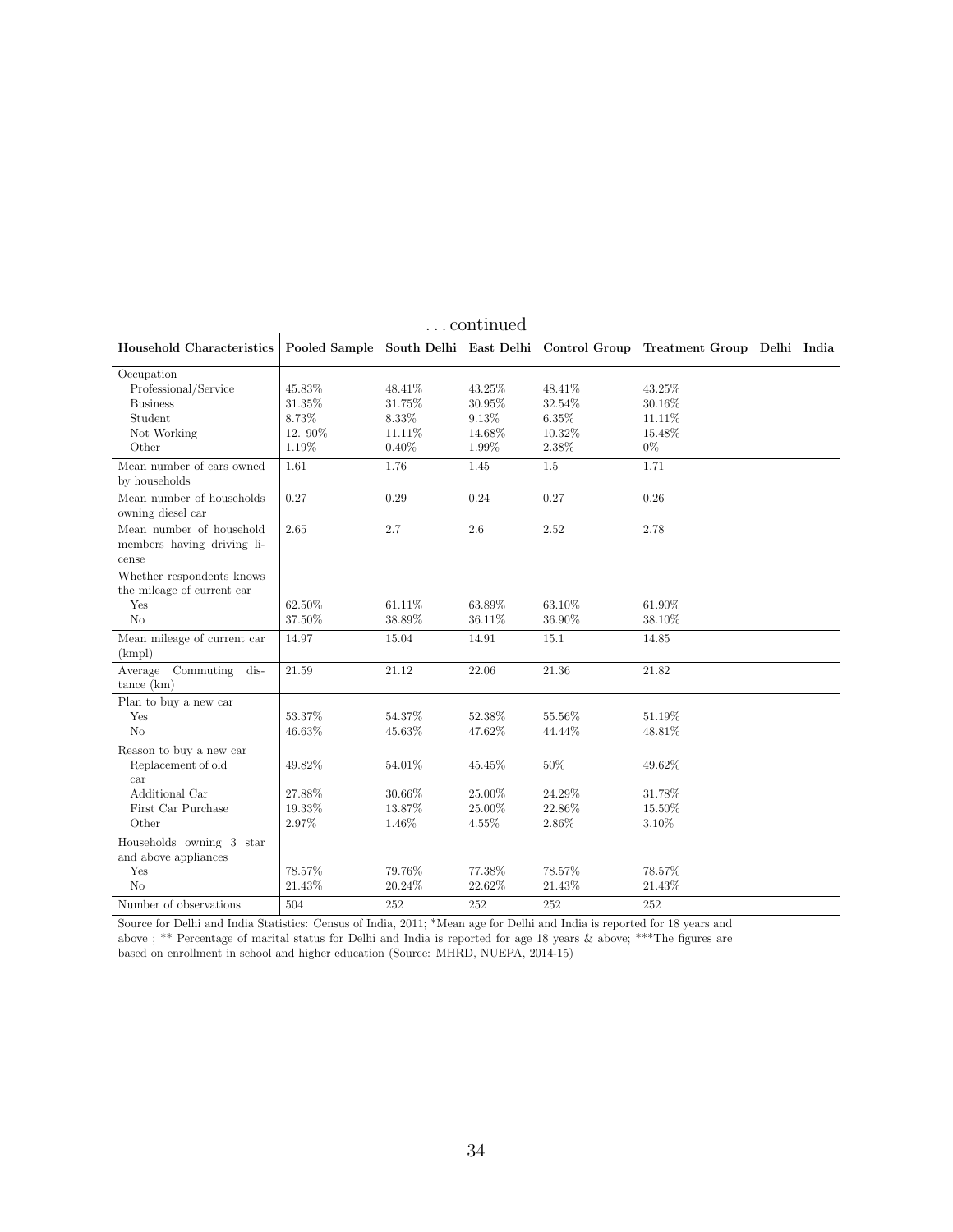| Social Interactions (Pooled Data)                                                                                                                       |                                           |
|---------------------------------------------------------------------------------------------------------------------------------------------------------|-------------------------------------------|
| How many times respondent meets his rel-                                                                                                                | How many times respondent meets his col-  |
| atives/friends during a month                                                                                                                           | leagues outside work place during a month |
| $17.06\%$ (0-1 time)                                                                                                                                    | $42.66\%$ (0-1 time)                      |
| $40.67\%$ (2-3 times)                                                                                                                                   | $35.52\%$ (2-3 times)                     |
| $42.26\%$ (more than 3 times)                                                                                                                           | $21.83\%$ (more than 3 times)             |
| How often respondent invites his relatives/friends to                                                                                                   | How often respondent invites his col-     |
| his home (or visit their home)                                                                                                                          | leagues to his home (or visit their home) |
| $12.7\%$ (once a year or less)                                                                                                                          | $46.23\%$ (once a year or less)           |
| $51.19\%$ (2 - 6 times a year)                                                                                                                          | 41.87\% $(2 - 6 \times a \times b)$       |
| $36.11\%$ (more than 6 times a year)                                                                                                                    | $11.90\%$ (more than 6 times a year)      |
| How often respondent lend household items                                                                                                               | How often respondent lend money to his    |
| to his friends/neighbours                                                                                                                               | relatives/friends/colleagues              |
| $23.81\%$ (never)                                                                                                                                       | $26.98\%$ (never)                         |
| $48.61\%$ (seldom)                                                                                                                                      | $44.25\%$ (seldom)                        |
| $27.58\%$ (often)                                                                                                                                       | 28.77% (often)                            |
| How often do respondent leave house/car<br>keys or children with his friends/neighbours<br>$51.59\%$ (never)<br>$29.17\%$ (seldom)<br>$19.25\%$ (often) |                                           |

Table 5: Social Interactions

|                | Table 6: Information criterion for different number of latent class |              |                        |                 |
|----------------|---------------------------------------------------------------------|--------------|------------------------|-----------------|
| <b>Classes</b> | Akaike infor-                                                       | Bayesian in- | Akaike in-             | <b>Bayesian</b> |
|                | mation crite-                                                       | formation    | formation              | information     |
|                | $\text{rion}(\text{AIC})$                                           | criterion    | criterion              | criterion       |
|                |                                                                     | (BIC)        | $\rm{(AIC)}$           | (BIC)           |
|                | <b>Control Group</b>                                                |              | <b>Treatment Group</b> |                 |
| $\overline{2}$ | 2821.01                                                             | 2926.88      | 2571.04                | 2680.46         |
| 3              | 2486.08                                                             | 2669.62      | 2323.32                | 2513.91         |
| 4              | 2407.47                                                             | 2668.65      | 2294.71                | 2566.48         |
| 5              | 2394.09                                                             | 2732.91      |                        |                 |
|                |                                                                     |              |                        |                 |

Table 6: Information criterion for different number of latent class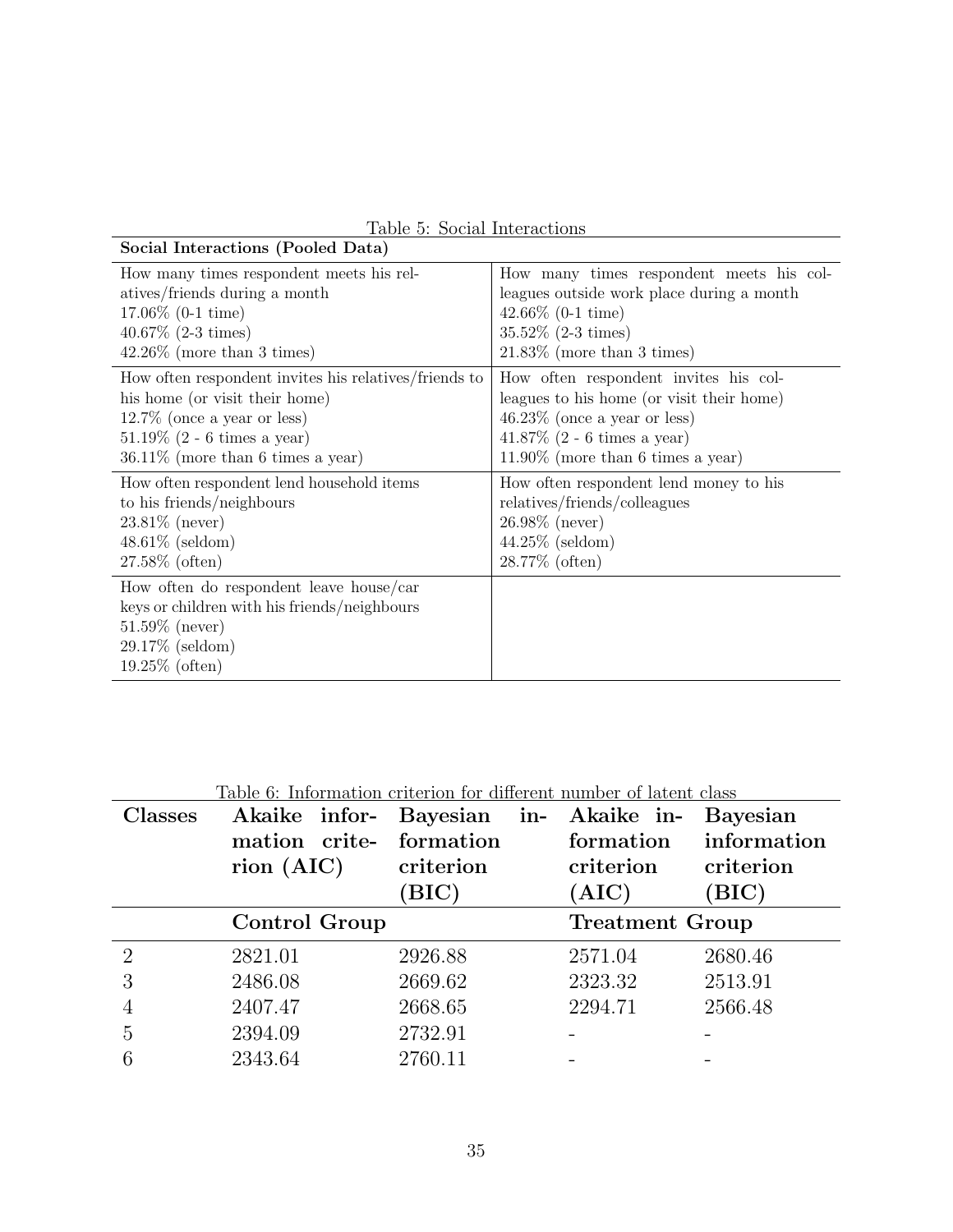|                             | Social                         | Leaders | Social                 | Pressure            | Non-Followers         |                     |
|-----------------------------|--------------------------------|---------|------------------------|---------------------|-----------------------|---------------------|
| <b>Variables</b>            | (Class 1) $(n = 1603)$         |         | (Class 2) $(n = 2725)$ |                     | (Class 3) $(n = 963)$ |                     |
|                             | Mean<br>$($ or                 | Std Er- | Mean<br>$($ or         | <b>Std</b><br>$Er-$ | Mean (or              | <b>Std</b><br>$Er-$ |
|                             | Propor-                        | ror     | Propor-                | ror                 | Propor-               | ror                 |
|                             | tion)                          |         | tion)                  |                     | tion)                 |                     |
|                             | Socio-Economic Variables       |         |                        |                     |                       |                     |
| Age                         |                                |         |                        |                     |                       |                     |
| $18 - 30$ years             | 0.311                          | 0.012   | 0.205                  | 0.008               | 0.348                 | 0.015               |
| $31 - 50$ years             | 0.419                          | 0.013   | 0.636                  | 0.009               | 0.391                 | 0.016               |
| Above 50years               | 0.270                          | 0.011   | 0.159                  | 0.007               | 0.261                 | 0.014               |
| Gender (Male)               | 0.743                          | 0.011   | 0.561                  | 0.009               | 0.478                 | 0.016               |
| Income                      |                                |         |                        |                     |                       |                     |
| Less than $0.5$ Mn          | 0.068                          | 0.006   | 0.098                  | 0.006               | 0.391                 | 0.016               |
| $0.5 - 1.5$ Mn              | 0.311                          | 0.012   | 0.439                  | 0.009               | 0.457                 | 0.016               |
| $1.5 - 2.5$ Mn              | 0.311                          | 0.012   | 0.280                  | 0.009               | 0.152                 | 0.012               |
| More than 2.5 Mn            | 0.311                          | 0.012   | 0.182                  | 0.007               | 0.000                 |                     |
| Education                   |                                |         |                        |                     |                       |                     |
| High School                 | 0.054                          | 0.006   | 0.144                  | 0.007               | 0.457                 | 0.016               |
| Graduate                    | 0.622                          | 0.012   | 0.462                  | 0.009               | 0.413                 | 0.016               |
| Post Graduate               | 0.297                          | 0.012   | 0.379                  | 0.009               | 0.109                 | 0.010               |
| Others                      | 0.027                          | 0.004   | 0.015                  | 0.002               | 0.022                 | 0.005               |
|                             | <b>Environmental Variables</b> |         |                        |                     |                       |                     |
| <b>Intrinsic Motivation</b> | 0.689                          | 0.012   | 0.492                  | 0.009               | 0.370                 | 0.016               |
| Environment                 | 0.757                          | 0.011   | 0.576                  | 0.009               | 0.435                 | 0.016               |
| Knowledge                   |                                |         |                        |                     |                       |                     |
|                             | <b>Social Variables</b>        |         |                        |                     |                       |                     |
| <b>Social Network</b>       | 0.689                          | 0.012   | 0.659                  | 0.009               | 0.565                 | 0.016               |
| <b>Social Interaction</b>   | 0.635                          | 0.012   | 0.409                  | 0.009               | 0.587                 | 0.016               |

Table 7: Summary Statistics by Class: Control Group

Note: The summary statistics is based on individual posterior probabilities of belonging to a particular class. These probabilities are assigned to each individual to the class he belongs with highest probability.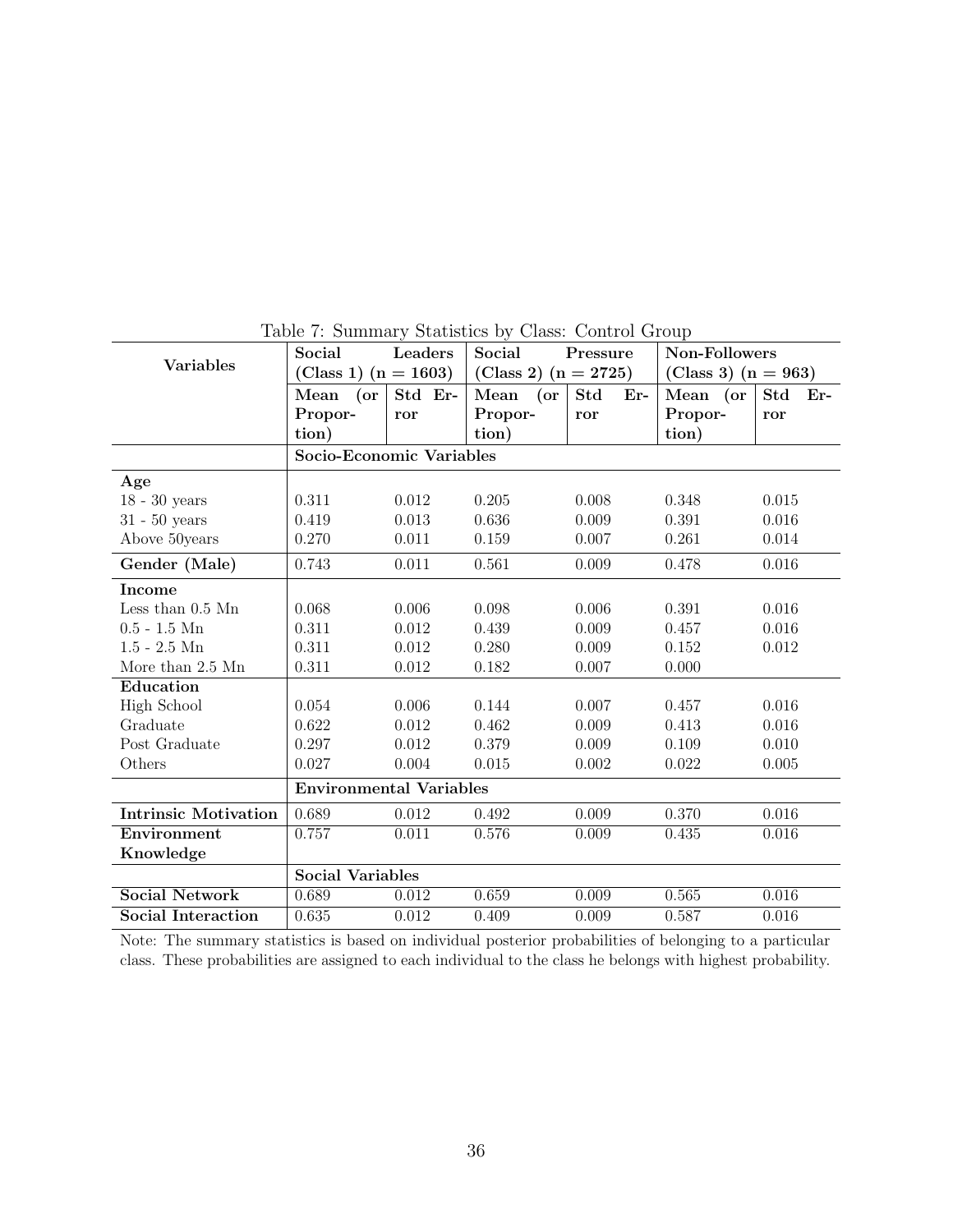| caste of Comparison of Incans of Explanatory Variables across Classes for Control Croup<br>Variable |                                 |            |                    |                     |                                        |        |                    | Mean Dif- Standard 95% Confidence In- Mean Dif- Standard 95% Confidence In- |
|-----------------------------------------------------------------------------------------------------|---------------------------------|------------|--------------------|---------------------|----------------------------------------|--------|--------------------|-----------------------------------------------------------------------------|
|                                                                                                     | ference<br>Age $(18-30yrs)$     | Error      | terval             |                     | ference<br>Age $(31-50yrs)$            | Error  | terval             |                                                                             |
|                                                                                                     | $-0.1063$                       | 0.0138     | $-0.1333$          |                     |                                        | 0.0154 |                    | 0.2476                                                                      |
| Pressure vs Leaders<br>Non-Followers vs Lead-                                                       | 0.0370                          | 0.0178     | 0.0020             | $-0.0792$<br>0.0720 | 0.2174                                 |        | 0.1872             |                                                                             |
| ers                                                                                                 |                                 |            |                    |                     |                                        |        |                    |                                                                             |
| Non-Followers vs Pres-                                                                              | 0.1433                          | 0.0163     | 0.1114             | 0.1752              | $-0.2451$                              | 0.0182 |                    | $-0.2807 -0.2095$                                                           |
| sure                                                                                                |                                 |            |                    |                     |                                        |        |                    |                                                                             |
| Age (Above 50 years)                                                                                |                                 |            |                    |                     | Gender                                 |        |                    |                                                                             |
| Pressure vs Leaders                                                                                 | $-0.1112$                       | 0.0128     | $-0.1363 - 0.0861$ |                     | $-0.1826$                              | 0.0152 |                    | $-0.2125 - 0.1528$                                                          |
| Non-Followers vs Lead-                                                                              |                                 |            |                    |                     | $-0.2650$                              | 0.0197 |                    | $-0.3036 - 0.2264$                                                          |
| ers                                                                                                 |                                 |            |                    |                     |                                        |        |                    |                                                                             |
| Non-Followers vs Pres-                                                                              | 0.1018                          | 0.0151     | 0.0722             | 0.1314              | $-0.0823$                              | 0.0179 |                    | $-0.1175 - 0.0472$                                                          |
| sure                                                                                                |                                 |            |                    |                     |                                        |        |                    |                                                                             |
|                                                                                                     | Income (Less than 0.5 Mn)       |            |                    |                     | Income $(0.5 - 1.5 \text{ Mn})$        |        |                    |                                                                             |
| Pressure vs Leaders                                                                                 | 0.0309                          | 0.0104     | 0.0104             | 0.0514              | 0.1286                                 | 0.0154 | 0.0983             | 0.1589                                                                      |
| Non-Followers vs Lead-<br>ers                                                                       | 0.3237                          | $0.0135\,$ | 0.2973             | 0.3502              | 0.1457                                 | 0.0200 | 0.1066             | 0.1848                                                                      |
| Non-Followers vs Pres-                                                                              | 0.2928                          | 0.0123     | 0.2687             | 0.3170              |                                        |        |                    |                                                                             |
| sure                                                                                                |                                 |            |                    |                     |                                        |        |                    |                                                                             |
|                                                                                                     | Income $(1.5 - 2.5 \text{ Mn})$ |            |                    |                     | Income (More than 2.5 Mn)              |        |                    |                                                                             |
| Pressure vs Leaders                                                                                 | $-0.0305$                       | $-0.0033$  | 0.0139             | $-0.0577$           | $-0.1290$                              | 0.0119 | $-0.1523$          | $-0.1057$                                                                   |
| Non-Followers vs Lead-                                                                              | $-0.1586$                       | $-0.1234$  | 0.0180             | $-0.1939$           | $-0.3108$                              | 0.0154 | $-0.3410 - 0.2807$ |                                                                             |
| ers<br>Non-Followers vs Pres-                                                                       | $-0.1281$                       | 0.0164     |                    | $-0.1602 - 0.0960$  | $-0.1818$                              | 0.0140 |                    | $-0.2093 - 0.1543$                                                          |
| sure                                                                                                |                                 |            |                    |                     |                                        |        |                    |                                                                             |
|                                                                                                     | Education (High School)         |            |                    |                     | Education (Graduate)                   |        |                    |                                                                             |
| Pressure vs Leaders                                                                                 | 0.0899                          | 0.0112     | 0.0679             | 0.1118              | $-0.1595$                              | 0.0156 |                    | $-0.1902 -0.1288$                                                           |
| Non-Followers vs Lead-                                                                              | 0.4025                          | 0.0145     | 0.3741             | 0.4309              | $-0.2086$                              | 0.0202 |                    | $-0.2482 - 0.1689$                                                          |
| ers                                                                                                 |                                 |            |                    |                     |                                        |        |                    |                                                                             |
| Non-Followers vs Pres-<br>sure                                                                      | 0.3126                          | 0.0132     | 0.2867             | 0.3385              | $-0.0491$                              | 0.0184 |                    | $-0.0852 -0.0129$                                                           |
|                                                                                                     | Education (Post Graduate)       |            |                    |                     | Education (Others)                     |        |                    |                                                                             |
| Pressure vs Leaders                                                                                 | 0.0815                          | 0.0143     | 0.0535             | 0.1094              | $-0.0119$                              | 0.0044 | $-0.0205 - 0.0032$ |                                                                             |
| Non-Followers vs Lead-                                                                              | $-0.1886$                       | 0.0184     | $-0.2247$          | $-0.1525$           |                                        |        |                    |                                                                             |
| ers                                                                                                 |                                 |            |                    |                     |                                        |        |                    |                                                                             |
| Non-Followers vs Pres-                                                                              | $-0.2701$                       | 0.0168     | $-0.3030 -0.2371$  |                     |                                        |        |                    |                                                                             |
| sure                                                                                                |                                 |            |                    |                     |                                        |        |                    |                                                                             |
|                                                                                                     | <b>Intrinsic Motivation</b>     |            |                    |                     | <b>Environmental Knowledge</b>         |        |                    |                                                                             |
| Pressure vs Leaders                                                                                 | $-0.1968$                       | 0.0154     | $-0.2270 -0.1666$  |                     | $-0.1810$                              | 0.0151 | $-0.2106 - 0.1514$ |                                                                             |
| Non-Followers vs Lead-                                                                              | $-0.3196$                       | 0.0199     | $-0.3587 -0.2806$  |                     | $-0.3220$ $0.0195$ $-0.3602$ $-0.2837$ |        |                    |                                                                             |
| ers<br>Non-Followers vs Pres-                                                                       | $-0.1229$                       | 0.0182     | $-0.1585$          | $-0.0872$           | $-0.1410$                              | 0.0178 | $-0.1759$          | $-0.1061$                                                                   |
| sure                                                                                                |                                 |            |                    |                     |                                        |        |                    |                                                                             |
|                                                                                                     | <b>Social Network</b>           |            |                    |                     | Social Interaction                     |        |                    |                                                                             |
| Pressure vs Leaders                                                                                 | $-0.0301$                       | 0.0151     | $-0.0596$          | $-0.0006$           | $-0.2260$                              | 0.0155 | $-0.2564$          | $-0.1957$                                                                   |
| Non-Followers vs Lead-                                                                              | $-0.1240$                       | 0.0195     | $-0.1621$          | $-0.0858$           | $-0.0482$                              | 0.0200 | $-0.0875$          | $-0.0089$                                                                   |
| ers                                                                                                 |                                 |            |                    |                     |                                        |        |                    |                                                                             |
| Non-Followers vs Pres-                                                                              | $-0.0939$                       | 0.0177     | $-0.1287 - 0.0591$ |                     | 0.1779                                 | 0.0183 | 0.1421             | 0.2137                                                                      |
| sure                                                                                                |                                 |            |                    |                     |                                        |        |                    |                                                                             |

Table 8: Comparison of Means of Explanatory Variables across Classes for Control Group

Note: We report difference in means only for statistical significant comparisons.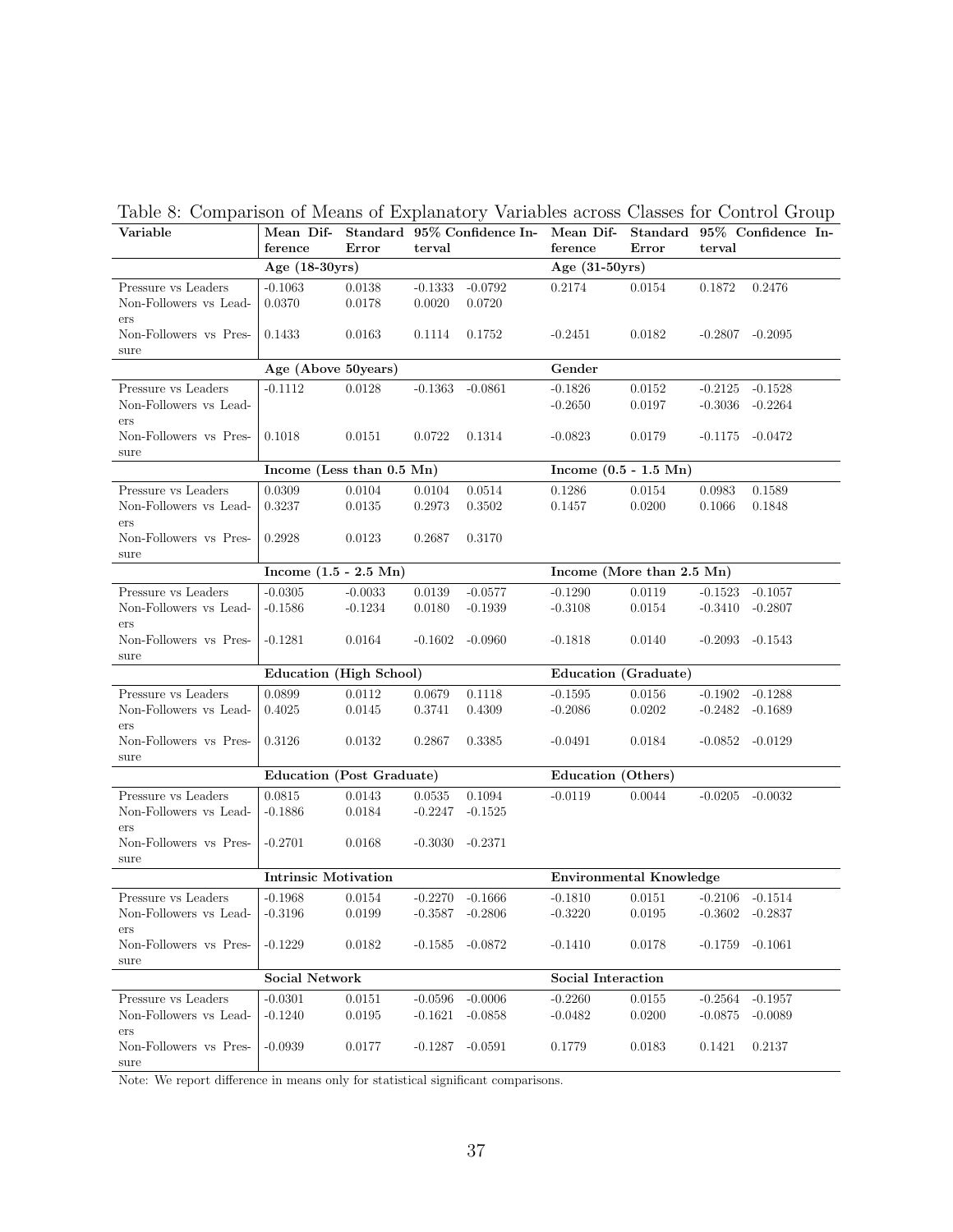| <b>Variables</b>            | Social<br>(Class 1) $(n = 1905)$ | Leaders | Social<br>(Class 2) $(n = 2127)$ | Pressure          | Non-Followers<br>(Class 3)( $n=1259$ ) |              |
|-----------------------------|----------------------------------|---------|----------------------------------|-------------------|----------------------------------------|--------------|
|                             | Mean<br>$($ or                   | Std Er- | Mean<br>$($ or                   | <b>Std</b><br>Er- | Mean (or                               | Std<br>$Er-$ |
|                             | Propor-                          | ror     | Propor-                          | ror               | Propor-                                | ror          |
|                             | tion)                            |         | tion)                            |                   | tion)                                  |              |
|                             | Socio-Economic Variables         |         |                                  |                   |                                        |              |
| Age                         |                                  |         |                                  |                   |                                        |              |
| $18$ - $30$ years           | 0.267                            | 0.101   | 0.297                            | 0.009             | 0.377                                  | 0.013        |
| $31 - 50$ years             | 0.400                            | 0.112   | 0.514                            | 0.011             | 0.475                                  | 0.014        |
| Above 50years               | 0.333                            | 0.011   | 0.188                            | 0.008             | 0.147                                  | 0.010        |
| Gender (Male)               | 0.600                            | 0.112   | 0.554                            | 0.011             | 0.442                                  | 0.013        |
| Income                      |                                  |         |                                  |                   |                                        |              |
| Less than $0.5$ Mn          | 0.089                            | 0.007   | 0.198                            | 0.009             | 0.164                                  | 0.010        |
| $0.5 - 1.5$ Mn              | 0.311                            | 0.011   | 0.386                            | 0.011             | 0.459                                  | 0.014        |
| $1.5 - 2.5$ Mn              | 0.178                            | 0.009   | 0.228                            | 0.009             | 0.213                                  | 0.011        |
| More than 2.5 Mn            | 0.422                            | 0.011   | 0.188                            | 0.008             | 0.164                                  | 0.010        |
| Education                   |                                  |         |                                  |                   |                                        |              |
| <b>High School</b>          | 0.100                            | 0.007   | 0.158                            | 0.008             | 0.213                                  | 0.011        |
| Graduate                    | 0.422                            | 0.011   | 0.485                            | 0.011             | 0.426                                  | 0.014        |
| Post Graduate               | 0.444                            | 0.011   | 0.356                            | 0.010             | 0.328                                  | 0.013        |
| Others                      | 0.033                            | 0.004   | 0.000                            |                   | 0.033                                  | 0.005        |
|                             | <b>Environmental Variables</b>   |         |                                  |                   |                                        |              |
| <b>Intrinsic Motivation</b> | 0.611                            | 0.112   | 0.535                            | 0.011             | 0.393                                  | 0.014        |
| Environment                 | 0.611                            | 0.011   | 0.624                            | 0.011             | 0.574                                  | 0.014        |
| Knowledge                   |                                  |         |                                  |                   |                                        |              |
|                             | <b>Social Variables</b>          |         |                                  |                   |                                        |              |
| <b>Social Network</b>       | 0.656                            | 0.011   | 0.734                            | 0.010             | 0.607                                  | 0.014        |
| <b>Social Interaction</b>   | 0.567                            | 0.011   | 0.495                            | 0.011             | 0.443                                  | 0.014        |

Table 9: Summary Statistics by Class: Treatment Group

Note: The summary statistics is based on individual posterior probabilities of belonging to a particular class. These probabilities are assigned to each individual to the class he belongs with highest probability.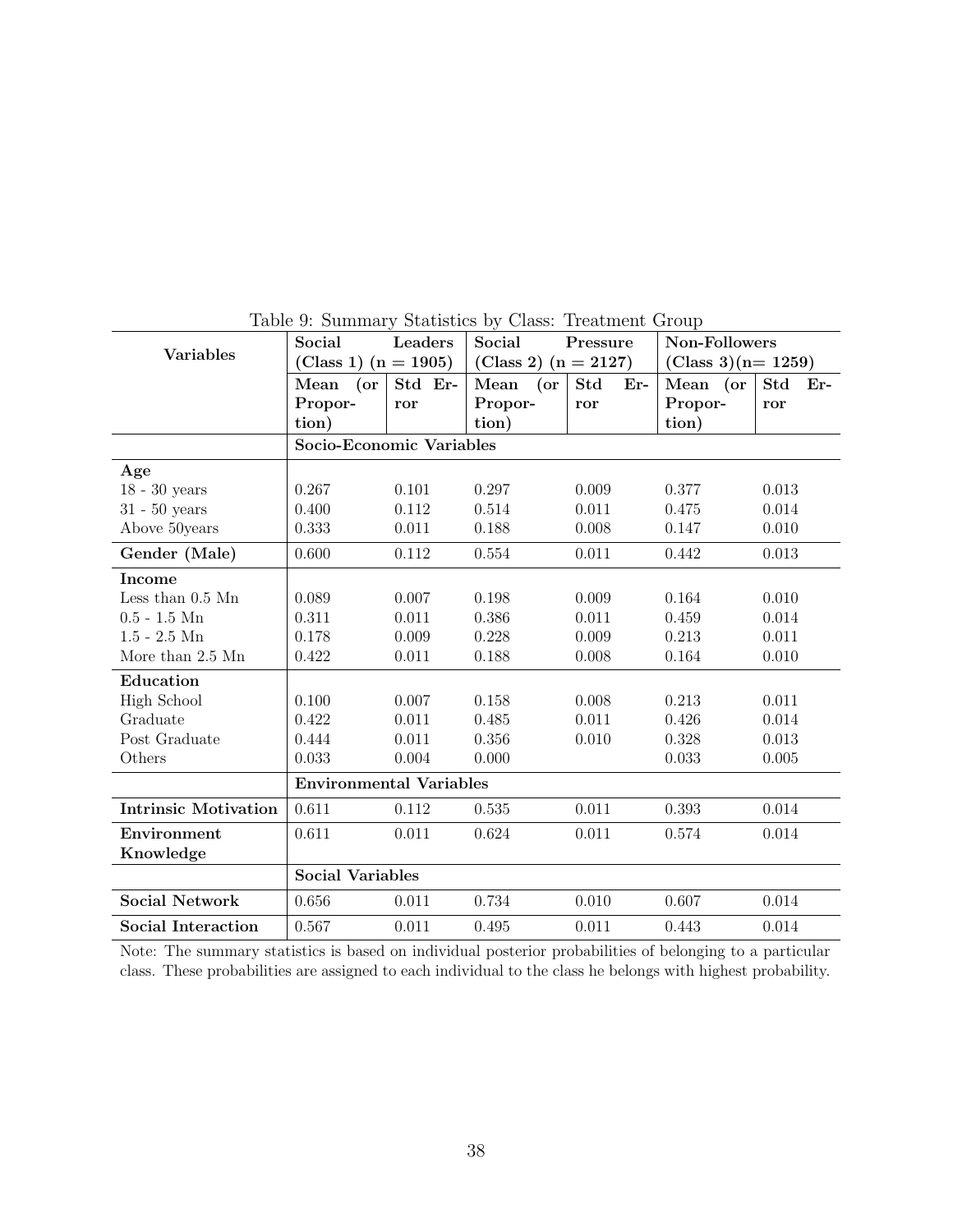| Variable                        | Mean Dif-<br>ference        | Error            | terval                 | Standard 95% Confidence In- Mean Dif- | ference                         | Standard 95% Confidence In-<br>Error | terval             |                     |  |
|---------------------------------|-----------------------------|------------------|------------------------|---------------------------------------|---------------------------------|--------------------------------------|--------------------|---------------------|--|
|                                 | Age $(18-30yrs)$            |                  |                        |                                       | Age $(31-50yrs)$                |                                      |                    |                     |  |
| Pressure vs Leaders             | 0.0304                      | 0.0145           | 0.0019                 | 0.0588                                | 0.1149                          | 0.0157                               | 0.0841             | 0.1456              |  |
| Non-Followers vs Lead-          | 0.1104                      | 0.0166           | 0.0778                 | 0.1429                                | 0.0754                          | 0.0180                               | $0.0402\,$         | 0.1106              |  |
| ers                             |                             |                  |                        |                                       |                                 |                                      |                    |                     |  |
| Non-Followers vs Pres-          | 0.0800                      | 0.0162           | 0.0482                 | 0.1118                                | $-0.0394$                       | 0.0176                               | $-0.0739$          | $-0.0050$           |  |
| sure                            |                             |                  |                        |                                       |                                 |                                      |                    |                     |  |
|                                 | Age (Above 50years)         |                  |                        |                                       | Gender                          |                                      |                    |                     |  |
| Pressure vs Leaders             | $-0.1452$                   | 0.0131           | $-0.1709$              | $-0.1196$                             | $-0.0455$                       | 0.0156                               | $-0.0762 - 0.0149$ |                     |  |
| Non-Followers vs Lead-          | $-0.1858$                   | 0.0150           | $-0.2151$              | $-0.1564$                             | $-0.1574$                       | 0.0179                               | $-0.1925$          | $-0.1223$           |  |
| ers                             |                             |                  |                        |                                       |                                 |                                      |                    |                     |  |
| Non-Followers vs Pres-          | $-0.0406$                   | 0.0146           | $-0.0693$              | -0.0119                               | $-0.1118$                       | 0.0175                               | $-0.1461 - 0.0775$ |                     |  |
| sure                            |                             |                  |                        |                                       |                                 |                                      |                    |                     |  |
|                                 | Income (Less than 0.5 Mn)   |                  |                        |                                       | Income $(0.5 - 1.5 \text{ Mn})$ |                                      |                    |                     |  |
| Pressure vs Leaders             | 0.1091                      | 0.0112           | 0.0871                 | 0.1311                                | 0.0750                          | 0.0152                               | 0.0452             | 0.1049              |  |
| Non-Followers vs Lead-          | 0.0750                      | 0.0128           | 0.0499                 | 0.1002                                | 0.1479                          | 0.0174                               | 0.1137             | 0.1821              |  |
| ers                             |                             |                  |                        |                                       |                                 |                                      |                    |                     |  |
| Non-Followers vs Pres-<br>sure  | $-0.0341$                   | 0.0126           | $-0.0587$              | $-0.0095$                             | 0.0729                          | 0.0170                               | 0.0395             | 0.1063              |  |
| Income $(1.5 - 2.5 \text{ Mn})$ |                             |                  |                        |                                       | Income (More than 2.5 Mn)       |                                      |                    |                     |  |
| Pressure vs Leaders             | 0.0499                      | 0.0128           | 0.0249                 | 0.0750                                | $-0.2341$                       | 0.0135                               | $-0.2605$          | $-0.2077$           |  |
| Non-Followers vs Lead-          | 0.0353                      | 0.0146           | 0.0067                 | 0.0640                                | $-0.2583$                       | 0.0154                               | $-0.2885$          | $-0.2281$           |  |
| ers                             |                             |                  |                        |                                       |                                 |                                      |                    |                     |  |
|                                 | Education (High School)     |                  |                        |                                       | Education (Graduate)            |                                      |                    |                     |  |
| Pressure vs Leaders             | 0.0584                      | 0.0112           | 0.0364                 | 0.0804                                | 0.0629                          | 0.0157                               | 0.0321             | 0.0937              |  |
| Non-Followers vs Lead-          | 0.1131                      | 0.0129           | 0.0879                 | 0.1383                                |                                 |                                      |                    |                     |  |
| ers                             |                             |                  |                        |                                       |                                 |                                      |                    |                     |  |
| Non-Followers vs Pres-          | 0.0547                      | 0.0126           | 0.0301                 | 0.0793                                | $-0.0589$                       | 0.0176                               |                    | $-0.0934$ $-0.0245$ |  |
| sure                            |                             |                  |                        |                                       |                                 |                                      |                    |                     |  |
|                                 | Education (Post Graduate)   |                  |                        |                                       | Education (Others)              |                                      |                    |                     |  |
| Pressure vs Leaders             | $-0.0880$                   | 0.0153           | $-0.1180$              | $-0.0580$                             | $-0.0333$                       | 0.0044                               | $-0.0419$          | $-0.0247$           |  |
| Non-Followers vs Lead-          | $-0.1166$                   | 0.0175           | $-0.1509$              | $-0.0823$                             |                                 |                                      |                    |                     |  |
| ers                             |                             |                  |                        |                                       |                                 |                                      |                    |                     |  |
| Non-Followers vs Pres-          | $-0.0286$                   | 0.0171           | $-0.0621$ $0.0050$     |                                       | 0.0328                          | 0.0049                               | 0.0232             | 0.0424              |  |
| sure                            | <b>Intrinsic Motivation</b> |                  |                        |                                       | Environmental Knowledge         |                                      |                    |                     |  |
| Pressure vs Leaders             | $-0.0765$                   |                  |                        | $-0.0459$                             |                                 |                                      |                    |                     |  |
| Non-Followers vs Lead-          | $-0.2177$                   | 0.0156<br>0.0178 | $-0.1070$<br>$-0.2526$ | -0.1827                               | $-0.0373$                       | 0.0177                               | $-0.0720$          | -0.0027             |  |
| ers                             |                             |                  |                        |                                       |                                 |                                      |                    |                     |  |
| Non-Followers vs Pres-          | $-0.1412$                   | 0.0174           |                        | $-0.1754 - 0.1071$                    | $-0.0500$                       | 0.0173                               | $-0.0839$          | $-0.0161$           |  |
| sure                            |                             |                  |                        |                                       |                                 |                                      |                    |                     |  |
|                                 | <b>Social Network</b>       |                  |                        |                                       | <b>Social Interaction</b>       |                                      |                    |                     |  |
| Pressure vs Leaders             | 0.0771                      | 0.0147           | 0.0482                 | 0.1060                                | $-0.0716$                       | 0.0157                               | $-0.1025$          | $-0.0408$           |  |
| Non-Followers vs Lead-          | $-0.0490$                   | 0.0169           | $-0.0821$              | $-0.0159$                             | $-0.1240$                       | 0.0180                               | $-0.1594$          | $-0.0887$           |  |
| ers                             |                             |                  |                        |                                       |                                 |                                      |                    |                     |  |
| Non-Followers vs Pres-          | $-0.1261$                   | 0.0165           | $-0.1584$              | $-0.0938$                             | $-0.0524$                       | 0.0176                               | $-0.0870$          | $-0.0179$           |  |
| sure                            |                             |                  |                        |                                       |                                 |                                      |                    |                     |  |

Table 10: Comparison of Means of Explanatory Variables across Classes for Treatment Group

Note: We report difference in means only for statistical significant comparisons.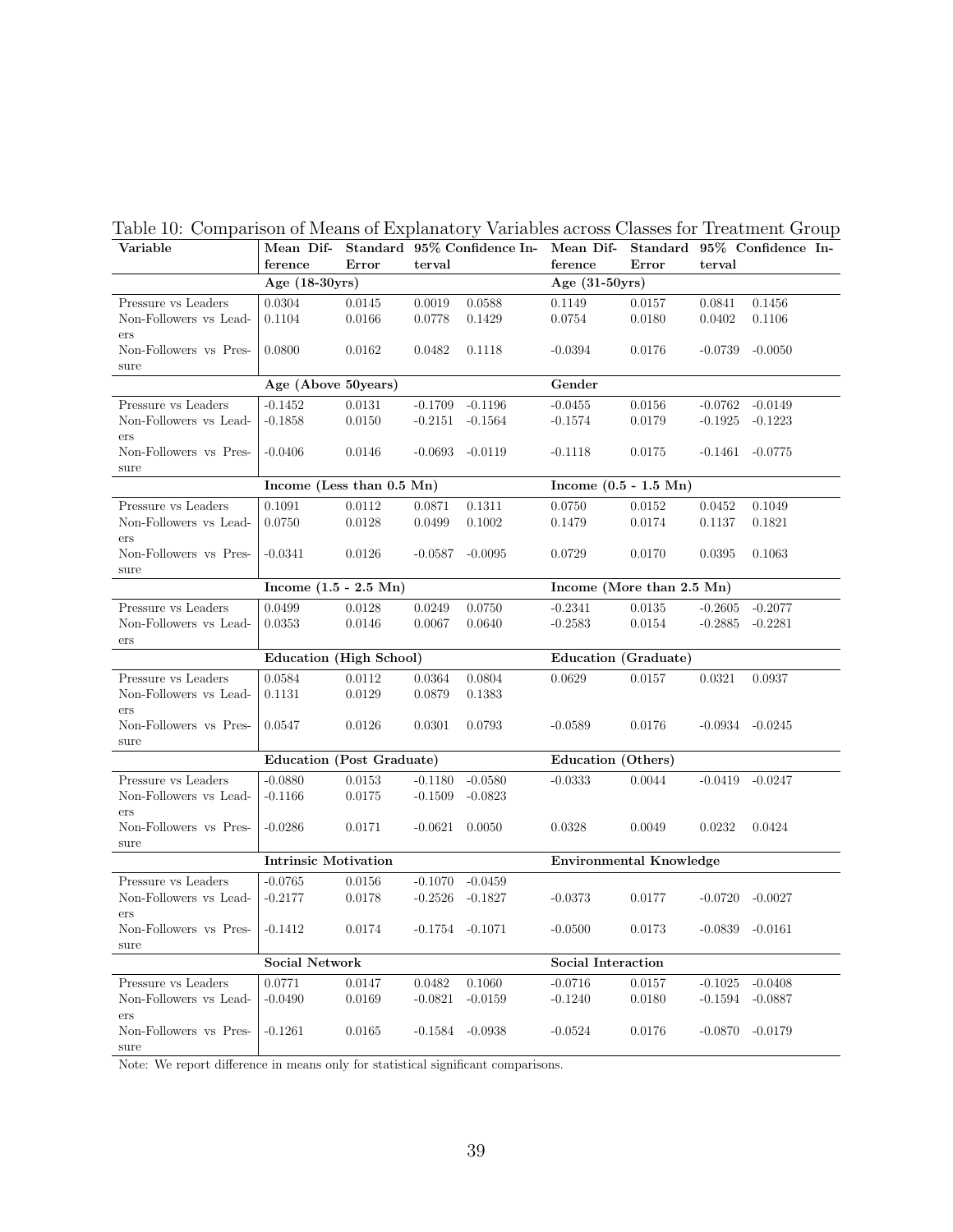| Attribute           | Conditional     | Random          | Parame-                | Latent Class Logit |              |                  |
|---------------------|-----------------|-----------------|------------------------|--------------------|--------------|------------------|
|                     | Logit           | ter Logit       |                        |                    |              |                  |
|                     |                 | Mean            | $\overline{\text{SD}}$ | Social             | Social       | Non-             |
|                     |                 |                 |                        | Leaders            | Pressure     | <b>Followers</b> |
|                     |                 |                 |                        | (Class 1)          | (Class 2)    | (Class 3)        |
| High<br><b>Star</b> | $0.923***$      | $1.987^{***}\;$ | $-0.04710$             | 3.788***           | $2.740***$   | $-0.0092600$     |
| Label               | (4.30)          | (6.24)          | $(-0.25)$              | (4.93)             | (6.23)       | $(-0.01)$        |
| Moderate            | 0.1750          | $1.521***$      | $0.670***$             | $3.107***$         | $2.283***$   | 0.0814           |
| Star Label          | (1.04)          | (5.82)          | (4.44)                 | (3.48)             | (6.38)       | $(-0.11)$        |
| Price               | $-0.00290***$   | $-0.00619***$   |                        | $-0.0026***$       | $-0.0091***$ | $-0.0244***$     |
|                     | $(-15.77)$      | $(-15.43)$      |                        | $(-7.13)$          | $(-11.13)$   | $(-6.64)$        |
| Mileage             | $0.0338*$       | $0.0853**$      | $0.419^{***}\,$        | $0.0965**$         | 0.0497       | 0.0167           |
|                     | (1.83)          | (2.34)          | (11.12)                | (2.31)             | (1.50)       | (0.20)           |
| Engine $(1000)$     | $0.354^{***}\,$ | $0.450***$      | 0.244                  | 0.217              | $0.343**$    | 0.5210           |
| $-1500cc)$          | (4.12)          | (3.67)          | (1.10)                 | (0.94)             | (2.06)       | (1.33)           |
| Engine              | $0.627***$      | $0.867***$      | $1.471***$             | $1.032***$         | $0.604***$   | $0.0135\,$       |
| (More than          | (6.61)          | (5.04)          | (5.56)                 | (4.41)             | (3.43)       | (0.03)           |
| 1500cc)             |                 |                 |                        |                    |              |                  |
| Transmission        | $0.269***$      | $0.506***$      | $0.801***$             | $0.441**$          | 0.224        | $0.773**$        |
| (Automatic)         | (3.64)          | (4.03)          | (3.35)                 | (2.39)             | (1.62)       | (2.21)           |
| Social Net-         | $0.0109***$     | $0.0118***$     | $0.0216***$            | 0.00451            | $0.0123***$  | $0.0157*$        |
| work                | (5.88)          | (3.76)          | (6.03)                 | (1.05)             | (3.48)       | (1.90)           |
| Share of each       |                 |                 |                        | 0.303              | 0.515        | 0.182            |
| class               |                 |                 |                        |                    |              |                  |
| Likeli-<br>Log      | $-2602.6200$    | $-1348.93$      |                        | $-1191.03$         |              |                  |
| hood                |                 |                 |                        |                    |              |                  |
| $LR$ chi $2$        | $673.30***$     | $640.96***$     |                        |                    |              |                  |
| $\mathbf N$         | 5292            | 5292            |                        | 1603               | 2725         | 963              |

Table 11: Estimation results for car choices in Control Group

Note: t statistics are reported in parenthesis; \*, \*\* and \*\*\* denote that the parameters are significant at 10%, 5% and 1% level respectively.

| Table 12: Willingness to Pay Estimates for Control Group |  |  |  |
|----------------------------------------------------------|--|--|--|
|                                                          |  |  |  |

|                                   | Conditional<br>Logit    | $\overline{\phantom{0}}$<br>$\cdot$<br>Random Parameter Logit |                     |        | Latent Class Logit                    |                           |                                              |                        |
|-----------------------------------|-------------------------|---------------------------------------------------------------|---------------------|--------|---------------------------------------|---------------------------|----------------------------------------------|------------------------|
| <b>Variables</b>                  | Mean WTP (in $Rs'000$ ) | Mean WTP (in Rs'000)                                          | Confidence Interval |        | Mean WTP (in Rs'000)                  |                           |                                              |                        |
|                                   |                         |                                                               | Lower               | Upper  | Social<br>Leaders<br>$\left(1\right)$ | Social<br>Pressure<br>(2) | Non-<br><b>Followers</b><br>$\left(3\right)$ | Weighted<br><b>WTP</b> |
| High Star Label                   | 318.19***               | 320.69***                                                     | 226.76              | 414.62 | 1483.08***                            | $302.29***$               | $-0.38$                                      | 604.98                 |
| Moderate Star Label               | 60.41                   | 245.46***                                                     | 170.01              | 320.91 | 1216.47***                            | 251.83***                 | 3.34                                         | 498.89                 |
| Mileage                           | $11.66*$                | $13.76***$                                                    | 2.40                | 25.13  | $37.77**$                             | 5.48                      | 0.68                                         | 14.39                  |
| Engine $(1000 - 1500cc)$          | $121.83***$             | $72.71***$                                                    | 33.42               | 112.00 | 84.89                                 | $37.82**$                 | 21.38                                        | 49.09                  |
| (More<br>Engine<br>than<br>1500cc | $216.14***$             | 139.90***                                                     | 86.68               | 193.11 | $404.12***$                           | $66.63***$                | 0.56                                         | 156.86                 |
| Transmission<br>(Auto-<br>matic)  | $92.63***$              | $81.67***$                                                    | 42.68               | 120.66 | 172.57**                              | 24.72                     | $31.75**$                                    | 70.80                  |
| Social Network                    | $3.77***$               | $1.90***$                                                     | 0.90                | 2.90   | 1.77                                  | $1.35***$                 | $0.64*$                                      | 1.35                   |

Note: t statistics are reported in parenthesis; \*, \*\* and \*\*\* denote that the parameters are significant at 10%, 5% and 1% level respectively.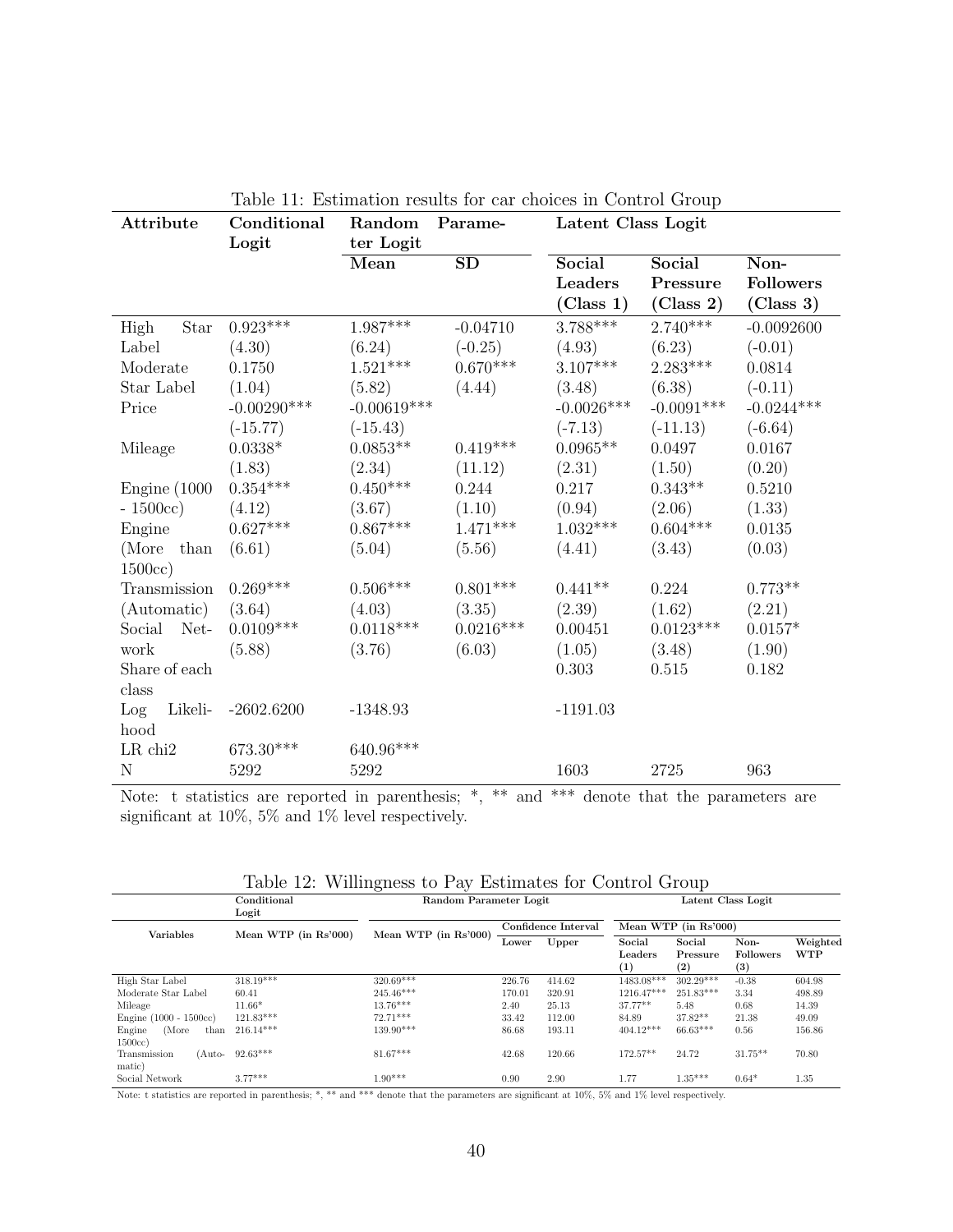| Attribute           | Conditional   | Random            | Parame-     | on results for car enolees in rrequineme eroup<br>Latent Class Logit |                                 |                                       |  |  |
|---------------------|---------------|-------------------|-------------|----------------------------------------------------------------------|---------------------------------|---------------------------------------|--|--|
|                     | Logit         | ter Logit<br>Mean | SD          | Social<br>Leaders<br>(Class 1)                                       | Social<br>Pressure<br>(Class 2) | Non-<br><b>Followers</b><br>(Class 3) |  |  |
| High<br><b>Star</b> | $1.647***$    | $2.722***$        | $1.562***$  | $4.961***$                                                           | $3.561***$                      | $1.583**$                             |  |  |
| Label               | (7.56)        | (7.50)            | (7.44)      | (6.72)                                                               | (6.98)                          | (2.17)                                |  |  |
| Moderate            | 0.2250        | $1.575***$        | 0.189       | $2.740***$                                                           | $3.192***$                      | $1.264**$                             |  |  |
| Star Label          | (1.32)        | (5.58)            | (0.60)      | (4.3)                                                                | (8.20)                          | (2.20)                                |  |  |
| Price               | $-0.00239***$ | $-0.00560***$     |             | $-0.0022***$                                                         | $-0.0092***$                    | $-0.0215***$                          |  |  |
|                     | $(-14.61)$    | $(-13.64)$        |             | $(-7.21)$                                                            | $(-12.87)$                      | $(-10.14)$                            |  |  |
| Mileage             | 0.0184        | $0.0803**$        | $0.388***$  | 0.0210                                                               | 0.0177                          | 0.0969                                |  |  |
|                     | (0.97)        | (2.03)            | (11.23)     | (0.39)                                                               | (0.43)                          | (1.42)                                |  |  |
| Engine $(1000)$     | $0.282***$    | $0.503***$        | $-0.20900$  | 0.262                                                                | $0.510**$                       | 0.3730                                |  |  |
| $-1500cc)$          | (3.23)        | (3.86)            | $(-0.87)$   | (0.92)                                                               | (2.47)                          | (1.21)                                |  |  |
| Engine              | $0.364***$    | $0.532***$        | $-1.374***$ | 0.333                                                                | $1.090***$                      | $-0.343$                              |  |  |
| (More than          | (3.76)        | (2.95)            | $(-5.61)$   | (1.15)                                                               | (5.49)                          | $(-0.91)$                             |  |  |
| 1500cc)             |               |                   |             |                                                                      |                                 |                                       |  |  |
| Transmission        | $0.215***$    | $0.529***$        | $-1.097***$ | $0.769***$                                                           | 0.00882                         | 0.2080                                |  |  |
| (Automatic)         | (2.85)        | (3.78)            | $(-4.70)$   | (3.33)                                                               | (0.05)                          | (0.81)                                |  |  |
| Social Net-         | $0.00618***$  | 0.00287           | $-0.021***$ | $-0.002520$                                                          | $0.00877**$                     | 0.000471                              |  |  |
| work                | (3.25)        | (0.91)            | $(-4.87)$   | $(-0.51)$                                                            | (2.24)                          | (0.07)                                |  |  |
| Share of each       |               |                   |             | 0.36                                                                 | 0.402                           | 0.238                                 |  |  |
| class               |               |                   |             |                                                                      |                                 |                                       |  |  |
| Likeli-<br>Log      | $-2513.7781$  | $-1287.5906$      |             | $-1110.2946$                                                         |                                 |                                       |  |  |
| hood                |               |                   |             |                                                                      |                                 |                                       |  |  |
| $LR$ chi $2$        | $850.98***$   | $671.69***$       |             |                                                                      |                                 |                                       |  |  |
| $\mathbf N$         | 5292          | 5292              |             | 1905                                                                 | 2127                            | 1259                                  |  |  |

Table 13: Estimation results for car choices in Treatment Group

Note: t statistics are reported in parenthesis; \*, \*\* and \*\*\* denote that the parameters are significant at 10%, 5% and 1% level respectively.

| Table 14: Willingness to Pay Estimates for Treatment Group |  |  |  |
|------------------------------------------------------------|--|--|--|
|                                                            |  |  |  |

|                                   | Conditional<br>Logit    | $\checkmark$<br>$\cdot$<br>Random Parameter Logit |                     |        | л.<br>Latent Class Logit              |                           |                                 |                        |
|-----------------------------------|-------------------------|---------------------------------------------------|---------------------|--------|---------------------------------------|---------------------------|---------------------------------|------------------------|
| <b>Variables</b>                  | Mean WTP (in $Rs'000$ ) | Mean WTP (in Rs'000)                              | Confidence Interval |        | Mean WTP (in Rs'000)                  |                           |                                 |                        |
|                                   |                         |                                                   | Lower               | Upper  | Social<br>Leaders<br>$\left(1\right)$ | Social<br>Pressure<br>(2) | Non-<br><b>Followers</b><br>(3) | Weighted<br><b>WTP</b> |
| High Star Label                   | 687.94***               | 486.00***                                         | 368.58              | 603.42 | 2235.66***                            | 386.67***                 | $73.80**$                       | 977.84                 |
| Moderate Star Label               | 93.87                   | 281.17***                                         | 195.59              | 366.76 | 1234.99***                            | $346.55***$               | $58.94**$                       | 597.94                 |
| Mileage                           | 7.68                    | $14.34***$                                        | 0.75                | 27.93  | 9.48                                  | 1.92                      | 4.52                            | 5.26                   |
| Engine $(1000 - 1500cc)$          | 117.73***               | 89.83***                                          | 43.89               | 135.76 | 118.17                                | $55.4**$                  | 17.40                           | 68.95                  |
| (More<br>Engine<br>than<br>1500cc | 152.17***               | 94.95***                                          | 32.38               | 157.52 | 150.22                                | $118.3***$                | $-15.98$                        | 97.83                  |
| Transmission<br>(Auto-<br>matic)  | 89.97***                | $94.40***$                                        | 46.93               | 141.87 | 346.68***                             | 0.96                      | 9.72                            | 127.50                 |
| Social Network                    | $2.58***$               | 0.5100                                            | $-0.60$             | 1.62   | $-1.14$                               | $0.95**$                  | 0.02                            | $-0.02$                |

Note: t statistics are reported in parenthesis; \*, \*\* and \*\*\* denote that the parameters are significant at 10%, 5% and 1% level respectively.